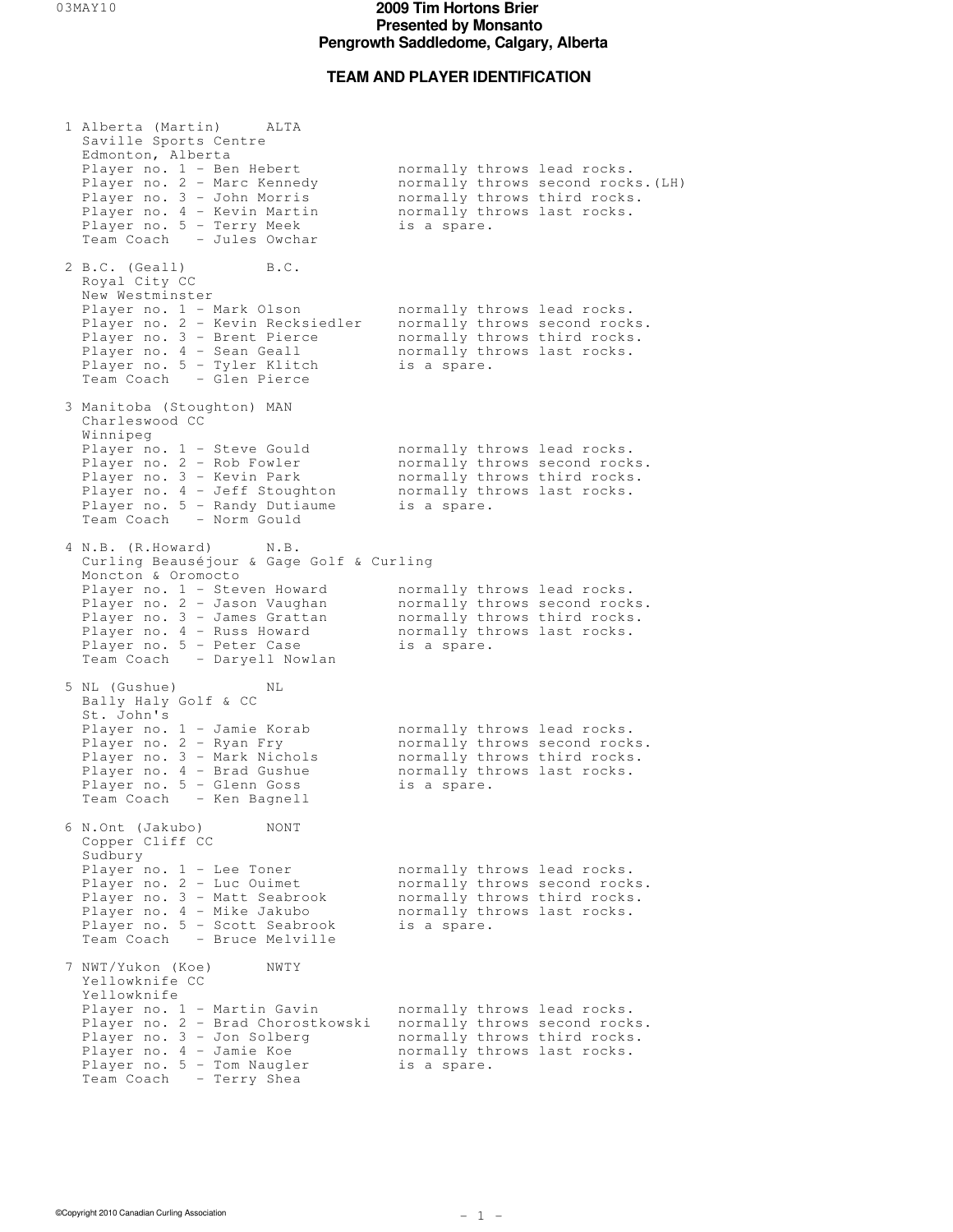## **TEAM AND PLAYER IDENTIFICATION REPORT CONTINUED**

| 8 Nova Scotia (Dacey) N.S.<br>Mayflower CC<br>Halifax                                                                                                                                                          |                                                                                                                                                 |                                    |
|----------------------------------------------------------------------------------------------------------------------------------------------------------------------------------------------------------------|-------------------------------------------------------------------------------------------------------------------------------------------------|------------------------------------|
| Player no. 1 - Kris Granchelli<br>Player no. 2 - Andrew Gibson<br>Player no. 3 - Bruce Lohnes<br>Player no. 4 - Mark Dacey<br>Player no. 5 - Mat Harris<br>Team Coach - Peter Corkum                           | normally throws lead rocks.<br>normally throws second rocks.<br>normally throws third rocks.<br>normally throws last rocks.<br>is a spare.      |                                    |
| 9 Ontario (G.Howard) ONT<br>Coldwater & District CC<br>Coldwater                                                                                                                                               |                                                                                                                                                 |                                    |
| Player no. 1 - Craig Savill<br>Player no. 2 - Brent Laing<br>Player no. 3 - Richard Hart<br>Player no. 4 - Glenn Howard<br>Player no. 5 - Steve Bice<br>Team Coach - Scott Taylor                              | normally throws lead rocks.<br>normally throws second rocks.<br>normally throws last rocks.<br>is a spare.                                      | normally throws third rocks. (LH)  |
| 10 PEI (MacDonald)<br>PEI<br>Charlottetown CC                                                                                                                                                                  |                                                                                                                                                 |                                    |
| Charlottetown<br>Player no. 1 - Mark O'Rourke<br>Player no. 2 - Andrew Robinson<br>Player no. 3 - Kevin Champion<br>Player no. 4 - Rod MacDonald<br>Player no. 5 - Peter MacDonald<br>Team Coach - Pat Aylward | normally throws lead rocks.<br>normally throws third rocks.<br>normally throws last rocks.<br>is a spare.                                       | normally throws second rocks. (LH) |
| 11 Quebec (Menard)<br>OUE<br>Etchemin CC                                                                                                                                                                       |                                                                                                                                                 |                                    |
| St-Romuald<br>Player no. 1 - Jean Gagnon<br>Player no. 2 - Eric Sylvain<br>Player no. 3 - Martin Crete<br>Player no. 4 - Jean-Michel Menard<br>Player no. 5 - Philippe Menard<br>Team Coach - Michel St-Onge   | normally throws lead rocks.<br>normally throws second rocks.<br>normally throws third rocks.<br>normally throws last rocks.<br>is a spare. (LH) |                                    |
| 12 Sask (Jordison)<br>SASK<br>Bushell Park CC                                                                                                                                                                  |                                                                                                                                                 |                                    |
| Moose Jaw<br>Player no. 1 - Dean Hicke<br>Player no. 2 - Aryn Schmidt<br>Player no. 3 - Scott Bitz<br>Player no. 4 - Joel Jordison<br>Player no. 5 - Rod Montgomery<br>Team Coach - Ron Meyers                 | normally throws lead rocks.<br>normally throws second rocks.<br>normally throws third rocks.<br>normally throws last rocks.<br>is a spare.      |                                    |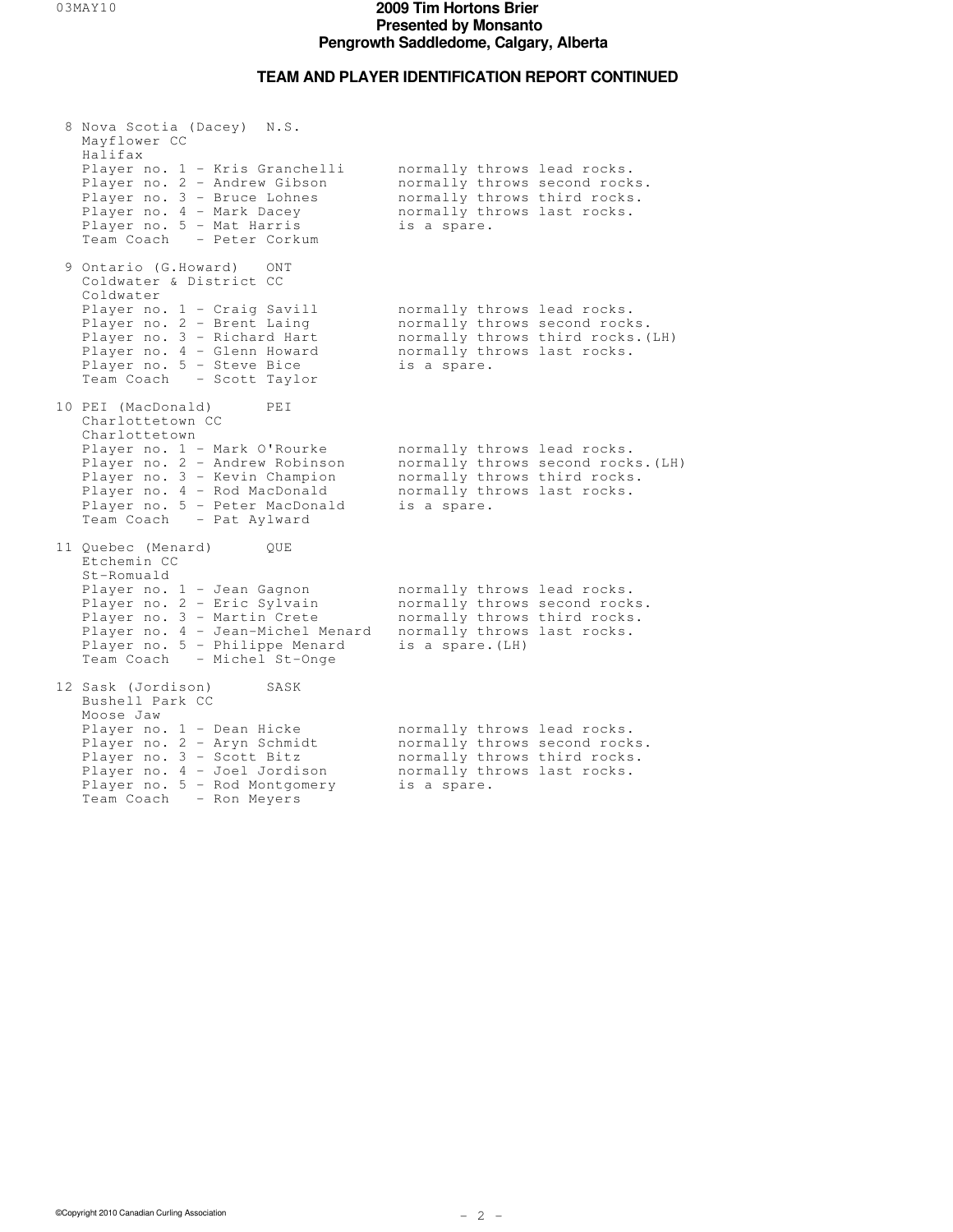# **ATTENDANCE REPORT**

|                                                                                                                                                                        |      | DRAW ATTENDANCE                                                                                                      |        |                                                                                                                                   | TOTAL |  |
|------------------------------------------------------------------------------------------------------------------------------------------------------------------------|------|----------------------------------------------------------------------------------------------------------------------|--------|-----------------------------------------------------------------------------------------------------------------------------------|-------|--|
| 1<br>$\overline{c}$<br>$\overline{3}$<br>$\sqrt{4}$<br>$\overline{5}$<br>$\sqrt{6}$<br>$\overline{7}$<br>$\,8\,$<br>9<br>10<br>11<br>12 <sub>2</sub><br>13<br>14<br>15 | 9601 | 14010<br>13343<br>12575<br>12889<br>12945<br>9799<br>9060<br>9856<br>9584<br>9503<br>9607<br>10726<br>10026<br>10045 | 14010  | 27353<br>39928<br>52817<br>65762<br>75561<br>84621<br>94222<br>104078<br>113662<br>123165<br>132772<br>143498<br>153524<br>163569 |       |  |
| 16<br>17                                                                                                                                                               |      | 11008<br>12862                                                                                                       |        | 174577<br>187439                                                                                                                  |       |  |
|                                                                                                                                                                        |      | --- END OF ROUND ROBIN ---                                                                                           |        |                                                                                                                                   |       |  |
| 18<br>19<br>20<br>21<br>22                                                                                                                                             |      | 10103<br>11946<br>10899<br>12810<br>12929                                                                            | 197542 | 209488<br>220387<br>233197<br>246126                                                                                              |       |  |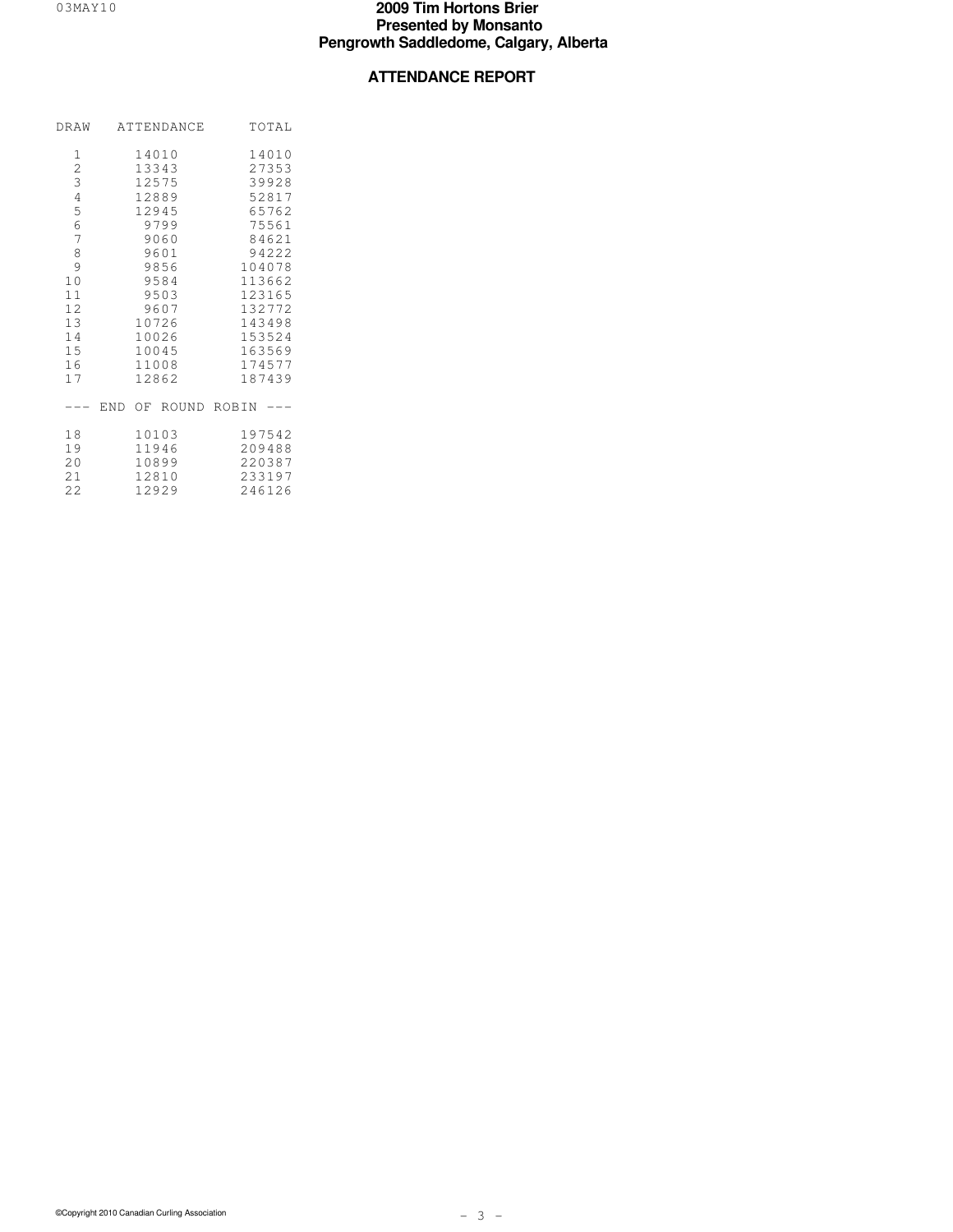# **GAME SCORES BY DRAW**

| DRAW            | A                                               | B                                                     | С                                       | D                                         |
|-----------------|-------------------------------------------------|-------------------------------------------------------|-----------------------------------------|-------------------------------------------|
| $\mathbf{1}$    | *SASK 5                                         | N.S. 3 *NWTY 2<br>$QUE \t 7 \t *MAN \t 8 \t PEI$      | $8 -$                                   | *ALTA 7<br>N.B. 4                         |
| 2               | $*PEI$ 5<br>N.S. 8                              | ONT 9<br>*NL 8                                        | $B.C. 9$ *NWTY 4<br>$*$ NONT 4          | 9<br>MAN                                  |
| 3               |                                                 | $*N.B. 9$<br>SASK 4                                   | $7\phantom{.0}$<br>$*$ ALTA<br>5<br>QUE |                                           |
| 4               |                                                 | PEI 6                                                 | N.S. 4<br>*NWTY 8                       | ONT 9<br>$*$ NONT 2                       |
| 5               | QUE 10<br>$*N.B. 3$                             | B.C. 4<br>$*$ ONT 7 NL                                | 5 <sub>1</sub><br>$*$ NONT<br>$8 -$     | SASK 3<br>*ALTA 11                        |
| 6               | $*ALTA$ 8<br>NWTY 4                             | N.B. 10<br>$*N.S.$ 7                                  | SASK 6 *QUE<br>$*PEI$<br>5              | $\overline{4}$<br>-7<br>MAN               |
| $\overline{7}$  | $*N.S. 8$<br>NONT 3                             | *NWTY 2<br>$NL$ 7                                     | MAN 8<br>$*B.C.$                        | $\mathbf{3}$<br>PEI<br>2 $\star$ ONT<br>8 |
| 8               | $*$ ONT 7<br>SASK 6                             | B.C. 7<br>*QUE 3                                      | $NL$ 4<br>*ALTA 6                       | NONT 6<br>9<br>$*N.B.$                    |
| 9               | $*$ NL 8<br>QUE 4                               | $*NONT$ 7                                             | $*$ ONT 7<br>SASK 5 N.B. 2 *ALTA        | B.C.<br>2<br>8                            |
| 10              | $*$ MAN 4                                       | N.B. 5 *ALTA 11 *QUE 12 SASK 8<br>PEI 4               | N.S. 5                                  | *NWTY 7                                   |
| 11              | $*PEI$ 3<br>B.C. 6                              | MAN 5<br>$*$ ONT 8 NONT 4                             | $*NWTY$ 7 $*N.S.$                       | 6<br>NL 1999 N<br>9                       |
| 12              | $*NWTY$ 7<br>ONT 9                              | N.S. 4<br>$*B.C.$ 9                                   | PEI 2<br>$*$ NL 8                       | 6<br>MAN<br>$*$ NONT<br>5                 |
| 13              | NONT 2<br>*ALTA 8                               | NL 8                                                  | B.C. 10<br>$*N.B.$ 5 $*SASK$ 6          | 5<br>ONT<br>*QUE<br>8                     |
| 14              | *SASK 7<br>N.S. 4                               | $\star$ QUE 8 $\star$ ALTA 7 $\star$ N.B. 7<br>NWTY 4 | MAN<br>2                                | $\overline{4}$<br>PEI                     |
| 15 <sub>1</sub> | $*$ MAN 8<br>3<br>NL 1999                       | $*PEI$ 6<br>NONT                                      | $*N.S.$ 6 $*NWTY 11$<br>8 ONT 9 B.C. 3  |                                           |
| 16              | 12<br>QUE<br>$*PEI$<br>8 <sup>8</sup>           | SASK 5 N.B. 11 *ALTA 7<br>*MAN 7 *NWTY 4              |                                         | N.S. 3                                    |
| 17              | B.C.<br>5 <sub>1</sub><br>$*$ N.B.<br>$4 \quad$ | 5<br>ONT<br>*ALTA<br>7                                | NONT<br>6<br>*QUE<br>7                  | $*_{\rm NL}$ 8<br>SASK 3                  |
|                 |                                                 |                                                       | $---$                                   | END OF ROUND ROBIN ---                    |
| 18              |                                                 |                                                       | 3<br>QUE<br>$*$ MAN<br>6                |                                           |
| 19              |                                                 |                                                       | *ALTA<br>7<br>ONT<br>6                  |                                           |
| 20              |                                                 |                                                       | $\star$ NL<br>7<br>MAN<br>8             |                                           |
| 21              |                                                 |                                                       | 8<br>MAN<br>$*$ ONT<br>6                |                                           |
| 22              |                                                 |                                                       | *ALTA 10<br>MAN<br>4                    |                                           |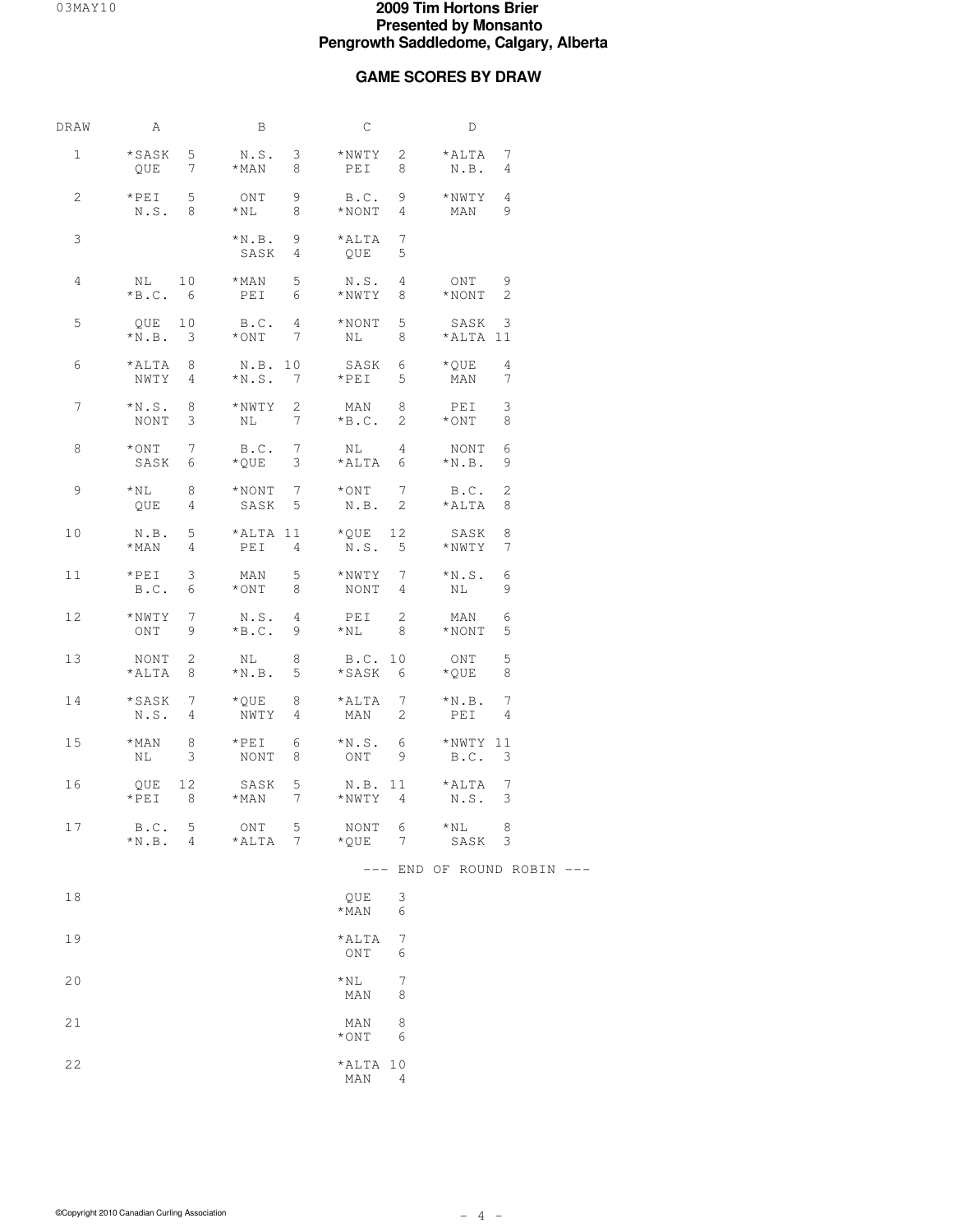# **TEAM STANDINGS AFTER 17 DRAWS**

| TEAM                 | WINS           | LOSSES         | RANK           |
|----------------------|----------------|----------------|----------------|
| Alberta (Martin)     | 11             | $\circ$        | $1\,$          |
| Ontario (G.Howard)   | 9              | 2              | $\overline{c}$ |
| NL (Gushue)          | 8              | 3              | 3              |
| Manitoba (Stoughton) | 7              | $\overline{4}$ | $\sqrt{4}$     |
| Quebec (Menard)      | 7              | $\overline{4}$ | 5              |
| B.C. (Geall)         | 6              | 5              | 6              |
| N.B. (R.Howard)      | 6              | 5              | 7              |
| Sask (Jordison)      | 3              | 8              | $\,8\,$        |
| NWT/Yukon (Koe)      | 3              | 8              | $\overline{9}$ |
| Nova Scotia (Dacey)  | 2              | 9              | 10             |
| N.Ont (Jakubo)       | $\overline{c}$ | 9              | 11             |
| PEI (MacDonald)      | $\overline{c}$ | 9              | 12             |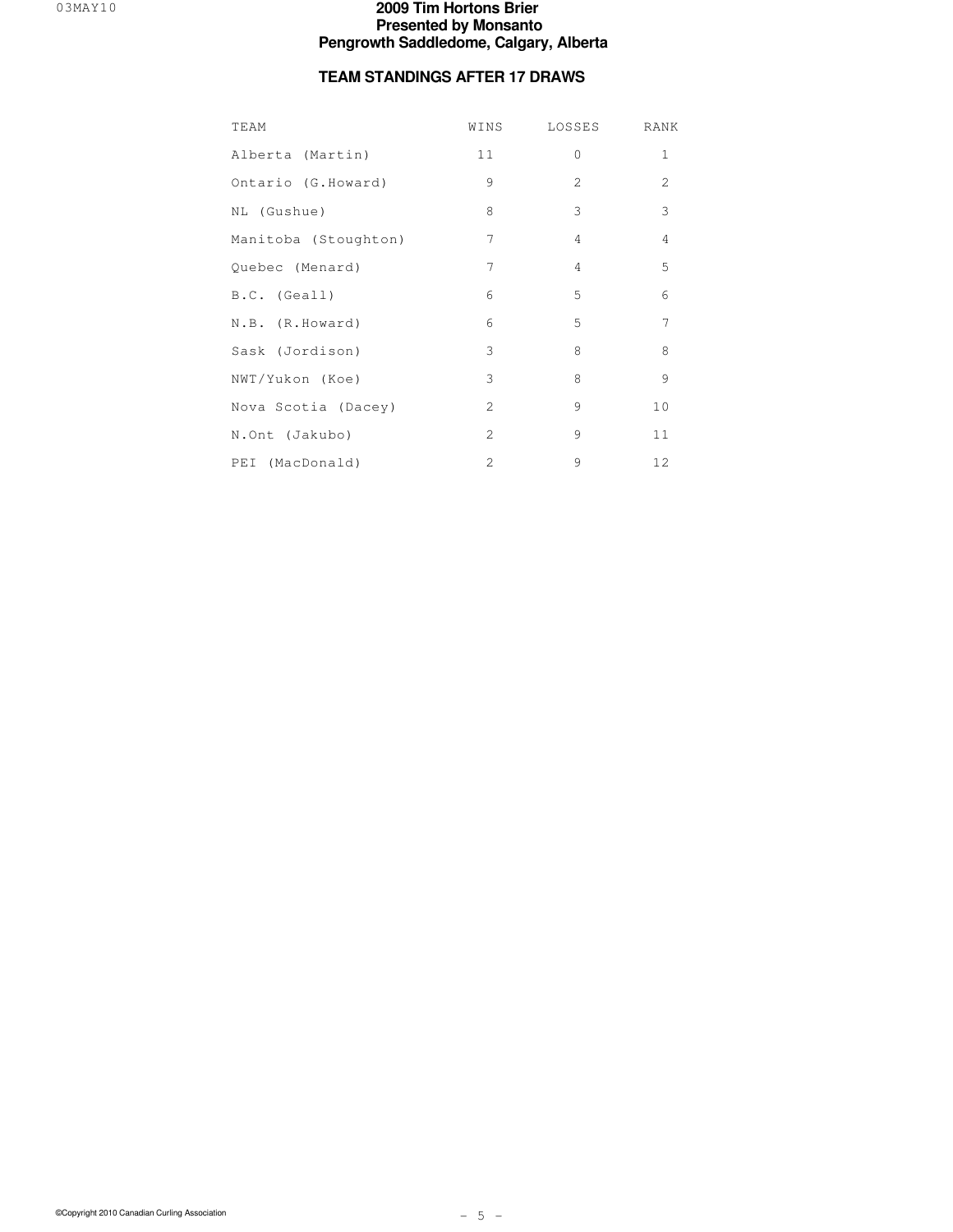# **TEAM WIN/LOSS GRID AFTER 17 DRAWS**

|                                                           | ALTA        | B.C.        | MAN         | $\textsc{N}$ . $\textsc{B}$ . | $\rm NL$    | $\rm{NON}\,T$ | NWTY        | N.S.        | $\mathop{\rm ONT}\nolimits$ | PEI         | QUE          | SASK        |
|-----------------------------------------------------------|-------------|-------------|-------------|-------------------------------|-------------|---------------|-------------|-------------|-----------------------------|-------------|--------------|-------------|
| ALTA                                                      | $\star$     | W           | W           | ${\rm W}$                     | W           | W             | W           | W           | ${\rm W}$                   | W           | W            | W           |
| $\mathbb B$ . $\mathbb C$ .                               | $\mathbf L$ | $^{\star}$  | $\mathbf L$ | ${\rm W}$                     | $\mathbf L$ | W             | $\mathbb L$ | W           | $\mathbf L$                 | W           | W            | W           |
| $\texttt{MAN}$                                            | $\mathbb L$ | W           | $\star$     | $\mathbb L$                   | W           | W             | W           | W           | $\mathbb L$                 | $\mathbb L$ | W            | W           |
| $\textsc{N} \centerdot \textsc{B}$ .                      | $\mathbf L$ | $\mathbb L$ | W           | $\star$                       | $\mathbb L$ | W             | W           | W           | $\mathbf L$                 | W           | $\mathbb L$  | W           |
| $\rm NL$                                                  | $\mathbb L$ | $\rm W$     | $\mathbb L$ | ${\rm W}$                     | $\star$     | $\mbox{W}$    | $\hbox{W}$  | W           | $\mathbb L$                 | W           | W            | W           |
| $\rm{NON}\,T$                                             | $\mathbf L$ | $\mathbb L$ | $\mathbf L$ | $\mathbf L$                   | $\mathbb L$ | $\star$       | $\mathbf L$ | $\mathbb L$ | $\mathbb L$                 | $\hbox{W}$  | $\mathbb L$  | W           |
| $\texttt{NWT}\,Y$                                         | $\mathbf L$ | W           | $\mathbb L$ | $\mathbb L$                   | $\mathbb L$ | ${\rm W}$     | $\star$     | W           | $\mathbb L$                 | $\mathbb L$ | $\mathbb{L}$ | $\mathbb L$ |
| $\textsc{N} \cdot \textsc{S}$ .                           | $\mathbb L$ | L           | $\Gamma$    | $\mathbb L$                   | $\mathbb L$ | ${\rm W}$     | $\mathbf L$ | $\star$     | $\mathbb L$                 | W           | $\mathbb L$  | $\mathbb L$ |
| $\mathop{\rm ONT}\nolimits$                               | $\mathbb L$ | W           | W           | ${\rm W}$                     | W           | W             | $\hbox{W}$  | W           | $\star$                     | W           | $\mathbf L$  | W           |
| $\ensuremath{\mathop{\rm PE}}\ensuremath{\mathop{\rm I}}$ | $\mathbb L$ | $\mathbb L$ | ${\rm W}$   | $\mathbf L$                   | $\mathbf L$ | $\mathbb L$   | ${\tt W}$   | $\mathbb L$ | $\mathbf L$                 | $\star$     | $\mathbf L$  | $\mathbb L$ |
| QUE                                                       | $\mathbb L$ | $\mathbb L$ | $\mathbf L$ | ${\rm W}$                     | $\mathbf L$ | W             | ${\tt W}$   | W           | ${\rm W}$                   | W           | $\star$      | W           |
| SASK                                                      | $\mathbf L$ | L           | $\mathbf L$ | $\mathbf L$                   | $\mathbf L$ | $\mathbf L$   | W           | W           | $\mathbf L$                 | W           | $\mathbf L$  | $\star$     |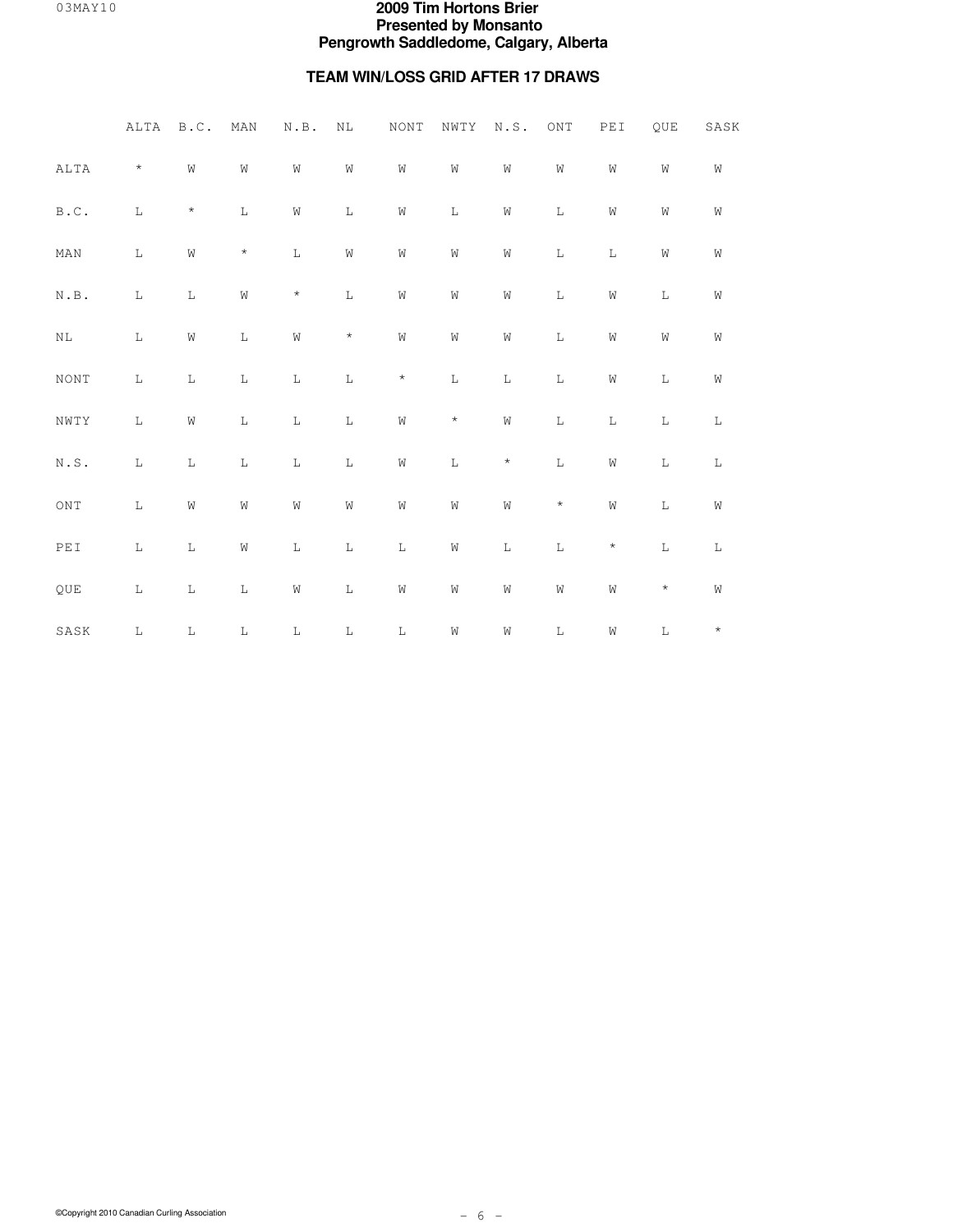# **POSITIONAL CUMULATIVE PERCENTAGES REPORT**

|                                                                                                                                                                                                                                                                                                | $DRAW----->$                                                                                                          | 1                                                                                                                                             | 2                                                                                                                                                                                                                                                                                           | 3                                                                                                                                                 | 4                                                                                   | 5                                                  | 6                                                                                             | 7                                                                                                                                                                                                                                                                                                                         | 8                                |                                                                                                               |                                               |                           |                                                           |                                                                         |                                                                              |                                                                                                    |                                                                                                                                 |                                                                                                                                      | 9 10 11 12 13 14 15 16 17 AVG                                                                 |
|------------------------------------------------------------------------------------------------------------------------------------------------------------------------------------------------------------------------------------------------------------------------------------------------|-----------------------------------------------------------------------------------------------------------------------|-----------------------------------------------------------------------------------------------------------------------------------------------|---------------------------------------------------------------------------------------------------------------------------------------------------------------------------------------------------------------------------------------------------------------------------------------------|---------------------------------------------------------------------------------------------------------------------------------------------------|-------------------------------------------------------------------------------------|----------------------------------------------------|-----------------------------------------------------------------------------------------------|---------------------------------------------------------------------------------------------------------------------------------------------------------------------------------------------------------------------------------------------------------------------------------------------------------------------------|----------------------------------|---------------------------------------------------------------------------------------------------------------|-----------------------------------------------|---------------------------|-----------------------------------------------------------|-------------------------------------------------------------------------|------------------------------------------------------------------------------|----------------------------------------------------------------------------------------------------|---------------------------------------------------------------------------------------------------------------------------------|--------------------------------------------------------------------------------------------------------------------------------------|-----------------------------------------------------------------------------------------------|
| LEADS<br>+ Steve Bice<br>1 Steve Gould<br>2 Ben Hebert<br>3 Craig Savill<br>4 Mark Olson<br>4 Peter Case<br>6 Lee Toner<br>7 Dean Hicke<br>8 Jean Gagnon<br>8 Mark O'Rourke<br>10 Jamie Korab<br>10 Kris Granchelli<br>+ Steven Howard<br>12 Martin Gavin<br>+ Terry Meek<br>+ Scott Seabrook  | ONT<br>MAN<br>ALTA<br>ONT<br>B.C.<br>N.B.<br>NONT<br>SASK<br>QUE<br>PEI<br>ΝL<br>N.S.<br>N.B.<br>NWTY<br>ALTA<br>NONT | 94<br>96<br>$\star\star$<br>$\star\star$<br>85<br>$\star\star$<br>83<br>86<br>$\star\star$<br>82<br>$\star\star$<br>69<br>$\star\star$<br>* * | ** ** ** ** ** ** ** ** **100 ** ** ** ** ** ** **<br>- 84<br>** 88 ** 88 93 ** 85 88 88 ** ** 85 91 ** 85<br>83<br>90<br>$\star \star$<br>76<br>$\star\star$<br>$\star \star$<br>75 80<br>80<br>79<br>$\star\star$<br>86<br>** ** **<br>** ** ** ** ** ** ** ** ** ** ** ** 63 ** ** ** ** | $\star \star$<br>$\star \star$<br>** 93<br>88<br>$\star \star$<br>89<br>$\star \star$<br>$\star \star$<br>$\star \star$<br>** **<br>$\star \star$ | $***$ **<br>88<br>$\star\star$<br>$81***$<br>85<br>92<br>85                         | 97 90<br>94<br>88<br>84<br>78                      | $\star \star$<br>$\star \star$                                                                | 93 ** 89 91 ** ** 91 85 95 ** 91 81<br>** 84 85 85 ** 79 94 90<br>82 ** 92 ** 78 ** ** 94 ** **<br>92 ** 81 80 90<br>$9189**90$<br>** 80 81 ** ** 85 84<br>** 80 85 91 ** 87<br>82 ** 91 90 ** ** 80 89 77 ** 81<br>75 ** ** ** 92 ** ** ** **<br>** 85 63 ** ** 89 88 83 **<br>75 ** ** ** ** ** ** ** **100 ** ** ** ** | 77 85 88<br>94 84 88             | $91\ 72$ ** **                                                                                                | $***$ 80                                      | $***$ **                  | 78 92 **<br>** 98 83 80 **<br>79<br>77 78                 | 88<br>$\star \star$                                                     | ** 88<br>77 95<br>73<br>92<br>$\star\star$<br>81<br>80                       | 95<br>86<br>$\star\star$<br>$\star \star$<br>84<br>83<br>76 83<br>$\star\star$<br>78               | 94<br>$***$ 95<br>$\star\star$<br>79<br>$\star\star$<br>85<br>76<br>91<br>$\star \star$<br>$\star\star$<br>89                   | $* *$<br>$\star\star$<br>88<br>83<br>- 94<br>84<br>81<br>85<br>$\star\star$<br>86<br>$\star \star$<br>$\star \star$<br>$\star \star$ | 100<br>90<br>89<br>88<br>87<br>87<br>86<br>85<br>84<br>84<br>83<br>83<br>83<br>82<br>81<br>63 |
| SECONDS<br>1 Marc Kennedy<br>2 Eric Sylvain<br>3 Brent Laing<br>3 Rob Fowler<br>+ Steven Howard<br>5 Jason Vaughan<br>5 Ryan Fry<br>7 Brad Chorostkowski<br>8 Aryn Schmidt<br>8 Kevin Recksiedler<br>10 Luc Ouimet<br>11 Andrew Gibson<br>12 Andrew Robinson<br>+ Mat Harris<br>+ Tyler Klitch | ALTA<br>QUE<br>ONT<br>MAN<br>N.B.<br>N.B.<br>ΝL<br>NWTY<br>SASK<br>B.C.<br>NONT<br>N.S.<br>PEI<br>N.S.<br>B.C.        | 82<br>$\star\star$<br>88<br>73<br>$\star\star$<br>72<br>66<br>$\star\star$<br>84<br>$\star\star$                                              | $91***$<br>$* *$<br>88<br>88<br>** ** 81 **<br>$* *$<br>-76<br>- 76<br>$\star \star$<br>67<br>$***$ 69<br>71 86<br>79<br>** ** ** ** ** ** ** ** 25 ** ** ** ** ** ** ** **                                                                                                                 | 98<br>$***$ **<br>82 **<br>** 83<br>** 86<br>$\star \star$<br>$***$ 74                                                                            | ** 89 85<br>$**$ 81 84<br>72                                                        | ** 95<br>9481<br>70<br>74<br>68<br>** 89 66        | - 69                                                                                          | $92***86$<br>91 ** 88 89 ** 89 80 73 ** ** 95<br>** 84 86 91 ** 91 84 75<br>** 85 ** 88 86 ** ** 83 66 88 ** 91 95 82<br>** ** ** 88 ** 79 ** **<br>** 90 74100<br>** 79 ** 79 89 ** ** 76 84<br>** 85 71 80<br>** 64 86 84<br>** 69 85<br>** 83 74 ** ** 63 84 77 ** **                                                  |                                  | 94 98 ** ** 90 95<br>** ** 73 ** **<br>70 ** 80<br>** ** 71 61 54 ** 65                                       | ** 86                                         | ** **<br>$***$ 90         | $***$ **<br>77<br>74 ** 88<br>79                          | 75<br>80<br>78<br>78 67<br>79                                           | 88<br>** 80<br>** **<br>83<br>$*** 61$<br>84<br>$\star\star$<br>$\star\star$ | $\star \star$<br>$\star\star$<br>$\star\star$<br>86<br>$\star\star$<br>77<br>73<br>68<br>75        | 82 81<br>88<br>$\star \star$<br>$\star \star$<br>84<br>$\star\star$<br>79<br>88<br>$\star\star$<br>$\star\star$<br>63<br>74     | -78<br>86<br>$\star\star$<br>84<br>$\star\star$<br>81<br>$\star\star$<br>77<br>74<br>77<br>$\star \star$<br>$\star \star$            | 91<br>86<br>85<br>85<br>81<br>81<br>81<br>80<br>77<br>77<br>76<br>74<br>73<br>67<br>25        |
| THIRDS<br>1 Richard Hart<br>2 John Morris<br>3 Kevin Park<br>4 James Grattan<br>4 Mark Nichols<br>6 Martin Crete<br>6 Scott Bitz<br>6 Brent Pierce<br>+ Tom Naugler<br>9 Jon Solberg<br>10 Kevin Champion<br>11 Matt Seabrook<br>12 Bruce Lohnes                                               | ONT<br>ALTA<br>MAN<br>N.B.<br>ΝL<br>QUE<br>SASK<br>B.C.<br>NWTY<br>NWTY<br>PEI<br>NONT<br>N.S.                        | $\star\star$<br>83<br>$\star\star$<br>80<br>74<br>$\star\star$<br>$\star\star$<br>75<br>88<br>$\star\star$<br>78                              | 88<br>85 ** 80 ** 89 89 ** 81100 94 ** ** 94 82 **<br>97 85<br>** 89<br>79<br>$\star\star$<br>$\star \star$<br>83<br>$\star\star$<br>-64<br>75<br>58<br>81 ** 67 ** 68 76 ** ** 66 74 67 ** 53 85                                                                                           | $\star \star$<br>$\star \star$<br>75<br>$\star \star$<br>$***$ **<br>$\star \star$<br>$\star\star$<br>$***$ 80                                    | 95 95<br>** 89 **<br>** 80<br>72 99<br>$\star \star$<br>$82***80$<br>89<br>83<br>75 | 89<br>83<br>$* *$<br>$\star\star$<br>* *           | $\star \star$<br>79<br>$\star \star$<br>76<br>74<br>$\star \star$<br>$\star\star$<br>74<br>74 | 90 80 ** ** 80 83 79 ** 64 83<br>$\star \star$<br>** 85<br>81<br>64<br>74 ** 65 79 81 ** 78                                                                                                                                                                                                                               | ** 91 78<br>94 80<br>79<br>71 78 | 94 85 92 ** 91 89 88 **<br>73<br>91 88 ** ** 61 92 **<br>73<br>$79$ ** ** ** ** **<br>** ** 81 95<br>$***$ ** | 79<br>75 66                                   | $**9058$<br>** 94 78      | ** ** 65<br>73 84 ** ** 90 84<br>66<br>71<br>75 67 **     | 79<br>81<br>$* *$<br>$\star\star$<br>$\star \star$                      | 81<br>$\star\star$<br>$\star \star$<br>$\star\star$<br>75<br>79              | 80<br>$\star\star$<br>73<br>$\star \star$<br>61<br>77<br>$\star\star$<br>85<br>75                  | $\star\star$<br>76<br>86<br>80<br>$\star\star$<br>84<br>74 83<br>$\star\star$<br>$\star\star$<br>71<br>80<br>$\star\star$<br>74 | 74<br>88<br>$\star\star$<br>84<br>78<br>72<br>78<br>$\star\star$<br>$\star\star$<br>$\star\star$<br>-76<br>$\star \star$             | 88<br>86<br>84<br>81<br>81<br>80<br>80<br>80<br>77<br>77<br>76<br>74<br>72                    |
| SKIPS<br>1 Kevin Martin<br>2 Glenn Howard<br>3 Brad Gushue<br>4 Jean-Michel Menard<br>5 Russ Howard<br>5 Jeff Stoughton<br>7 Sean Geall<br>8 Mark Dacey<br>9 Joel Jordison<br>9 Jamie Koe<br>11 Mike Jakubo<br>12 Rod MacDonald                                                                | ALTA<br>ONT<br>NL<br>QUE<br>N.B.<br>MAN<br>B.C.<br>N.S.<br>SASK<br>NWTY<br>NONT<br>PEI                                | 89<br>86<br>$\star$ $\star$<br>69<br>75<br>$\star\star$                                                                                       | 86 ** 86 ** 88 86 ** 86 98 94 ** **100 88 ** 89 87<br>** 86 ** 92 96<br>** 80 ** 87 89 ** 89 84 93 ** 82 96 88<br>$\star \star$<br>$\star \star$<br>93 88<br>76<br>74<br>$\star \star$<br>42 83<br>61 ** 55<br>84 65 ** 81 ** 64 67 ** ** 65 57 52 ** 54 68                                 | $\star\star$<br>$* *$<br>$* *$<br>58<br>$* *$                                                                                                     | 82 ** 81<br>72<br>72<br>$\star \star$<br>76                                         | 79 **<br>74<br>$\star \star$<br>59<br>$\star\star$ |                                                                                               | ** 81 85 92 ** 89 88<br>70 ** 92 83 ** 69 63 86<br>75 ** 91 77 65 ** **<br>83 75<br>** 48 81<br>72 83<br>$70***$<br>78 53 ** **<br>71 ** 78 76                                                                                                                                                                            | 88                               | ** ** 54 90<br>79<br>** ** 67 82<br>78<br>78                                                                  | $\star \star$<br>73<br>74 89<br>$\star \star$ | 82<br>$\star \star$<br>86 | ** ** 84<br>75<br>72<br>70<br>$\star\star$<br>76<br>55 52 | 88<br>76<br>$\star \star$<br>88<br>$\star \star$<br>75<br>$\star \star$ | 95<br>76<br>66<br>$\star\star$<br>72<br>66<br>72<br>$\star\star$             | ** 91 **<br>** 75 **<br>$\star \star$<br>** 93<br>89 85<br>55<br>74<br>$\star\star$<br>67 61<br>83 | 90 83<br>$\star \star$<br>76<br>75<br>$\star \star$<br>$74***$                                                                  | 81<br>89<br>80<br>$\star\star$<br>91<br>$\star\star$<br>69<br>$\star\star$<br>80                                                     | 89<br>88<br>86<br>82<br>80<br>80<br>75<br>74<br>72<br>72<br>71<br>67                          |

\*\*did not play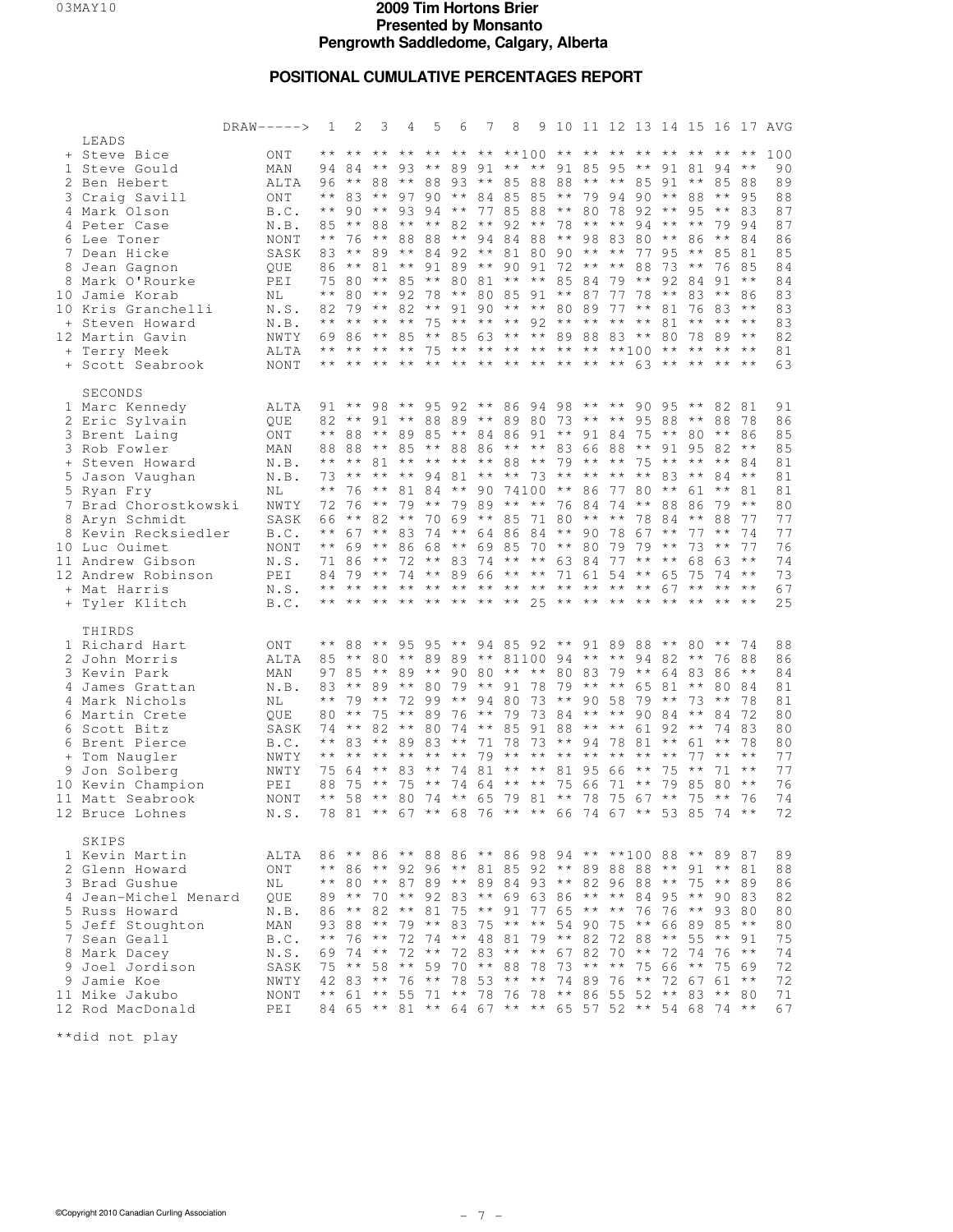### **POSITIONAL CUMULATIVE PERCENTAGES REPORT CONTINUED**

| $DRAW-----$            |               | $\mathcal{L}$ | 4                                                  | 5. | 6 | 8                             | 9 1 | $\cap$ |  | 12 13 14 15 16 17 |       |          |              | AVG |
|------------------------|---------------|---------------|----------------------------------------------------|----|---|-------------------------------|-----|--------|--|-------------------|-------|----------|--------------|-----|
| TEAMS                  |               |               |                                                    |    |   |                               |     |        |  |                   |       |          |              |     |
| 1 Alberta (Martin)     |               |               | 89 ** 88 ** 89 90 ** 85 95 93 ** ** 93 89 ** 83 86 |    |   |                               |     |        |  |                   |       |          |              | 88  |
| 2 Ontario (G.Howard)   |               |               | ** 86 ** 93 92 ** 86 85 91 ** 88 88 85 ** 85 ** 84 |    |   |                               |     |        |  |                   |       |          |              | 87  |
| 3 Manitoba (Stoughton) |               |               | 93 86 ** 86 ** 87 83 ** ** 77 81 84 ** 78 87 87 ** |    |   |                               |     |        |  |                   |       |          |              | 85  |
| 4 Ouebec (Menard)      |               |               | 84 ** 79 ** 90 84 ** 82 77 79 ** ** 89 85 ** 84 80 |    |   |                               |     |        |  |                   |       |          |              | 83  |
| 4 NL (Gushue)          |               |               | ** 79 ** 83 88 ** 88 81 89 ** 86 77 81 ** 73 ** 84 |    |   |                               |     |        |  |                   |       |          |              | 83  |
| 6 N.B. (R.Howard)      |               |               | 81 ** 85 ** 82 79 ** 90 80 75 ** ** 78 80          |    |   |                               |     |        |  |                   |       | ** 84 85 |              | 82  |
| 7 B.C. (Geall)         |               |               | ** 79 ** 84 81 ** 66 82 76 ** 87 77 82 ** 72 ** 81 |    |   |                               |     |        |  |                   |       |          |              | 79  |
| 7 Sask (Jordison)      |               |               | 74 ** 78 ** 73 76 ** 85 80 83 ** ** 73 84 ** 80    |    |   |                               |     |        |  |                   |       |          | - 77         | 79  |
| 9 NWT/Yukon (Koe)      |               |               | 64 77 ** 81                                        |    |   | ** 79 74 ** ** 80 89 75 ** 79 |     |        |  |                   | 77 75 |          | $\star\star$ | 78  |
| 10 N.Ont (Jakubo)      | $\star \star$ |               | 66 ** 77 75 ** 77 81 79 ** 85 73 69 ** 79 ** 79    |    |   |                               |     |        |  |                   |       |          |              | 77  |
| 11 Nova Scotia (Dacey) |               | 7580          | ** 73 ** 78 81 ** ** 69 82 73 ** 68 76 74          |    |   |                               |     |        |  |                   |       |          | $\star\star$ | 76  |
| 12 PEI (MacDonald)     |               |               | 83 75 ** 79 ** 77 70 ** ** 74 68 64 ** 73 78 80 ** |    |   |                               |     |        |  |                   |       |          |              | 75  |
|                        |               |               |                                                    |    |   |                               |     |        |  |                   |       |          |              |     |

\*\*did not play +player unranked due to insufficient games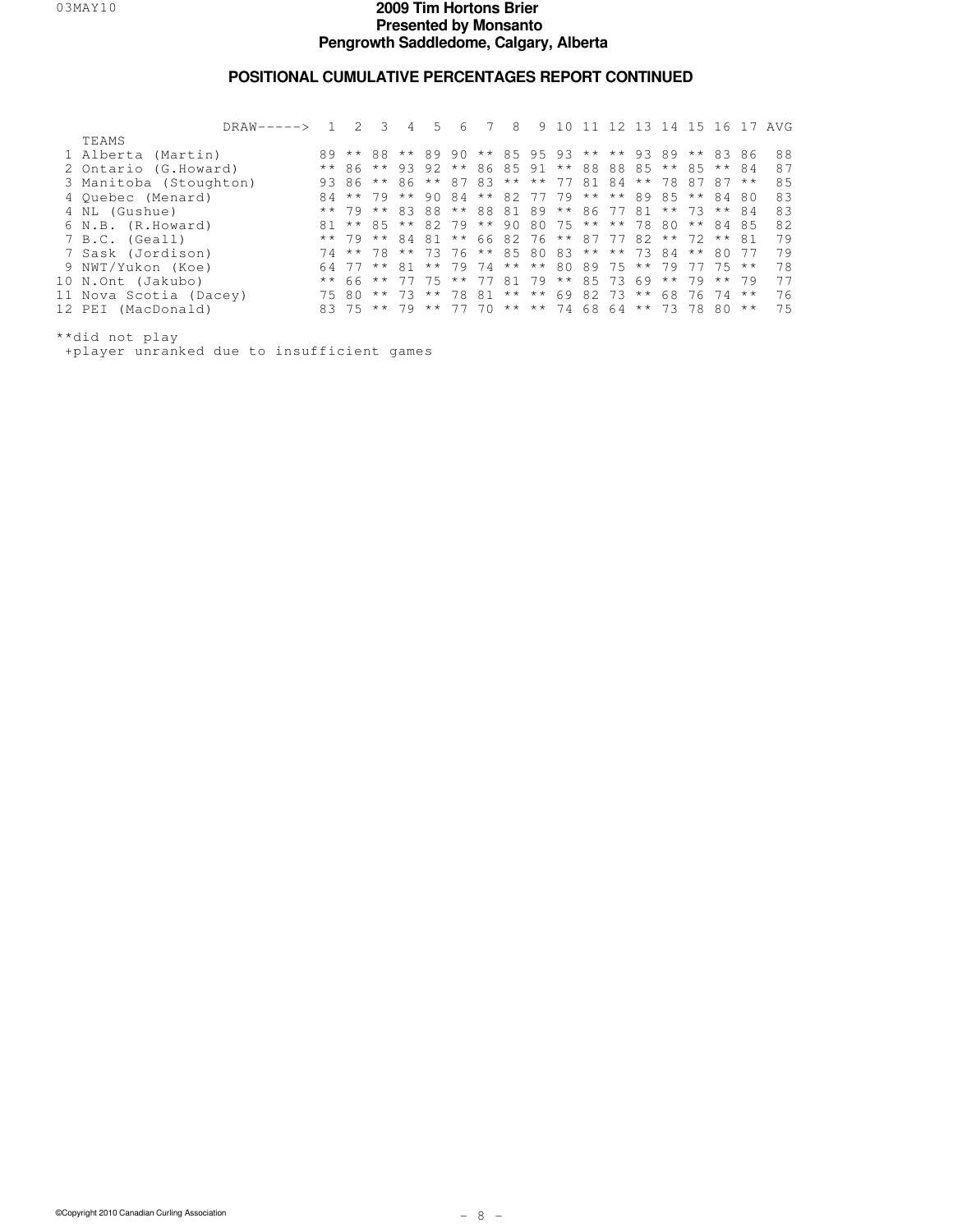### **PLUS/MINUS STATISTICS AFTER DRAW 17**

|                    | $DRAW----2$ | 1                        | $\overline{2}$           | 3                        | 4                        | 5                        | 6                        | 7                        | 8                        | 9                        |                          |                                     |                          | 10 11 12 13 14 15 16     |                                    |                          |                          | 17                       | TOT          |
|--------------------|-------------|--------------------------|--------------------------|--------------------------|--------------------------|--------------------------|--------------------------|--------------------------|--------------------------|--------------------------|--------------------------|-------------------------------------|--------------------------|--------------------------|------------------------------------|--------------------------|--------------------------|--------------------------|--------------|
| LEADS              |             |                          |                          |                          |                          |                          |                          |                          |                          |                          |                          |                                     |                          |                          |                                    |                          |                          |                          |              |
| Steve Gould        | MAN         | $^{+}$                   | $\Omega$                 | $\star$                  | $^{+}$                   | $\star$                  | $\Omega$                 | $^{+}$                   | $\star$                  | $^\star$                 | $^{+}$                   | $^{+}$                              | $^{+}$                   | $\star$                  | $\Omega$                           | 0                        | $^{+}$                   | $^{\star}$               | $+7$         |
| Ben Hebert         | ALTA        | $^{+}$                   | $\star$                  | $^{+}$                   | $\star$                  | $\Omega$                 | $^{+}$                   | $\star$                  | $\Omega$                 | $\Omega$                 | $\Omega$                 | $\star$                             | $\star$                  | $^{+}$                   | $\Omega$                           | $\star$                  | $\Omega$                 | $\overline{a}$           | $+3$         |
| Craig Savill       | ONT         | $\star$                  | $\Omega$                 | $\star$                  | $\ddot{}$                | $\Omega$                 | $\star$                  | $\Omega$                 | $\Omega$                 | $\overline{\phantom{0}}$ | $\star$                  | $\overline{\phantom{0}}$            | $^{+}$                   | $\Omega$                 | $\star$                            | $\ddot{}$                | $\star$                  | $\ddot{}$                | $+2$         |
| Mark O'Rourke      | PEI         | $\ddot{}$                | $\Omega$                 | $\star$                  | $\overline{\phantom{0}}$ | $^{\star}$               | $\overline{\phantom{0}}$ | $\Omega$                 | $^\star$                 | $\star$                  | $\Omega$                 | $\Omega$                            | $\Omega$                 | $\star$                  | $^{+}$                             | $\Omega$                 | $^{+}$                   | $\star$                  | $+1$         |
| Jamie Korab        | NL          | $\star$                  | $\mathbf 0$              | $\star$                  | $\mathbf{0}$             | ÷                        | $\star$                  | $^{+}$                   | $\Omega$                 | 0                        | $\star$                  | $\circ$                             | 0                        | ÷                        | $\star$                            | $\mathbf{0}$             | $\star$                  | $\ddot{}$                | $\circ$      |
| Mark Olson         | B.C.        | $\star$                  | $^{+}$                   | $\star$                  | 0                        | 0                        | $\star$                  | $\overline{\phantom{0}}$ | ÷                        | 0                        | $\star$                  | 0                                   | 0                        | $^{+}$                   | $\star$                            | $^{+}$                   | $\star$                  | $\overline{a}$           | $\mathbf{0}$ |
| Kris Granchelli    | N.S.        |                          | $\Omega$                 | $\star$                  | $\Omega$                 | $\star$                  | $^{+}$                   | $\Omega$                 | $\star$                  | $\star$                  | $^{+}$                   | $\Omega$                            | $\Omega$                 | $\star$                  | $\overline{\phantom{0}}$           | $\overline{\phantom{0}}$ | $\Omega$                 | $\star$                  | $-1$         |
| Peter Case         | N.B.        |                          | $\star$                  | 0                        | $\star$                  | $^{\star}$               | $\overline{a}$           | $\star$                  | $^{+}$                   | $\star$                  | ÷                        | $\star$                             | $^{\star}$               | $\ddot{}$                | $\star$                            | $\star$                  | $\overline{a}$           | $\ddot{}$                | $-1$         |
| Dean Hicke         |             | 0                        | $\star$                  | 0                        | $\star$                  | 0                        | $^{+}$                   | $\star$                  | 0                        | $\overline{\phantom{0}}$ | 0                        | $\star$                             | $\star$                  | $\overline{\phantom{a}}$ |                                    | $\star$                  | $\overline{\phantom{0}}$ | $\equiv$                 | $-2$         |
|                    | SASK        | $\Omega$                 | $\star$                  | $\overline{\phantom{0}}$ | $^{\star}$               | $+$                      | $\Omega$                 | $^\star$                 |                          | $\Omega$                 | $\overline{\phantom{0}}$ | $^{\star}$                          | $^{\star}$               | $\Omega$                 | $^{+}$<br>$\overline{\phantom{0}}$ | $\star$                  | $\overline{a}$           | $\Omega$                 | $-2$         |
| Jean Gagnon        | OUE         | $^{\star}$               |                          | $\star$                  |                          |                          | $\star$                  |                          | $^{+}$                   |                          | $\star$                  |                                     |                          |                          | $\star$                            | $\Omega$                 | $\star$                  | $\Omega$                 |              |
| Lee Toner          | NONT        |                          |                          | $\star$                  |                          | $\ddot{}$<br>$\star$     |                          | $\Omega$                 |                          | $^{+}$<br>$\star$        |                          | $^{+}$                              |                          | $\star$                  |                                    |                          |                          | $\star$                  | $-2$         |
| Martin Gavin       | NWTY        | $\overline{\phantom{0}}$ | $\Omega$                 |                          | $\Omega$                 |                          | ۳                        |                          |                          |                          | $\Omega$                 |                                     |                          |                          | $\ddot{}$                          | $\overline{a}$           | $\ddot{}$                |                          | $-4$         |
| SECONDS            |             |                          |                          |                          |                          |                          |                          |                          |                          |                          |                          |                                     |                          |                          |                                    |                          |                          |                          |              |
|                    | ALTA        | $^{+}$                   | $\star$                  | $^{+}$                   | $\star$                  | $^{+}$                   | $^{+}$                   | $\star$                  | $^{+}$                   | $\! + \!$                | $^{+}$                   | $^{\star}$                          | $^{\star}$               | $^{+}$                   | $\mathbf{0}$                       | $\star$                  | $^{+}$                   | $\overline{\phantom{0}}$ | $+8$         |
| Marc Kennedy       |             | $\star$                  | $^{+}$                   | $^{\star}$               | $\mathbf{0}$             |                          | $\star$                  |                          | 0                        | $^{+}$                   | $\star$                  |                                     |                          | $\overline{\phantom{0}}$ | $\star$                            |                          | $\star$                  | $^{+}$                   | $+7$         |
| Brent Laing        | ONT         |                          |                          | $\star$                  |                          | $^{+}$<br>$\star$        |                          | $^{+}$                   | $\star$                  | $\star$                  |                          | $^{+}$                              | $^{+}$                   | $\star$                  |                                    | $^{+}$                   |                          | $\star$                  |              |
| Rob Fowler         | MAN         | $^{+}$                   | $^{+}$<br>$\star$        |                          | $^{+}$<br>$^{\star}$     |                          | 0                        | $^{+}$<br>$\star$        |                          |                          | 0                        | $\overline{\phantom{0}}$<br>$\star$ | $^{+}$<br>$^{\star}$     |                          | 0                                  | $^{+}$<br>$\star$        | $\qquad \qquad -$        |                          | $+4$         |
| Eric Sylvain       | OUE         | $^{+}$                   |                          |                          |                          | $\overline{a}$           | $\Omega$                 |                          | $\Omega$                 | $\qquad \qquad -$        | $^{+}$                   |                                     |                          | $+$                      | $\mathbf{0}$                       |                          | $^{+}$                   | $\Omega$                 | $+1$         |
| Jason Vaughan      | N.B.        | $\overline{a}$           | $\star$                  | $^{\star}$               | $\star$                  | $^{+}$                   | 0                        | $\star$                  | $\star$                  | $\overline{\phantom{0}}$ | $\star$                  | $\star$                             | $^{\star}$               | $\star$                  | $^{+}$                             | $\star$                  | $^{+}$                   | $\star$                  | $+1$         |
| Ryan Fry           | NT.         | $\star$                  | $\overline{\phantom{a}}$ | $^{\star}$               | $\Omega$                 | $+$                      | $\star$                  | $\Omega$                 | $\overline{\phantom{0}}$ | $^{+}$                   | $\star$                  | $\Omega$                            | $^{+}$                   | $+$                      | $^{\star}$                         | $\overline{\phantom{0}}$ | $\star$                  | $\Omega$                 | $+1$         |
| Aryn Schmidt       | SASK        |                          | $\star$                  | $\Omega$                 | $\star$                  |                          | $\overline{\phantom{0}}$ | $^\star$                 | $\Omega$                 | $\Omega$                 | $\Omega$                 | $\star$                             | $\star$                  | $+$                      | $^{+}$                             | $\star$                  | $^{+}$                   | $\Omega$                 | $\Omega$     |
| Andrew Gibson      | N.S.        |                          | $^{+}$                   | $\star$                  | $\overline{a}$           | $\star$                  | 0                        | $^{+}$                   | $\star$                  | $\star$                  | $\overline{\phantom{0}}$ | $\Omega$                            | $\Omega$                 | $\star$                  | $^{\star}$                         | $\overline{\phantom{0}}$ |                          | $\star$                  | $-3$         |
| Brad Chorostkowski | NWTY        | $\overline{\phantom{0}}$ | $\overline{\phantom{0}}$ | $\star$                  | $\ddot{}$                | $\star$                  | $\overline{\phantom{0}}$ | 0                        | $\star$                  | $\star$                  | $\Omega$                 | $\Omega$                            | $\overline{\phantom{a}}$ | $\star$                  | $\mathbf{0}$                       | $^{+}$                   | $\equiv$                 | $\star$                  | $-3$         |
| Luc Ouimet         | <b>NONT</b> | $\star$                  | $\Omega$                 | $\star$                  | $\Omega$                 | $\overline{\phantom{0}}$ | $\star$                  | $\overline{\phantom{0}}$ | $\Omega$                 | $\Omega$                 | $\star$                  | $\Omega$                            | $\overline{\phantom{0}}$ |                          | $\star$                            | $\Omega$                 | $\star$                  | $\Omega$                 | $-4$         |
| Kevin Recksiedler  | B.C.        | $\star$                  | $\mathbf 0$              | $\star$                  | 0                        | $\overline{\phantom{0}}$ | $\star$                  |                          | $\Omega$                 | $\equiv$                 | $\star$                  | $^{+}$                              | 0                        | $\overline{\phantom{0}}$ | $\star$                            | $\overline{\phantom{0}}$ | $\star$                  | $\equiv$                 | $-5$         |
| Andrew Robinson    | PEI         | $^{+}$                   |                          | $\star$                  |                          | $\star$                  | $^{+}$                   |                          | $\star$                  | $\star$                  |                          |                                     |                          | $\star$                  |                                    | $\Omega$                 |                          | $\star$                  | $-6$         |
|                    |             |                          |                          |                          |                          |                          |                          |                          |                          |                          |                          |                                     |                          |                          |                                    |                          |                          |                          |              |
| THIRDS             |             |                          |                          |                          |                          |                          |                          |                          |                          |                          |                          |                                     |                          |                          |                                    |                          |                          |                          |              |
| John Morris        | ALTA        | 0                        | $\star$                  | $^{+}$                   | $^{\star}$               | $^{+}$                   | $\! + \!$                | $^{\star}$               | 0                        | $\! + \!\!\!\!$          | $^{+}$                   | $^\star$                            | $\star$                  | $^{+}$                   | $^{+}$                             | $^\star$                 | $\mathbf{0}$             | $^{+}$                   | $+8$         |
| Kevin Park         | MAN         | $^{+}$                   | $+$                      | $^{\star}$               | $\ddot{}$                | $^{\star}$               | $^{+}$                   | $\ddot{}$                | $\star$                  | $\star$                  | $\Omega$                 |                                     | $\Omega$                 | $\star$                  | $\overline{\phantom{0}}$           | $\ddot{}$                | $^{+}$                   | $\star$                  | $+5$         |
| Richard Hart       | ONT         | $\star$                  | $^{+}$                   | $\star$                  | $+$                      | $+$                      | $\star$                  | $^{+}$                   | 0                        | $^{+}$                   | $\star$                  | $^{+}$                              | $+$                      | $\Omega$                 | $^{\star}$                         | $\overline{\phantom{0}}$ | $\star$                  | $\overline{\phantom{0}}$ | $+5$         |
| Martin Crete       | OUE         | $^{+}$                   | $\star$                  |                          | $\star$                  | $^{+}$                   | $\overline{\phantom{0}}$ | $\star$                  | $\Omega$                 | $\Omega$                 | $^{+}$                   | $\star$                             | $\star$                  | $\Omega$                 | $^{+}$                             | $\star$                  | $\Omega$                 | $\Omega$                 | $+2$         |
| James Grattan      | N.B.        | $\Omega$                 | $\star$                  | $^{+}$                   | $\star$                  | $\overline{\phantom{0}}$ | $^{+}$                   | $^{\star}$               | $^{+}$                   | $\overline{a}$           | 0                        | $\star$                             | $\star$                  |                          | $\mathbf 0$                        | $\star$                  | $^{+}$                   | $\ddot{}$                | $+2$         |
| Brent Pierce       | B.C.        | $\star$                  | $^{+}$                   | $\star$                  | $^{+}$                   | $\overline{\phantom{0}}$ | $\star$                  | $\overline{a}$           | $\Omega$                 | $\overline{\phantom{0}}$ | $\star$                  | $^{+}$                              | $+$                      | $\ddot{}$                | $\star$                            | $\overline{\phantom{0}}$ | $\star$                  | $\overline{\phantom{0}}$ | $\mathbf{0}$ |
| Scott Bitz         | SASK        |                          | $\star$                  | $\overline{a}$           | $\star$                  | $\overline{a}$           | $\mathbf{0}$             | $\star$                  | $\mathbf{0}$             | $^{+}$                   | $^{+}$                   | $\star$                             | $\star$                  | $\overline{\phantom{0}}$ | $^{+}$                             | $\star$                  | $\equiv$                 | $^{+}$                   | $-1$         |
| Mark Nichols       | NL          | $\star$                  |                          | $\star$                  |                          | $\ddot{}$                | $\star$                  | $^{+}$                   | $\Omega$                 | $\Omega$                 | $\star$                  | $^{+}$                              | $\overline{\phantom{0}}$ | $\ddot{}$                | $\star$                            |                          | $\star$                  | $\overline{\phantom{0}}$ | $-1$         |
| Kevin Champion     | PEI         | $^{+}$                   | $\overline{a}$           | $\star$                  | $\overline{\phantom{0}}$ | $\star$                  | 0                        | $\overline{\phantom{0}}$ | $\star$                  | $\star$                  |                          |                                     | $+$                      | $\star$                  | $\mathbf{0}$                       | $^{+}$                   | $\Omega$                 | $\star$                  | $-2$         |
| Bruce Lohnes       | N.S.        |                          | $^{+}$                   | $\star$                  | $\overline{a}$           | $\star$                  | $\equiv$                 | $^{+}$                   |                          | $\star$                  | $\equiv$                 | $\equiv$                            | $\overline{\phantom{0}}$ | $\star$                  | $\equiv$                           | $^{+}$                   | $\mathbf{0}$             | $\star$                  | $-4$         |
| Jon Solberg        | NWTY        |                          | $\overline{\phantom{0}}$ | $\star$                  | $^{+}$                   | $\star$                  | $\overline{\phantom{0}}$ |                          | $\star$                  | $\star$                  | $\overline{a}$           | $^{+}$                              | $\overline{a}$           | $\star$                  | $\overline{\phantom{0}}$           | $\star$                  | $\overline{\phantom{0}}$ | $\star$                  | $-6$         |
| Matt Seabrook      | NONT        | $^{\star}$               |                          | $\star$                  |                          |                          | $\star$                  |                          |                          |                          | $\star$                  |                                     | $\Omega$                 |                          | $\star$                            |                          | $\star$                  | $\Omega$                 | $-9$         |
|                    |             |                          |                          |                          |                          |                          |                          |                          |                          |                          |                          |                                     |                          |                          |                                    |                          |                          |                          |              |
| SKIPS              |             |                          |                          |                          |                          |                          |                          |                          |                          |                          |                          |                                     |                          |                          |                                    |                          |                          |                          |              |
| Kevin Martin       | ALTA        | $\Omega$                 | $\star$                  | $+$                      | $\star$                  | $^{+}$                   | $^{+}$                   | $^{\star}$               | $\Omega$                 | $^{+}$                   | $^{+}$                   | $\star$                             | $\star$                  | $+$                      | $+$                                | $\star$                  | $^{+}$                   | $^{+}$                   | $+9$         |
| Glenn Howard       | ONT         | $\star$                  | $^{+}$                   | $\star$                  | $\ddot{}$                | $^{+}$                   | $\star$                  | $^{+}$                   | 0                        | $^{+}$                   | $\star$                  | 0                                   | $\ddot{}$                | $\mathbf 0$              | $\star$                            | $\ddot{}$                | $\star$                  | $\overline{\phantom{0}}$ | $+6$         |
| Brad Gushue        | NL          | $\star$                  | $\overline{\phantom{0}}$ | $\star$                  | $\ddot{}$                | $\ddot{}$                | $\star$                  | $^{+}$                   | $\Omega$                 | $^{+}$                   | $\star$                  | $\Omega$                            | $^{+}$                   | $\ddot{}$                | $\star$                            | $\overline{\phantom{0}}$ | $\star$                  | $\ddot{}$                | $+5$         |
| Jeff Stoughton     | MAN         | $^{+}$                   | $^{+}$                   | $\star$                  | 0                        | $\star$                  | $\mathbf{0}$             | $^{+}$                   | $\star$                  | $\star$                  | $\overline{\phantom{0}}$ | $\Omega$                            | $^{+}$                   | $\star$                  | $\qquad \qquad -$                  | $^{+}$                   | $^{+}$                   | $\star$                  | $+4$         |
| Jean-Michel Menard | QUE         | $^{+}$                   | $\star$                  | $\overline{\phantom{0}}$ | $\star$                  | $\ddot{}$                | $\mathbf{0}$             | $\star$                  | $\overline{a}$           | $\qquad \qquad -$        | $^{+}$                   | $\star$                             | $\star$                  | $\mathbf{0}$             | $^{+}$                             | $\star$                  | $^{+}$                   | 0                        | $+2$         |
| Russ Howard        | N.B.        | 0                        | $\star$                  | $\ddot{}$                | $\star$                  | $\qquad \qquad -$        | 0                        | $\star$                  | $^{+}$                   | $\overline{\phantom{0}}$ | $^{+}$                   | $\star$                             | $\star$                  | $\overline{\phantom{0}}$ | $^{+}$                             | $\star$                  | $^{+}$                   | $\overline{\phantom{0}}$ | $+1$         |
| Sean Geall         | B.C.        | $\star$                  | $^{+}$                   | $\star$                  | $\overline{\phantom{0}}$ | $\overline{a}$           | $\star$                  | $\overline{\phantom{0}}$ | $^{+}$                   | $\overline{a}$           | $\star$                  | $^{+}$                              | $\mathbf 0$              | $^{+}$                   | $\star$                            | $\overline{a}$           | $\star$                  | $\ddot{}$                | $\circ$      |
| Mark Dacey         | N.S.        |                          | $^{+}$                   | $\star$                  | $\Omega$                 | $\star$                  | $\Omega$                 | $^{+}$                   | $\star$                  | $\star$                  | $\overline{a}$           | $\Omega$                            | $\Omega$                 | $\star$                  | $^{+}$                             | $\overline{\phantom{0}}$ | $\overline{\phantom{0}}$ | $\star$                  | $-1$         |
| Joel Jordison      | SASK        |                          | $\star$                  |                          | $\star$                  | $\overline{\phantom{0}}$ | $^{+}$                   | $\star$                  | $\Omega$                 | $\Omega$                 | $\Omega$                 | $\star$                             | $\star$                  |                          |                                    | $\star$                  | $\overline{\phantom{0}}$ | $\overline{a}$           | $-6$         |
| Jamie Koe          | NWTY        |                          |                          | $\star$                  | $\Omega$                 | $\star$                  | $\overline{\phantom{0}}$ |                          | $\star$                  | $\star$                  | $\Omega$                 | $\Omega$                            | $\overline{a}$           | $\star$                  | $\overline{\phantom{0}}$           | $\ddot{}$                | $\overline{\phantom{0}}$ | $\star$                  | $-6$         |
| Mike Jakubo        | NONT        | $\star$                  | $\overline{a}$           | $\star$                  | $\overline{a}$           | $\overline{\phantom{0}}$ | $\star$                  |                          |                          | $\mathbf 0$              | $\star$                  | 0                                   | $\overline{a}$           | L.                       | $\star$                            | $^{+}$                   | $\star$                  | $\Omega$                 | $-6$         |
| Rod MacDonald      | PEI         | $+$                      |                          | $\star$                  | $\Omega$                 | $\star$                  |                          |                          | $\star$                  | $\star$                  |                          |                                     |                          | $\star$                  |                                    |                          |                          | $\star$                  | $-8$         |
|                    |             |                          |                          |                          |                          |                          |                          |                          |                          |                          |                          |                                     |                          |                          |                                    |                          |                          |                          |              |

\*did not play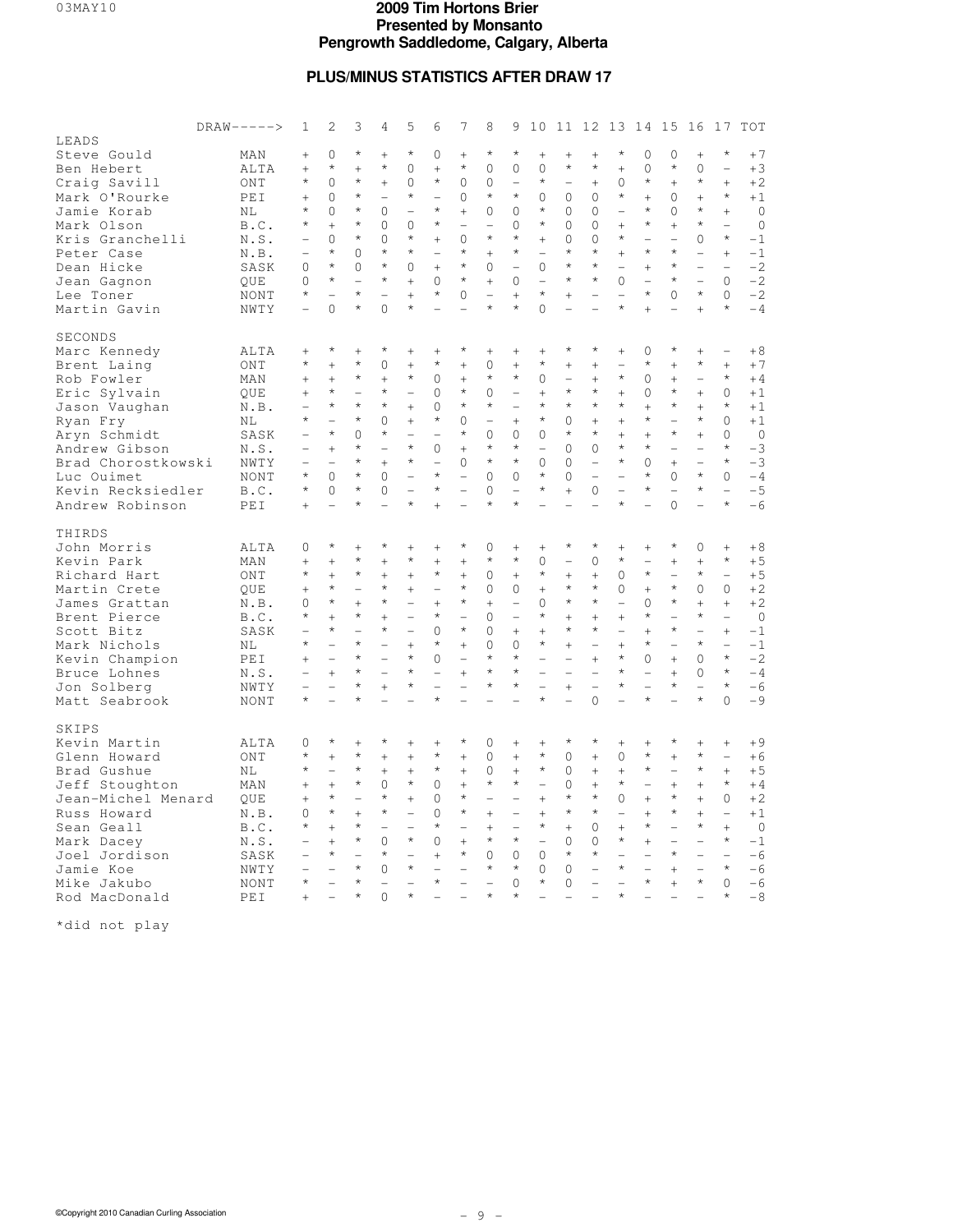# **PLUS/MINUS STATISTICS AFTER DRAW 17 CONTINUED**

|                      | $DRAW-----$ |         |         | 3                        | 4                        | 5                        | 6                        |                          | 8                 | 9.                       |                          |                          |                          | 13                | 4                        | 15                       | -6                       |          | TOT   |
|----------------------|-------------|---------|---------|--------------------------|--------------------------|--------------------------|--------------------------|--------------------------|-------------------|--------------------------|--------------------------|--------------------------|--------------------------|-------------------|--------------------------|--------------------------|--------------------------|----------|-------|
| <b>TEAMS</b>         |             |         |         |                          |                          |                          |                          |                          |                   |                          |                          |                          |                          |                   |                          |                          |                          |          |       |
| Alberta (Martin)     |             |         | $\star$ |                          | $^\star$                 | $+$                      | $+$                      | $\star$                  | $\Omega$          | $+$                      | $+$                      | $\star$                  | *                        | $+$               | $+$                      | *                        | $+$                      | 0        | $+9$  |
| Ontario (G.Howard)   |             | $\star$ | $+$     | $\star$                  | $+$                      | $+$                      | $\star$                  | $+$                      | $\Omega$          | $+$                      | $\star$                  | $+$                      | $+$                      | $\Omega$          | $\star$                  | $+$                      | $\star$                  | $\Omega$ | $+8$  |
| Manitoba (Stoughton) |             |         | $+$     | $\star$                  | $+$                      | $^{\star}$               | $\cap$                   | $+$                      | $\star$           | $\star$                  | $\Omega$                 | $\overline{\phantom{0}}$ | $+$                      | $\star$           |                          | $+$                      | $+$                      | $\star$  | $+5$  |
| NL (Gushue)          |             | $\star$ |         | $\star$                  | $\Omega$                 | $+$                      | $\star$                  | $+$                      | $\Omega$          | $+$                      | $\star$                  | $\Omega$                 | $+$                      | $\Omega$          | $\star$                  | $\overline{\phantom{0}}$ | $\star$                  | $+$      | $+3$  |
| Ouebec (Menard)      |             | $^{+}$  | $\star$ | $\overline{\phantom{0}}$ | $\star$                  | $+$                      | $\Omega$                 | $^{\star}$               | $\Omega$          | $\overline{\phantom{m}}$ | $+$                      | $\star$                  | $^{\star}$               | $\Omega$          | $+$                      | $\star$                  | $\cap$                   | $\Omega$ | $+2.$ |
| N.B. (R.Howard)      |             |         | $\star$ | $+$                      | $\star$                  | $\overline{\phantom{0}}$ | $\Omega$                 | $\star$                  | $+$               | $\overline{\phantom{m}}$ | $\bigcirc$               | $\star$                  | $\star$                  | $\bigcap$         | $+$                      | $^{\star}$               | $+$                      | $\Omega$ | $+1$  |
| B.C. (Geall)         |             | $\star$ | $+$     | $\star$                  | $\cap$                   |                          | $\star$                  | $\overline{\phantom{0}}$ | $\Omega$          | $\overline{\phantom{m}}$ | $\star$                  | $+$                      | $\Omega$                 | $+$               | $\star$                  | $\overline{\phantom{0}}$ | $\star$                  | $\Omega$ | $-1$  |
| NWT/Yukon (Koe)      |             |         |         | $\star$                  | $+$                      | $\star$                  | $\overline{\phantom{0}}$ | $\overline{\phantom{0}}$ | $\star$           | $\star$                  | $\bigcirc$               | $\Omega$                 | $\qquad \qquad -$        | $\star$           | $\overline{\phantom{a}}$ | $+$                      | $\overline{\phantom{a}}$ | $\star$  | $-5$  |
| Nova Scotia (Dacey)  |             |         |         | $\star$                  | $\overline{\phantom{m}}$ | $^{\star}$               | $\cap$                   | $\Omega$                 | $\star$           | $\star$                  | $\overline{\phantom{0}}$ | $\Omega$                 | $\Omega$                 | $\star$           |                          |                          |                          | $\star$  | $-5$  |
| Sask (Jordison)      |             |         | $\star$ |                          | $\star$                  | $\equiv$                 | $\bigcap$                | $\star$                  | $\Omega$          | $\Omega$                 | $\Omega$                 | $\star$                  | $\star$                  |                   | $+$                      | $^{\star}$               |                          |          | $-5$  |
| N.Ont (Jakubo)       |             | $\star$ |         | $\star$                  |                          |                          | $\star$                  | $\Omega$                 | $\qquad \qquad -$ | $\Omega$                 | $\star$                  | $\Omega$                 | $\overline{\phantom{a}}$ | $\qquad \qquad -$ | $\star$                  | $\Omega$                 | $\star$                  | $\Omega$ | $-6$  |
| PEI (MacDonald)      |             |         |         | $\star$                  |                          | $\star$                  | $\cap$                   | $\overline{\phantom{0}}$ | $\star$           | $\star$                  | $\sim$                   | $\sim$                   | $\overline{\phantom{a}}$ | $\star$           | $\overline{\phantom{0}}$ | 0                        | $\cap$                   | $\star$  | $-6$  |
| *did not play        |             |         |         |                          |                          |                          |                          |                          |                   |                          |                          |                          |                          |                   |                          |                          |                          |          |       |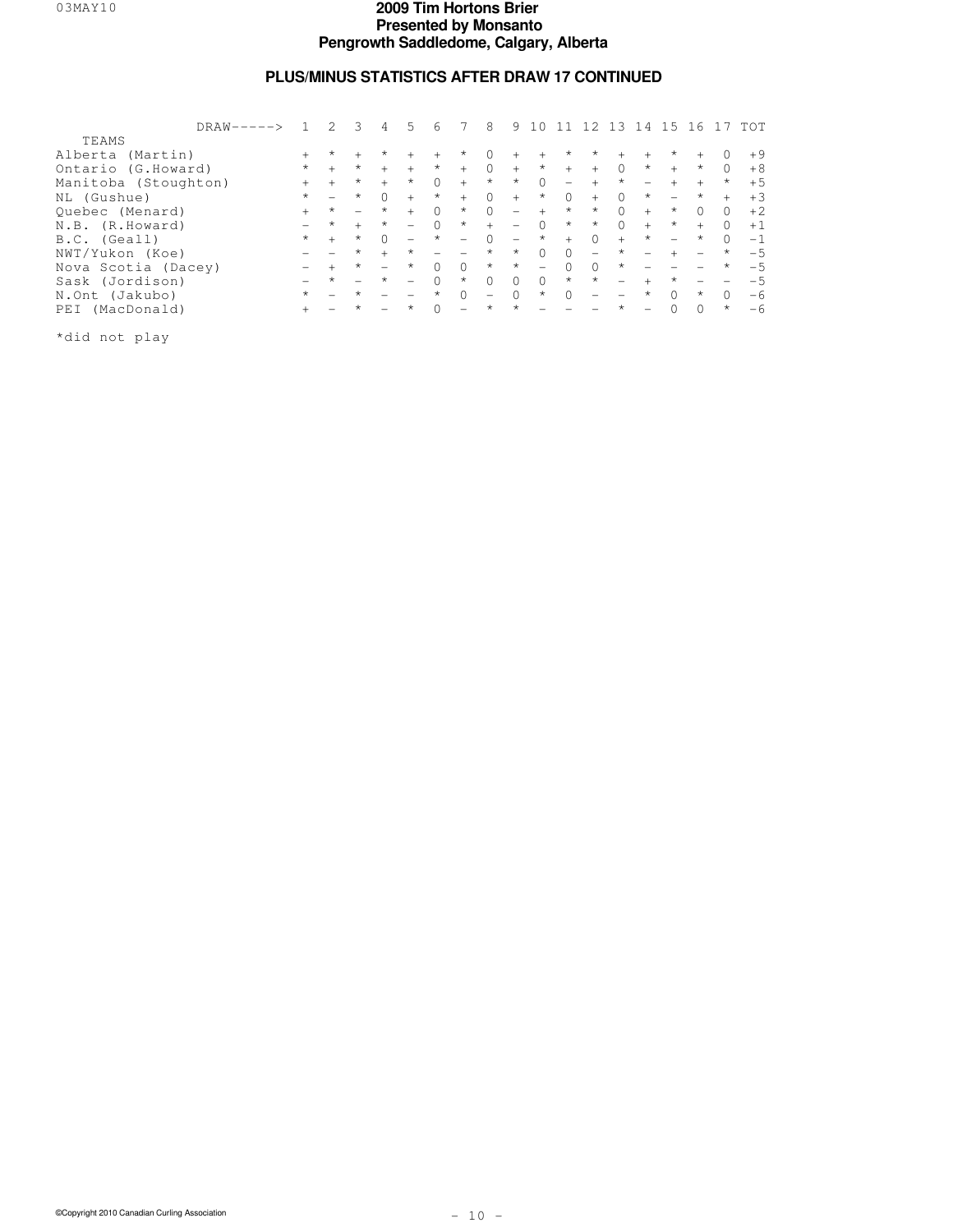## **TEAM CUMULATIVE STATISTICS AFTER DRAW 22**

|                  |            | $---DRAWS---$ |     |            |          | $--TAKEOUTS---$ |      | $---TOTAI---$ |      |            |
|------------------|------------|---------------|-----|------------|----------|-----------------|------|---------------|------|------------|
|                  |            | IT            | OT  | <b>TOT</b> | IT       | OT              | TOT  | IT            | OT   | <b>TOT</b> |
| Alberta (Martin) | #SH        | 165           | 274 | 439        | 216      | 225             | 441  | 381           | 499  | 880        |
|                  | <b>PTS</b> | 579           | 968 | 1547       | 773      | 796             | 1569 | 1352          | 1764 | 3116       |
|                  | PCT        | 88            | 88  | 88         | 89       | 88              | 89   | 89            | 88   | 89         |
| 1 Ben Hebert     | #SH        | 36            | 155 | 191        | 4        | 15              | 19   | 40            | 170  | 210        |
|                  | <b>PTS</b> | 125           | 550 | 675        | 13       | 51              | 64   | 138           | 601  | 739        |
|                  | PCT        | 87            | 89  | 88         | 81       | 85              | 84   | 86            | 88   | 88         |
| 2 Marc Kennedy   | #SH        | 33            | 28  | 61         | 96       | 65              | 161  | 129           | 93   | 222        |
|                  | <b>PTS</b> | 126           | 100 | 226        | 357      | 224             | 581  | 483           | 324  | 807        |
|                  | PCT        | 95            | 89  | 93         | 93       | 86              | 90   | 94            | 87   | 91         |
| 3 John Morris    | #SH        | 34            | 37  | 71         | 65       | 86              | 151  | 99            | 123  | 222        |
|                  | <b>PTS</b> | 113           | 123 | 236        | 224      | 307             | 531  | 337           | 430  | 767        |
|                  | PCT        | 83            | 83  | 83         | 86       | 89              | 88   | 85            | 87   | 86         |
| 4 Kevin Martin   | #SH        | 60            | 50  | 110        | 51       | 57              | 108  | 111           | 107  | 218        |
|                  | <b>PTS</b> | 210           | 179 | 389        | 179      | 209             | 388  | 389           | 388  | 777        |
|                  | PCT        | 88            | 90  | 88         | 88       | 92              | 90   | 88            | 91   | 89         |
| 5 Terry Meek     | #SH        | 2             | 4   | 6          | 0        | 2               | 2    | 2             | 6    | 8          |
|                  | <b>PTS</b> | 5             | 16  | 21         | $\Omega$ | 5               | 5    | 5             | 21   | 26         |
|                  | PCT        | 63            | 100 | 88         | $***$    | 63              | 63   | 63            | 88   | 81         |

|                     |                   | $---DRANS---$                      |                           |                           |                                             | $--TAKEOUTS---$              |                                          | $---TOTAI-$                                    | $---$                     |                           |
|---------------------|-------------------|------------------------------------|---------------------------|---------------------------|---------------------------------------------|------------------------------|------------------------------------------|------------------------------------------------|---------------------------|---------------------------|
|                     |                   | IT                                 | OT                        | TOT                       | IT.                                         | ОT                           | TOT                                      | IT.                                            | ОT                        | TOT                       |
| B.C. (Geall)        | #SH               | 230                                | 188                       | 418                       | 139                                         | 182                          | 321                                      | 369                                            | 370                       | 739                       |
|                     | PTS               | 741                                | 589                       | 1330                      | 440                                         | 575                          | 1015                                     | 1181                                           | 1164                      | 2345                      |
|                     | PCT               | 81                                 | 78                        | 80                        | 79                                          | 79                           | 79                                       | 80                                             | 79                        | 79                        |
| 1 Mark Olson        | #SH               | 110                                | 53                        | 163                       | 6                                           | 15                           | 21                                       | 116                                            | 68                        | 184                       |
|                     | PTS               | 393                                | 181                       | 574                       | 20                                          | 45                           | 65                                       | 413                                            | 226                       | 639                       |
|                     | PCT               | 89                                 | 85                        | 88                        | 83                                          | 75                           | 77                                       | 89                                             | 83                        | 87                        |
| 2 Kevin Recksiedler | #SH               | 33                                 | 49                        | 82                        | 42                                          | 60                           | 102.                                     | 75                                             | 109                       | 184                       |
|                     | PTS               | 99                                 | 149                       | 248                       | 137                                         | 180                          | 317                                      | 236                                            | 329                       | 565                       |
|                     | PCT               | 75                                 | 76                        | 76                        | 82                                          | 75                           | 78                                       | 79                                             | 75                        | 77                        |
| 3 Brent Pierce      | #SH               | 38                                 | 38                        | 76                        | 51                                          | 61                           | 112.                                     | 89                                             | 99                        | 188                       |
|                     | PTS               | 114                                | 121                       | 235                       | 162                                         | 202                          | 364                                      | 276                                            | 323                       | 599                       |
|                     | PCT               | 75                                 | 80                        | 77                        | 79                                          | 83                           | 81                                       | 78                                             | 82                        | 80                        |
| 4 Sean Geall        | #SH               | 49                                 | 44                        | 93                        | 40                                          | 46                           | 86                                       | 89                                             | 90                        | 179                       |
|                     | PTS               | 135                                | 134                       | 269                       | 121                                         | 148                          | 269                                      | 256                                            | 282                       | 538                       |
|                     | PCT               | 69                                 | 76                        | 72                        | 76                                          | 80                           | 78                                       | 72                                             | 78                        | 75                        |
| 5 Tyler Klitch      | #SH<br>PTS<br>PCT | 0<br>$\Omega$<br>$\star\star\star$ | 4<br>$\overline{4}$<br>25 | 4<br>$\overline{4}$<br>25 | $\mathbf{0}$<br>$\cap$<br>$\star\star\star$ | 0<br>$\star$ $\star$ $\star$ | 0<br>$\Omega$<br>$\star$ $\star$ $\star$ | $\mathbf{0}$<br>$\bigcap$<br>$\star\star\star$ | 4<br>$\overline{4}$<br>25 | 4<br>$\overline{4}$<br>25 |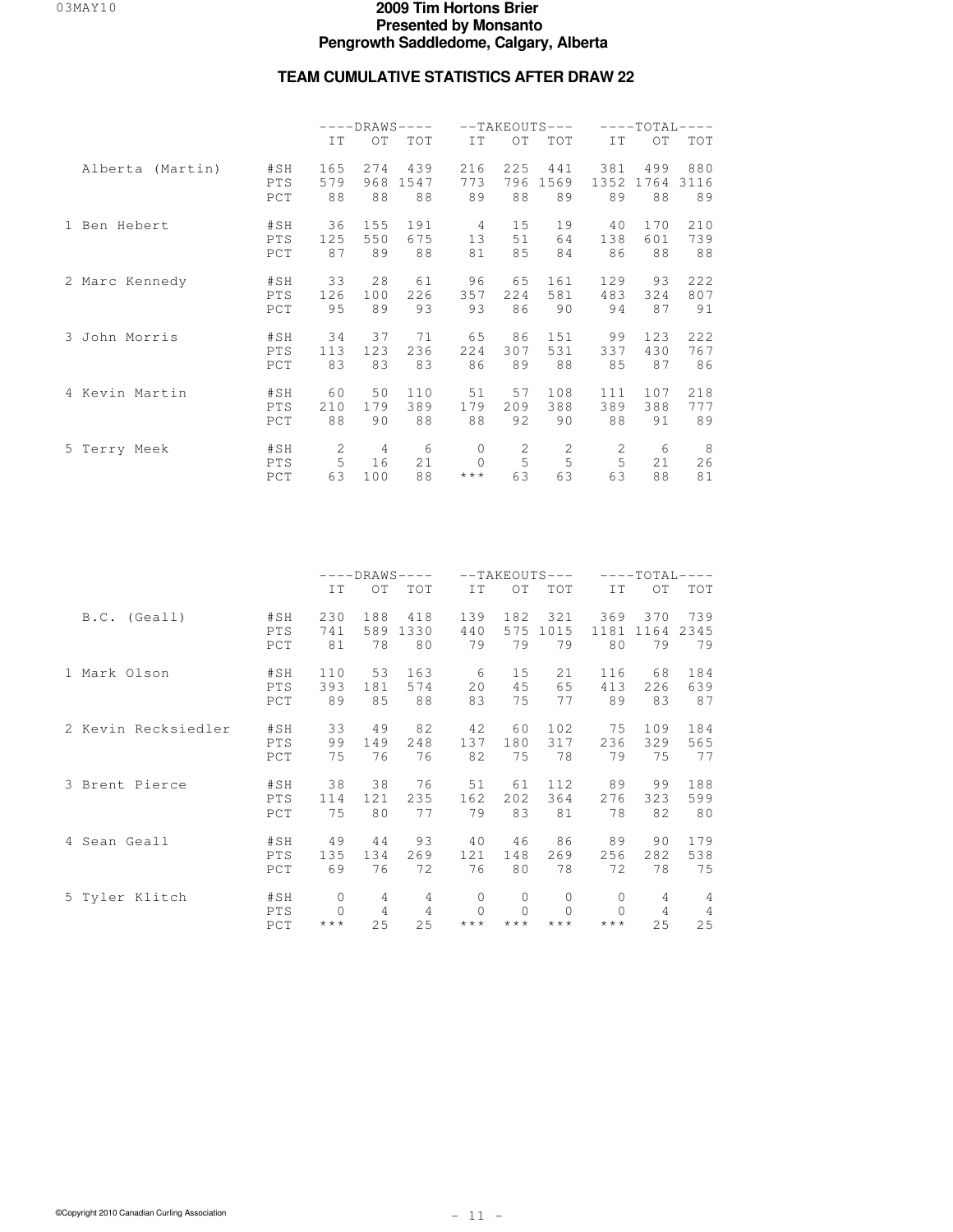|                      |                          | $---DRAWS---$    |                   |                   | $--TAKEOUTS---$  |                   |                   | $---TOTAL-$       | $---$             |                    |
|----------------------|--------------------------|------------------|-------------------|-------------------|------------------|-------------------|-------------------|-------------------|-------------------|--------------------|
|                      |                          | IT               | ОT                | TOT               | IT               | OT.               | <b>TOT</b>        | IT                | $\Omega$          | <b>TOT</b>         |
| Manitoba (Stoughton) | #SH<br><b>PTS</b><br>PCT | 247<br>793<br>80 | 309<br>1079<br>87 | 556<br>1872<br>84 | 182<br>601<br>83 | 354<br>1255<br>89 | 536<br>1856<br>87 | 429<br>1394<br>81 | 663<br>2334<br>88 | 1092<br>3728<br>85 |
| 1 Steve Gould        | #SH<br>PTS<br>PCT        | 102<br>374<br>92 | 145<br>526<br>91  | 247<br>900<br>91  | 9<br>36<br>100   | 15<br>53<br>88    | 24<br>89<br>93    | 111<br>410<br>92  | 160<br>579<br>90  | 271<br>989<br>91   |
| 2 Rob Fowler         | #SH<br><b>PTS</b><br>PCT | 59<br>171<br>72  | 51<br>177<br>87   | 110<br>348<br>79  | 63<br>217<br>86  | 103<br>373<br>91  | 166<br>590<br>89  | 122<br>388<br>80  | 154<br>550<br>89  | 276<br>938<br>85   |
| 3 Kevin Park         | #SH<br><b>PTS</b><br>PCT | 38<br>113<br>74  | 53<br>172<br>81   | 91<br>285<br>78   | 60<br>189<br>79  | 125<br>449<br>90  | 185<br>638<br>86  | 98<br>302<br>77   | 178<br>621<br>87  | 276<br>923<br>84   |
| 4 Jeff Stoughton     | #SH<br><b>PTS</b><br>PCT | 48<br>135<br>70  | 60<br>204<br>85   | 108<br>339<br>78  | 50<br>159<br>80  | 111<br>380<br>86  | 161<br>539<br>84  | 98<br>294<br>75   | 171<br>584<br>85  | 269<br>878<br>82   |

|                    |                   | $---DRAWS---$    |                  |                   |                  |                  | $--TAKEOUTS---$   | $---TOTAL---$     |                   |                   |  |
|--------------------|-------------------|------------------|------------------|-------------------|------------------|------------------|-------------------|-------------------|-------------------|-------------------|--|
|                    |                   | IT               | OT               | <b>TOT</b>        | IT               | OT               | <b>TOT</b>        | IT                | OT.               | <b>TOT</b>        |  |
| N.B.<br>(R.Howard) | #SH<br>PTS<br>PCT | 222<br>720<br>81 | 212<br>709<br>84 | 434<br>1429<br>82 | 145<br>464<br>80 | 213<br>699<br>82 | 358<br>1163<br>81 | 367<br>1184<br>81 | 425<br>1408<br>83 | 792<br>2592<br>82 |  |
| 1 Steven Howard    | #SH               | 47               | 42               | 89                | 22               | 37               | 59                | 69                | 79                | 148               |  |
|                    | PTS               | 144              | 137              | 281               | 72               | 130              | 202               | 216               | 267               | 483               |  |
|                    | PCT               | 77               | 82               | 79                | 82               | 88               | 86                | 78                | 84                | 82                |  |
| 2 Jason Vaughan    | #SH               | 27               | 17               | 44                | 27               | 33               | 60                | 54                | 50                | 104               |  |
|                    | PTS               | 90               | 47               | 137               | 82               | 118              | 200               | 172               | 165               | 337               |  |
|                    | PCT               | 83               | 69               | 78                | 76               | 89               | 83                | 80                | 83                | 81                |  |
| 3 James Grattan    | #SH               | 44               | 39               | 83                | 50               | 69               | 119               | 94                | 108               | 202               |  |
|                    | PTS               | 142              | 128              | 270               | 168              | 214              | 382               | 310               | 342               | 652               |  |
|                    | PCT               | 81               | 82               | 81                | 84               | 78               | 80                | 82                | 79                | 81                |  |
| 4 Russ Howard      | #SH               | 59               | 33               | 92                | 42               | 60               | 102               | 101               | 93                | 194               |  |
|                    | PTS               | 192              | 110              | 302               | 126              | 193              | 319               | 318               | 303               | 621               |  |
|                    | PCT               | 81               | 83               | 82                | 75               | 80               | 78                | 79                | 81                | 80                |  |
| 5 Peter Case       | #SH               | 45               | 81               | 126               | 4                | 14               | 18                | 49                | 95                | 144               |  |
|                    | PTS               | 152              | 287              | 439               | 16               | 44               | 60                | 168               | 331               | 499               |  |
|                    | PCT               | 84               | 89               | 87                | 100              | 79               | 83                | 86                | 87                | 87                |  |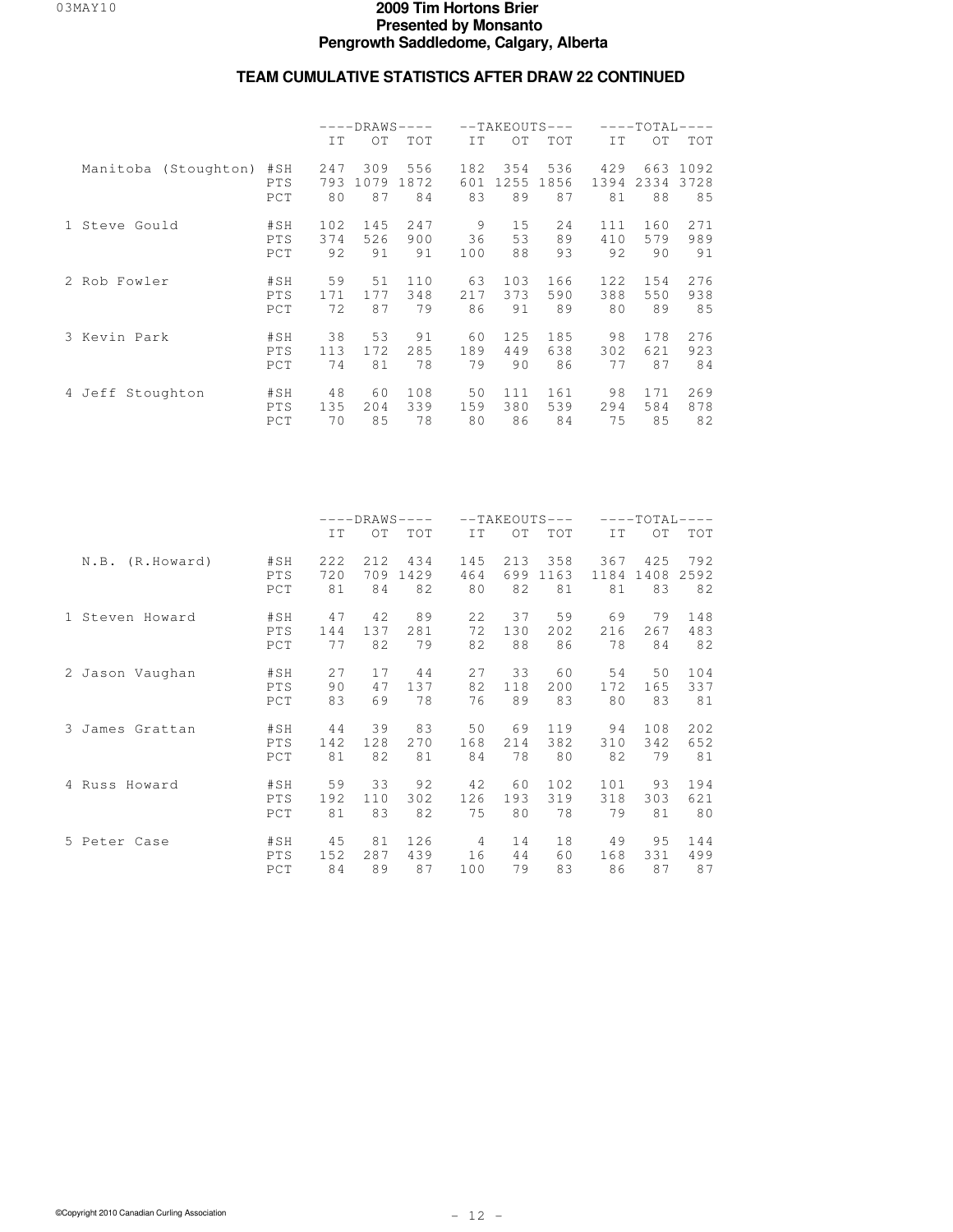|                |            | $---DRAWS-$<br>$---$ |     |      |     |     | $--TAKEOUTS---$ | ––––TOTAL- |      |      |  |
|----------------|------------|----------------------|-----|------|-----|-----|-----------------|------------|------|------|--|
|                |            | IT                   | OT  | TOT  | IT  | OT  | TOT             | IT         | OT   | TOT  |  |
| NL (Gushue)    | #SH        | 211                  | 236 | 447  | 144 | 246 | 390             | 355        | 482  | 837  |  |
|                | PTS        | 688                  | 787 | 1475 | 460 | 831 | 1291            | 1148       | 1618 | 2766 |  |
|                | PCT        | 82                   | 83  | 82   | 80  | 84  | 83              | 81         | 84   | 83   |  |
| 1 Jamie Korab  | #SH        | 82                   | 98  | 180  | 6   | 21  | 27              | 88         | 119  | 207  |  |
|                | PTS        | 282                  | 342 | 624  | 16  | 58  | 74              | 298        | 400  | 698  |  |
|                | PCT        | 86                   | 87  | 87   | 67  | 69  | 69              | 85         | 84   | 84   |  |
| 2 Ryan Fry     | #SH        | 30                   | 40  | 70   | 46  | 95  | 141             | 76         | 135  | 211  |  |
|                | PTS        | 86                   | 110 | 196  | 150 | 328 | 478             | 236        | 438  | 674  |  |
|                | PCT        | 72                   | 69  | 70   | 82  | 86  | 85              | 78         | 81   | 80   |  |
| 3 Mark Nichols | #SH        | 39                   | 42  | 81   | 57  | 74  | 131             | 96         | 116  | 212  |  |
|                | PTS        | 112                  | 136 | 248  | 182 | 251 | 433             | 294        | 387  | 681  |  |
|                | PCT        | 72                   | 81  | 77   | 80  | 85  | 83              | 77         | 83   | 80   |  |
| 4 Brad Gushue  | #SH        | 60                   | 56  | 116  | 35  | 56  | 91              | 95         | 112  | 207  |  |
|                | <b>PTS</b> | 208                  | 199 | 407  | 112 | 194 | 306             | 320        | 393  | 713  |  |
|                | PCT        | 87                   | 89  | 88   | 80  | 87  | 84              | 84         | 88   | 86   |  |

|                  |            | $---DRAWS---$ |          |            |          | $--TAKEOUTS---$ |            | $---TOTAL---$ |              |             |  |
|------------------|------------|---------------|----------|------------|----------|-----------------|------------|---------------|--------------|-------------|--|
|                  |            | IT            | OT       | <b>TOT</b> | IT       | OT              | <b>TOT</b> | IT            | ОT           | <b>TOT</b>  |  |
| N.Ont (Jakubo)   | #SH        | 221           | 277      | 498        | 158      | 162             | 320        | 379           | 439          | 818         |  |
|                  | PTS        | 672           | 869      | 1541       | 466      | 506             | 972        | 1138          | 1375         | 2513        |  |
|                  | PCT        | 76            | 78       | 77         | 74       | 78              | 76         | 75            | 78           | 77          |  |
| 1 Lee Toner      | #SH        | 79            | 107      | 186        | 10       | 8               | 18         | 89            | 115          | 204         |  |
|                  | <b>PTS</b> | 271           | 379      | 650        | 33       | 22              | 55         | 304           | 401          | 705         |  |
|                  | PCT        | 86            | 89       | 87         | 83       | 69              | 76         | 85            | 87           | 86          |  |
| 2 Luc Ouimet     | #SH        | 41            | 68       | 109        | 49       | 48              | 97         | 90            | 116          | 206         |  |
|                  | PTS        | 128           | 197      | 325        | 140      | 159             | 299        | 268           | 356          | 624         |  |
|                  | PCT        | 78            | 72       | 75         | 71       | 83              | 77         | 74            | 77           | 76          |  |
| 3 Matt Seabrook  | #SH        | 50            | 56       | 106        | 50       | 50              | 100        | 100           | 106          | 206         |  |
|                  | PTS        | 138           | 176      | 314        | 139      | 155             | 294        | 277           | 331          | 608         |  |
|                  | PCT        | 69            | 79       | 74         | 70       | 78              | 74         | 69            | 78           | 74          |  |
| 4 Mike Jakubo    | #SH        | 49            | 46       | 95         | 49       | 56              | 105        | 98            | 102          | 200         |  |
|                  | PTS        | 130           | 117      | 247        | 154      | 170             | 324        | 284           | 287          | 571         |  |
|                  | PCT        | 66            | 64       | 65         | 79       | 76              | 77         | 72            | 70           | 71          |  |
| 5 Scott Seabrook | #SH        | 2             | $\Omega$ | 2          | $\Omega$ | 0               | $\Omega$   | 2             | $\mathbf{0}$ | 2           |  |
|                  | PTS        | 5             | $\Omega$ | 5          | $\Omega$ | $\Omega$        | $\Omega$   | 5             | $\Omega$     | $\mathsf S$ |  |
|                  | PCT        | 63            | ***      | 63         | $***$    | $***$           | $***$      | 63            | $***$        | 63          |  |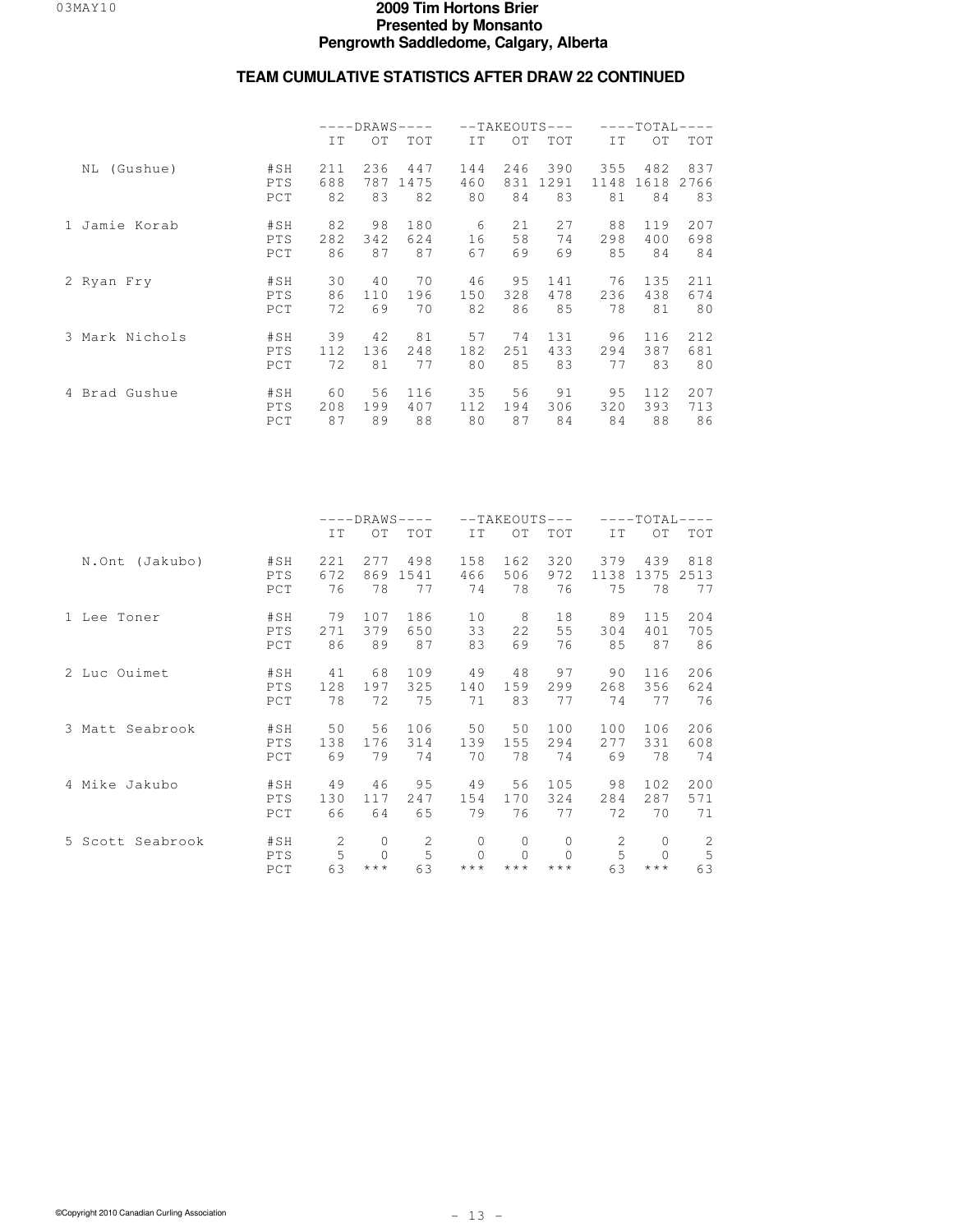|                      |            | $---DRAWS---$ |           |      |     | $--TAKEOUTS---$ |      | $---TOTAI -$<br>$---$ |      |            |  |
|----------------------|------------|---------------|-----------|------|-----|-----------------|------|-----------------------|------|------------|--|
|                      |            | IT            | OT<br>TOT |      | IT  | O <sub>T</sub>  | TOT  | IT                    | OT   | <b>TOT</b> |  |
| NWT/Yukon (Koe)      | #SH        | 211           | 244       | 455  | 141 | 167             | 308  | 352                   | 411  | 763        |  |
|                      | PTS        | 596           | 748       | 1344 | 467 | 556             | 1023 | 1063                  | 1304 | 2367       |  |
|                      | PCT        | 71            | 77        | 74   | 83  | 83              | 83   | 75                    | 79   | 78         |  |
| 1 Martin Gavin       | #SH        | 48            | 125       | 173  | 6   | 12              | 18   | 54                    | 137  | 191        |  |
|                      | PTS        | 147           | 414       | 561  | 19  | 43              | 62   | 166                   | 457  | 623        |  |
|                      | PCT        | 77            | 83        | 81   | 79  | 90              | 86   | 77                    | 83   | 82         |  |
| 2 Brad Chorostkowski | #SH        | 51            | 45        | 96   | 52  | 44              | 96   | 103                   | 89   | 192        |  |
|                      | <b>PTS</b> | 148           | 135       | 283  | 181 | 150             | 331  | 329                   | 285  | 614        |  |
|                      | PCT        | 73            | 75        | 74   | 87  | 85              | 86   | 80                    | 80   | 80         |  |
| 3 Jon Solberg        | #SH        | 51            | 34        | 85   | 39  | 52              | 91   | 90                    | 86   | 176        |  |
|                      | <b>PTS</b> | 146           | 96        | 242  | 124 | 175             | 299  | 270                   | 271  | 541        |  |
|                      | PCT        | 72            | 71        | 71   | 79  | 84              | 82   | 75                    | 79   | 77         |  |
| 4 Jamie Koe          | #SH        | 56            | 34        | 90   | 41  | 51              | 92   | 97                    | 85   | 182        |  |
|                      | PTS        | 137           | 89        | 226  | 133 | 162             | 295  | 270                   | 251  | 521        |  |
|                      | PCT        | 61            | 65        | 63   | 81  | 79              | 80   | 70                    | 74   | 72         |  |
| 5 Tom Naugler        | #SH        | 5             | 6         | 11   | 3   | 8               | 11   | 8                     | 14   | 22         |  |
|                      | PTS        | 18            | 14        | 32   | 10  | 26              | 36   | 28                    | 40   | 68         |  |
|                      | PCT        | 90            | 58        | 73   | 83  | 81              | 82   | 88                    | 71   | 77         |  |

|                     |     | $---DRAWS---$ |              |            |     | $--TAKEOUTS---$ |     | $---TOTAL-$ |                 |            |  |
|---------------------|-----|---------------|--------------|------------|-----|-----------------|-----|-------------|-----------------|------------|--|
|                     |     | IT            | OT           | <b>TOT</b> | IT  | OT              | TOT | IT.         | $\overline{O}T$ | <b>TOT</b> |  |
| Nova Scotia (Dacey) | #SH | 309           | 189          | 498        | 150 | 144             | 294 | 459         | 333             | 792        |  |
|                     | PTS | 973           | 570          | 1543       | 449 | 404             | 853 | 1422        | 974             | 2396       |  |
|                     | PCT | 79            | 75           | 77         | 75  | 70              | 73  | 77          | 73              | 76         |  |
| 1 Kris Granchelli   | #SH | 146           | 39           | 185        | 6   | 7               | 13  | 152         | 46              | 198        |  |
|                     | PTS | 489           | 130          | 619        | 18  | 19              | 37  | 507         | 149             | 656        |  |
|                     | PCT | 84            | 83           | 84         | 75  | 68              | 71  | 83          | 81              | 83         |  |
| 2 Andrew Gibson     | #SH | 61            | 47           | 108        | 46  | 30              | 76  | 107         | 77              | 184        |  |
|                     | PTS | 184           | 141          | 325        | 131 | 90              | 221 | 315         | 231             | 546        |  |
|                     | PCT | 75            | 75           | 75         | 71  | 75              | 73  | 74          | 75              | 74         |  |
| 3 Bruce Lohnes      | #SH | 56            | 49           | 105        | 44  | 51              | 95  | 100         | 100             | 200        |  |
|                     | PTS | 160           | 151          | 311        | 128 | 138             | 266 | 288         | 289             | 577        |  |
|                     | PCT | 71            | 77           | 74         | 73  | 68              | 70  | 72          | 72              | 72         |  |
| 4 Mark Dacey        | #SH | 38            | 53           | 91         | 51  | 52              | 103 | 89          | 105             | 194        |  |
|                     | PTS | 122           | 147          | 269        | 161 | 144             | 305 | 283         | 291             | 574        |  |
|                     | PCT | 80            | 69           | 74         | 79  | 69              | 74  | 79          | 69              | 74         |  |
| 5 Mat Harris        | #SH | 8             | $\mathbf{1}$ | 9          | 3   | -4              | 7   | 11          | 5               | 16         |  |
|                     | PTS | 18            | $\mathbf{1}$ | 19         | 11  | 1.3             | 24  | 29          | 14              | 43         |  |
|                     | PCT | 56            | 25           | 53         | 92  | 81              | 86  | 66          | 70              | 67         |  |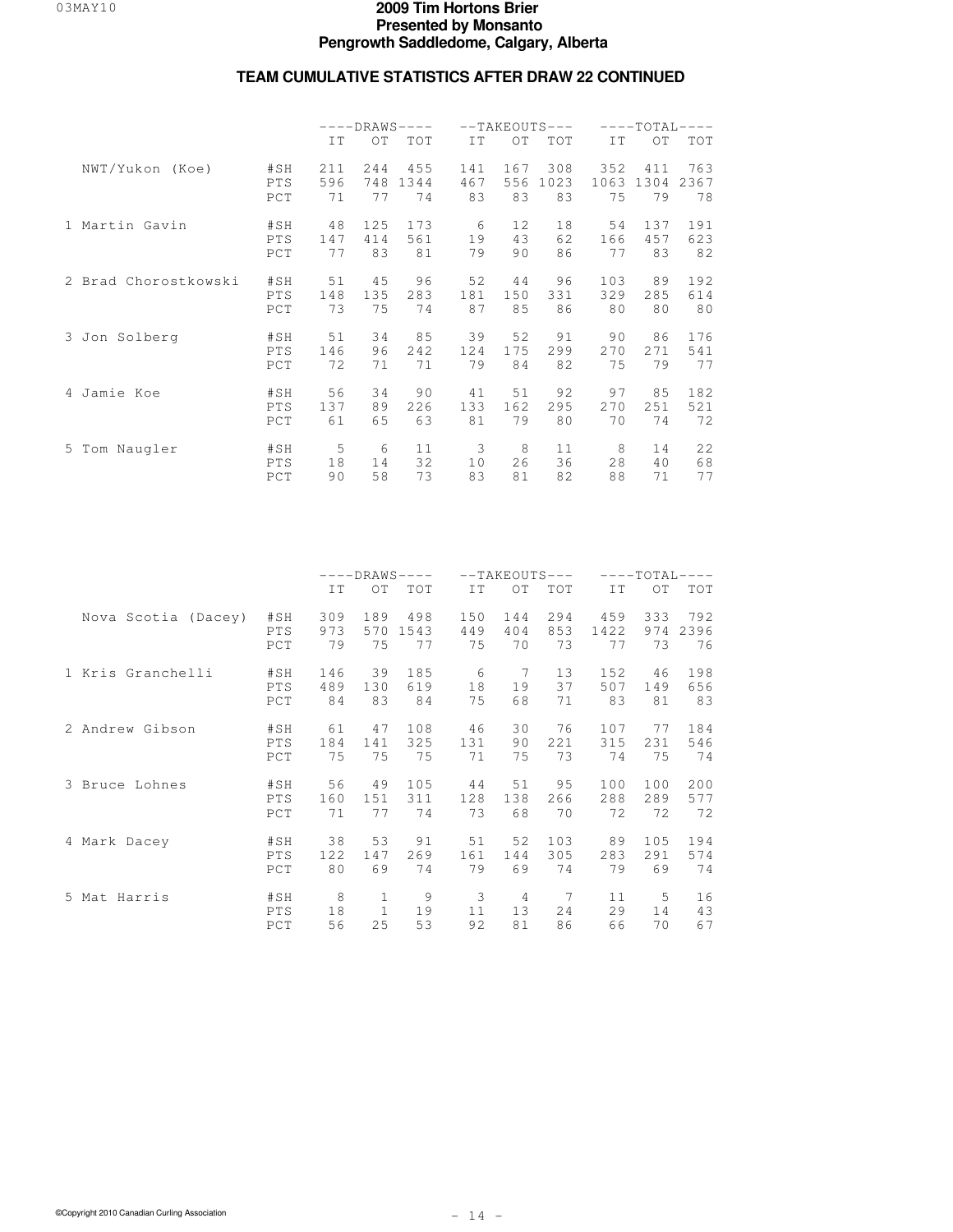|                    |                          | $---DRAWS---$  |                        |                 |                                                |                                    | $--TAKEOUTS---$                               | $---TOTAI---$   |                                                      |                |  |
|--------------------|--------------------------|----------------|------------------------|-----------------|------------------------------------------------|------------------------------------|-----------------------------------------------|-----------------|------------------------------------------------------|----------------|--|
|                    |                          | TT <sub></sub> | $\bigcirc$ T           | TOT             | IT                                             | OT                                 | <b>TOT</b>                                    | IT              | O <sub>T</sub>                                       | TOT            |  |
| Ontario (G.Howard) | #SH                      | 252            | 293                    | 545             | 215                                            | 228                                | 443                                           | 467             | 521                                                  | 988            |  |
|                    | PTS                      | 846            | 1045                   | 1891            | 737                                            | 796                                | 1533                                          | 1583            | 1841                                                 | 3424           |  |
|                    | PCT                      | 84             | 89                     | 87              | 86                                             | 87                                 | 87                                            | 85              | 88                                                   | 87             |  |
| 1 Craig Savill     | #SH                      | 87             | 130                    | 217             | 11                                             | 11                                 | 22                                            | 98              | 141                                                  | 239            |  |
|                    | <b>PTS</b>               | 301            | 478                    | 779             | 40                                             | 28                                 | 68                                            | 341             | 506                                                  | 847            |  |
|                    | PCT                      | 86             | 92                     | 90              | 91                                             | 64                                 | 77                                            | 87              | 90                                                   | 89             |  |
| 2 Brent Laing      | #SH                      | 48             | 70                     | 118             | 60                                             | 72                                 | 132                                           | 108             | 142                                                  | 250            |  |
|                    | PTS                      | 141            | 243                    | 384             | 205                                            | 257                                | 462                                           | 346             | 500                                                  | 846            |  |
|                    | PCT                      | 73             | 87                     | 81              | 85                                             | 89                                 | 88                                            | 80              | 88                                                   | 85             |  |
| 3 Richard Hart     | #SH                      | 56             | 42                     | 98              | 81                                             | 71                                 | 152                                           | 137             | 113                                                  | 250            |  |
|                    | PTS                      | 192            | 145                    | 337             | 279                                            | 256                                | 535                                           | 471             | 401                                                  | 872            |  |
|                    | PCT                      | 86             | 86                     | 86              | 86                                             | 90                                 | 88                                            | 86              | 89                                                   | 87             |  |
| 4 Glenn Howard     | #SH                      | 58             | 51                     | 109             | 63                                             | 74                                 | 137                                           | 121             | 125                                                  | 246            |  |
|                    | PTS                      | 200            | 179                    | 379             | 213                                            | 255                                | 468                                           | 413             | 434                                                  | 847            |  |
|                    | PCT                      | 86             | 88                     | 87              | 85                                             | 86                                 | 85                                            | 85              | 87                                                   | 86             |  |
| 5 Steve Bice       | #SH<br><b>PTS</b><br>PCT | 3<br>12<br>100 | 0<br>$\Omega$<br>$***$ | 3<br>12.<br>100 | $\circ$<br>$\Omega$<br>$\star$ $\star$ $\star$ | $\circ$<br>$\star$ $\star$ $\star$ | $\mathbf{0}$<br>$\Omega$<br>$\star\star\star$ | 3<br>12.<br>100 | $\mathbf{0}$<br>$\bigcap$<br>$\star$ $\star$ $\star$ | 3<br>12<br>100 |  |

|                    |                   | $---DRAWS---$    |                   |                   |                   | $--TAKEOUTS---$  |                   |                  |                   |                   |  |
|--------------------|-------------------|------------------|-------------------|-------------------|-------------------|------------------|-------------------|------------------|-------------------|-------------------|--|
|                    |                   | IT               | ОT                | TOT               | IT                | OT               | <b>TOT</b>        | IT               | OT                | <b>TOT</b>        |  |
| (MacDonald)<br>PEI | #SH<br>PTS<br>PCT | 176<br>486<br>69 | 2.71<br>823<br>76 | 447<br>1309<br>73 | 12.1<br>379<br>78 | 207<br>632<br>76 | 328<br>1011<br>77 | 297<br>865<br>73 | 478<br>1455<br>76 | 775<br>2320<br>75 |  |
| 1 Mark O'Rourke    | #SH               | 40               | 133               | 173               | 3                 | 17               | 20                | 43               | 150               | 193               |  |
|                    | PTS               | 122              | 461               | 583               | 10                | 52               | 62                | 132              | 513               | 645               |  |
|                    | PCT               | 76               | 87                | 84                | 83                | 76               | 78                | 77               | 86                | 84                |  |
| 2 Andrew Robinson  | #SH               | 46               | 51                | 97                | 42                | 57               | 99                | 88               | 108               | 196               |  |
|                    | PTS               | 119              | 137               | 256               | 123               | 192              | 315               | 242              | 329               | 571               |  |
|                    | PCT               | 65               | 67                | 66                | 73                | 84               | 80                | 69               | 76                | 73                |  |
| 3 Kevin Champion   | #SH               | 43               | 33                | 76                | 41                | 79               | 120               | 84               | 112.              | 196               |  |
|                    | PTS               | 120              | 92                | 2.12              | 135               | 2.47             | 382               | 255              | 339               | 594               |  |
|                    | PCT               | 70               | 70                | 70                | 82                | 78               | 80                | 76               | 76                | 76                |  |
| 4 Rod MacDonald    | #SH               | 47               | 54                | 101               | 35                | 54               | 89                | 82               | 108               | 190               |  |
|                    | <b>PTS</b>        | 125              | 133               | 258               | 111               | 141              | 252               | 236              | 2.74              | 510               |  |
|                    | PCT               | 66               | 62                | 64                | 79                | 65               | 71                | 72               | 63                | 67                |  |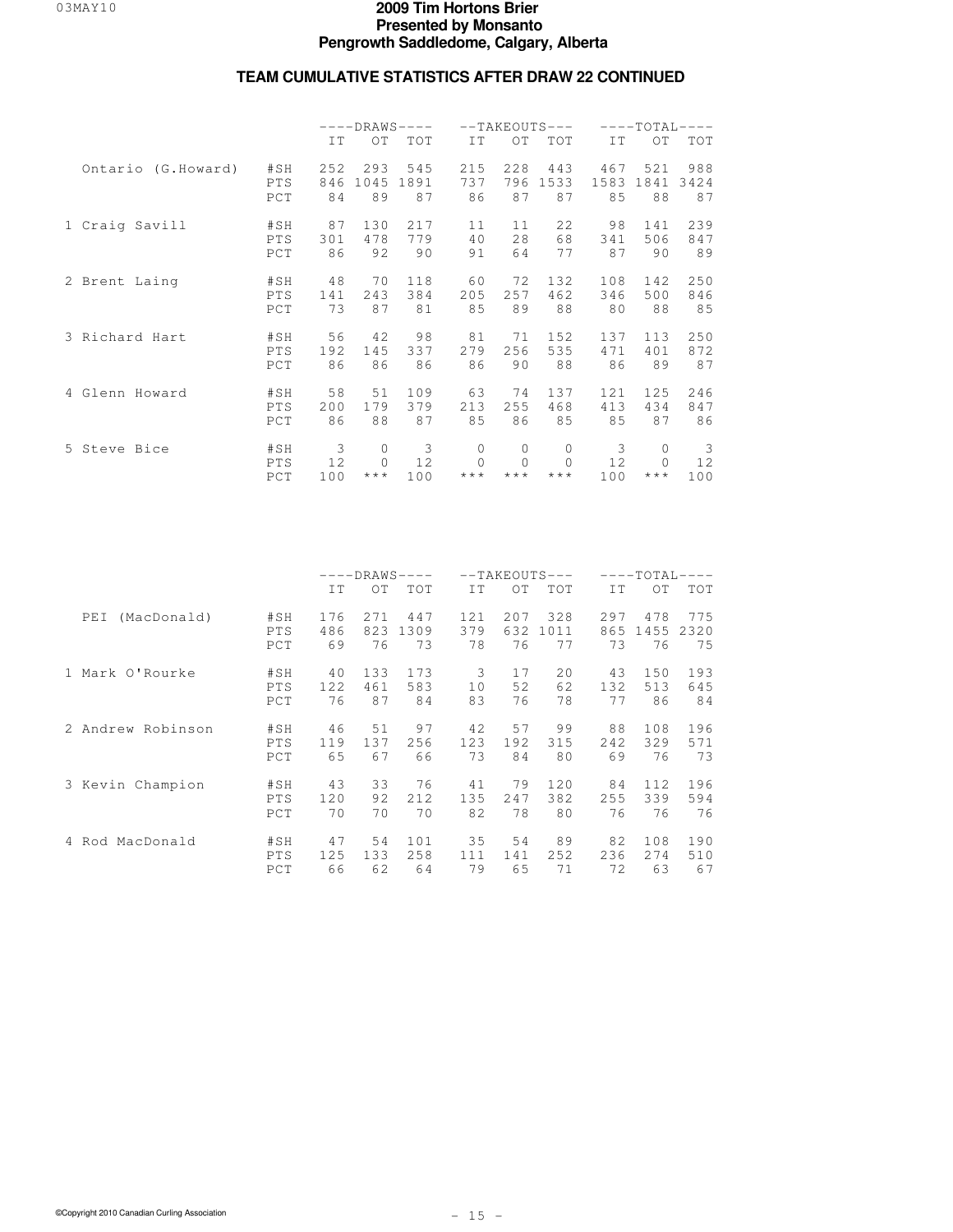|                      |                   | $---DRAWS-$<br>$---$ |            |            |           | $--TAKEOUTS---$ |            | $---TOTAL-$<br>$---$ |            |            |  |
|----------------------|-------------------|----------------------|------------|------------|-----------|-----------------|------------|----------------------|------------|------------|--|
|                      |                   | IT                   | OT         | <b>TOT</b> | IT        | OT              | TOT        | IT                   | OT         | <b>TOT</b> |  |
| (Menard)<br>Quebec   | #SH               | 121                  | 377        | 498        | 131       | 252             | 383        | 252                  | 629        | 881        |  |
|                      | PTS<br>PCT        | 389<br>80            | 1279<br>85 | 1668<br>84 | 419<br>80 | 836<br>83       | 1255<br>82 | 808<br>80            | 2115<br>84 | 2923<br>83 |  |
| 1 Jean Gagnon        | #SH               | 32                   | 174        | 206        | 5         | 10              | 15         | 37                   | 184        | 221        |  |
|                      | PTS<br>PCT        | 98<br>77             | 606<br>87  | 704<br>85  | 12<br>60  | 26<br>65        | 38<br>63   | 110<br>74            | 632<br>86  | 742<br>84  |  |
| 2 Eric Sylvain       | #SH               | 32                   | 70         | 102        | 48        | 71              | 119        | 80                   | 141        | 221        |  |
|                      | PTS<br>PCT        | 107<br>84            | 236<br>84  | 343<br>84  | 167<br>87 | 2.47<br>87      | 414<br>87  | 274<br>86            | 483<br>86  | 757<br>86  |  |
| 3 Martin Crete       | #SH               | 30                   | 66         | 96         | 46        | 80              | 126        | 76                   | 146        | 222        |  |
|                      | PTS<br>PCT        | 98<br>82             | 209<br>79  | 307<br>80  | 155<br>84 | 250<br>78       | 405<br>80  | 253<br>83            | 459<br>79  | 712<br>80  |  |
| 4 Jean-Michel Menard | #SH               | 27                   | 67         | 94         | 32        | 91              | 123        | 59                   | 158        | 217        |  |
|                      | <b>PTS</b><br>PCT | 86<br>80             | 228<br>85  | 314<br>84  | 85<br>66  | 313<br>86       | 398<br>81  | 171<br>72            | 541<br>86  | 712<br>82  |  |

|                 |            | $---DRAWS-$<br>$\qquad \qquad - -$ |      |      |     | $--TAKEOUTS---$ |     | $---TOTAI-$ |      |            |  |
|-----------------|------------|------------------------------------|------|------|-----|-----------------|-----|-------------|------|------------|--|
|                 |            | IT                                 | OT   | TOT  | IT  | OT              | TOT | IT          | OT.  | <b>TOT</b> |  |
| Sask (Jordison) | #SH        | 285                                | 251  | 536  | 130 | 139             | 269 | 415         | 390  | 805        |  |
|                 | PTS        | 916                                | 792  | 1708 | 395 | 428             | 823 | 1311        | 1220 | 2531       |  |
|                 | PCT        | 80                                 | 79   | 80   | 76  | 77              | 76  | 79          | 78   | 79         |  |
| 1 Dean Hicke    | #SH        | 103                                | 81   | 184  | 6   | 7               | 13  | 109         | 88   | 197        |  |
|                 | PTS        | 354                                | 2.78 | 632  | 18  | 22              | 40  | 372         | 300  | 672        |  |
|                 | PCT        | 86                                 | 86   | 86   | 75  | 79              | 77  | 85          | 85   | 85         |  |
| 2 Aryn Schmidt  | #SH        | 65                                 | 57   | 122  | 36  | 44              | 80  | 101         | 101  | 202        |  |
|                 | PTS        | 202                                | 173  | 375  | 118 | 130             | 248 | 320         | 303  | 623        |  |
|                 | PCT        | 78                                 | 76   | 77   | 82  | 74              | 78  | 79          | 75   | 77         |  |
| 3 Scott Bitz    | #SH        | 58                                 | 59   | 117  | 42  | 47              | 89  | 100         | 106  | 206        |  |
|                 | PTS        | 186                                | 192  | 378  | 127 | 157             | 284 | 313         | 349  | 662        |  |
|                 | PCT        | 80                                 | 81   | 81   | 76  | 84              | 80  | 78          | 82   | 80         |  |
| 4 Joel Jordison | #SH        | 59                                 | 54   | 113  | 46  | 41              | 87  | 105         | 95   | 200        |  |
|                 | <b>PTS</b> | 174                                | 149  | 323  | 132 | 119             | 251 | 306         | 268  | 574        |  |
|                 | PCT        | 74                                 | 69   | 71   | 72  | 73              | 72  | 73          | 71   | 72         |  |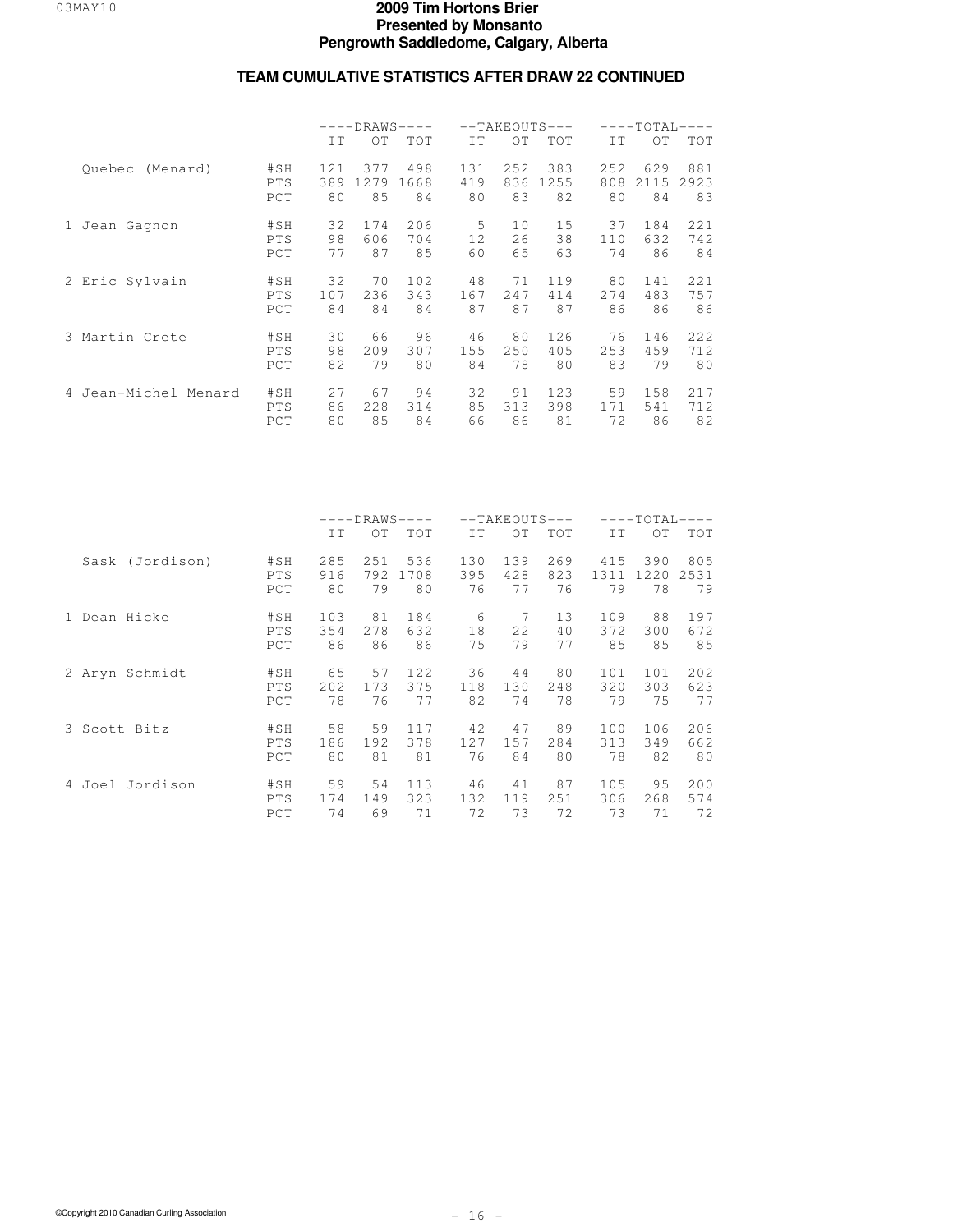### **TOP SCORERS AFTER 22 DRAWS**

|                                                                                                     |                                                                                                                                                                                                                                                                     |                                                                                                                                   | SHOTS                                                                                              | DRAW                                                                                                                             |                                                                                                                                                                                                                                                       | ---GAME SCORE---                                                                                                                                                                                                          |
|-----------------------------------------------------------------------------------------------------|---------------------------------------------------------------------------------------------------------------------------------------------------------------------------------------------------------------------------------------------------------------------|-----------------------------------------------------------------------------------------------------------------------------------|----------------------------------------------------------------------------------------------------|----------------------------------------------------------------------------------------------------------------------------------|-------------------------------------------------------------------------------------------------------------------------------------------------------------------------------------------------------------------------------------------------------|---------------------------------------------------------------------------------------------------------------------------------------------------------------------------------------------------------------------------|
| 100<br>98<br>97<br>96<br>95<br>95<br>95<br>95<br>95<br>94<br>94<br>94<br>94<br>94<br>94<br>94<br>94 | LEADS<br>Steve Gould<br>Lee Toner<br>Craig Savill<br>Ben Hebert<br>Mark Olson<br>Dean Hicke<br>Steve Gould<br>Craig Savill<br>Steve Gould<br>Steve Gould<br>Steve Gould<br>Lee Toner<br>Peter Case<br>Peter Case<br>Craig Savill<br>Jamie Korab<br>Mark Olson       | MAN<br>NONT<br>ONT<br>ALTA<br>B.C.<br>SASK<br>MAN<br>ONT<br>MAN<br>MAN<br>MAN<br><b>NONT</b><br>N.B.<br>N.B.<br>ONT<br>ΝL<br>B.C. | 18<br>20<br>16<br>18<br>16<br>15<br>20<br>20<br>19<br>18<br>18<br>18<br>20<br>20<br>20<br>20<br>20 | 22<br>11<br>$\overline{4}$<br>$\mathbf{1}$<br>15<br>14<br>12<br>17<br>21<br>$\mathbf{1}$<br>16<br>7<br>13<br>17<br>12<br>20<br>5 | ALTA 10<br>NWTY<br>7<br>9<br>ONT<br>$7^{\circ}$<br>ALTA<br>NWTY 11<br>SASK<br>7<br>MAN<br>6<br>ONT<br>5<br>MAN<br>8<br>N.S.<br>3<br>5<br>SASK<br>N.S.<br>8<br>ΝL<br>8<br>B.C.<br>5<br>$7^{\circ}$<br>NWTY<br>$7^{\circ}$<br>NL<br>B.C.<br>$4^{\circ}$ | MAN<br>4<br><b>NONT</b><br>4<br>2<br>NONT<br>N.B.<br>4<br>3<br>B.C.<br>N.S.<br>4<br>5<br>NONT<br>7<br>ALTA<br>6<br>ONT<br>8<br>MAN<br>7<br>MAN<br>3<br>NONT<br>5<br>N.B.<br>N.B.<br>4<br>9<br>ONT<br>8<br>MAN<br>7<br>ONT |
| 100<br>98<br>98<br>95<br>95<br>95<br>95<br>94<br>94<br>93                                           | SECONDS<br>Ryan Fry<br>Marc Kennedy<br>Marc Kennedy<br>Rob Fowler<br>Marc Kennedy<br>Eric Sylvain<br>Marc Kennedy<br>Marc Kennedy<br>Jason Vaughan<br>Marc Kennedy                                                                                                  | ΝL<br>ALTA<br>ALTA<br>MAN<br>ALTA<br>QUE<br>ALTA<br>ALTA<br>N.B.<br>ALTA                                                          | 14<br>12<br>20<br>16<br>16<br>20<br>14<br>12<br>16<br>18                                           | 9<br>10<br>3<br>15<br>5<br>13<br>14<br>- 9<br>5<br>22                                                                            | ΝL<br>8<br>ALTA 11<br>ALTA<br>7<br>MAN<br>8<br>3<br>SASK<br>5<br>ONT<br>ALTA<br>$7^{\circ}$<br>$\overline{2}$<br>B.C.<br>QUE<br>10<br>ALTA 10                                                                                                         | QUE<br>4<br>PEI<br>4<br>$\overline{5}$<br>QUE<br>3<br>ΝL<br>ALTA 11<br>8<br>QUE<br>2<br>MAN<br>8<br>ALTA<br>3<br>N.B.<br>4<br>MAN                                                                                         |
| 100<br>99<br>97<br>95<br>95<br>95<br>94<br>94<br>94<br>94<br>94                                     | THIRDS<br>John Morris<br>Mark Nichols<br>Kevin Park<br>Richard Hart<br>Jon Solberg<br>Richard Hart<br>John Morris<br>John Morris<br>Richard Hart<br>Mark Nichols<br>Brent Pierce                                                                                    | ALTA<br>NL<br>MAN<br>ONT<br>NWTY<br>ONT<br>ALTA<br>ALTA<br>ONT<br>NL<br>B.C.                                                      | 12<br>20<br>18<br>16<br>20<br>20<br>12<br>$12 \overline{ }$<br>16<br>16<br>20                      | 9<br>5<br>$\mathbf{1}$<br>4<br>11<br>5<br>10<br>13<br>7<br>$7\phantom{.0}$<br>11                                                 | 2<br>B.C.<br>NONT<br>5<br>N.S.<br>3<br>9<br>ONT<br>NWTY<br>$7^{\circ}$<br>B.C.<br>$\overline{4}$<br>ALTA 11<br>2<br>NONT<br>PEI<br>3<br>$\mathbf{2}$<br>NWTY<br>PEI<br>3                                                                              | ALTA<br>8<br>8<br>ΝL<br>8<br>MAN<br>2<br>NONT<br>NONT<br>4<br>7<br>ONT<br>PEI<br>4<br>8<br>ALTA<br>ONT<br>8<br>7<br>ΝL<br>B.C.<br>6                                                                                       |
| 100<br>98<br>97<br>96<br>96<br>95<br>94<br>93<br>93<br>93                                           | SKIPS<br>Kevin Martin<br>Kevin Martin<br>Kevin Martin<br>Glenn Howard<br>Brad Gushue<br>Jean-Michel Menard<br>Kevin Martin<br>Jeff Stoughton<br>Russ Howard<br>Brad Gushue                                                                                          | ALTA<br>ALTA<br>ALTA<br>ONT<br>ΝL<br>QUE<br>ALTA<br>MAN<br>N.B.<br>ΝL                                                             | 12<br>12<br>17<br>19<br>12<br>15<br>12<br>18<br>14<br>14                                           | 13<br>9<br>22<br>5<br>$1\,2$<br>14<br>10<br>$\mathbf{1}$<br>16<br>9                                                              | 2<br>NONT<br>B.C.<br>$\overline{2}$<br>ALTA 10<br>B.C.<br>4<br>2<br>PEI<br>8<br>QUE<br>ALTA 11<br>N.S.<br>3<br>N.B.<br>11<br>ΝL<br>8                                                                                                                  | ALTA<br>8<br>8<br>ALTA<br>$\overline{4}$<br>MAN<br>7<br>ONT<br>ΝL<br>8<br>$\texttt{NWT}\,{\bf Y}$<br>4<br>PEI<br>4<br>MAN<br>8<br>NWTY<br>4<br>QUE<br>4                                                                   |
| 95<br>93<br>93<br>93<br>93<br>92<br>92<br>91<br>90<br>90<br>90<br>90                                | TEAMS<br>Alberta (Martin)<br>Ontario (G.Howard)<br>Alberta (Martin)<br>Manitoba (Stoughton)<br>Alberta (Martin)<br>Alberta (Martin)<br>Ontario (G. Howard)<br>Ontario (G. Howard)<br>N.B. (R.Howard)<br>Alberta (Martin)<br>Quebec (Menard)<br>Manitoba (Stoughton) |                                                                                                                                   | 48<br>63<br>48<br>72<br>48<br>69<br>77<br>61<br>77<br>72<br>64<br>80                               | 9<br>4<br>10<br>1<br>13<br>22<br>$\mathsf S$<br>9<br>8<br>6<br>5<br>18                                                           | B.C.<br>2<br>ONT<br>9<br>ALTA 11<br>N.S.<br>3<br>2<br>NONT<br>ALTA 10<br>B.C.<br>4<br>ONT<br>7<br>NONT<br>6<br>ALTA<br>8<br>10<br>QUE<br>3<br>QUE                                                                                                     | ALTA<br>8<br>NONT<br>2<br>PEI<br>4<br>MAN<br>8<br>ALTA<br>8<br>MAN<br>4<br>ONT<br>7<br>N.B.<br>2<br>N.B.<br>9<br>NWTY<br>4<br>N.B.<br>3<br>MAN<br>6                                                                       |

NOTE: Minimum shots - Players 10, Teams 40.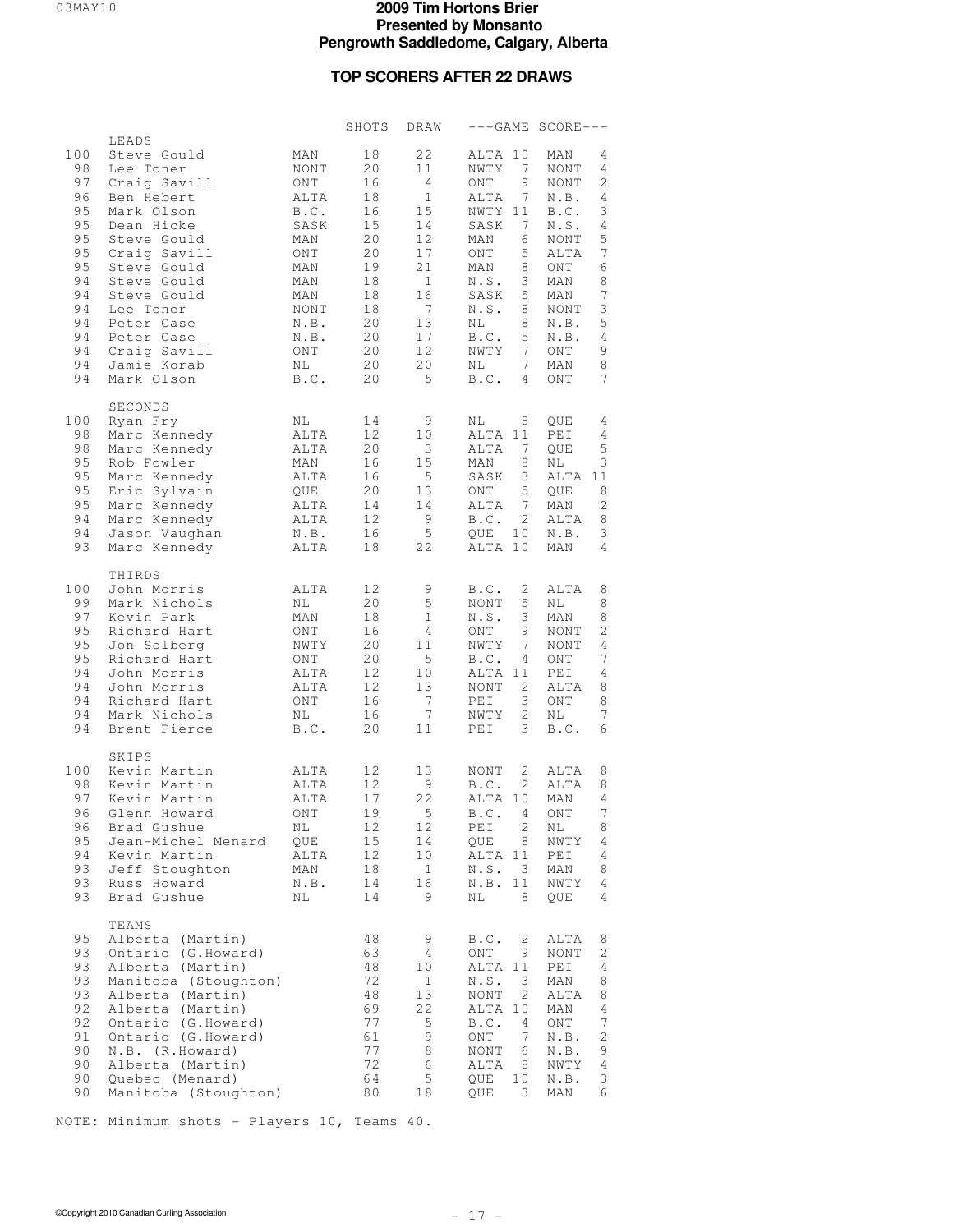### **SCORING ANALYSIS AFTER 22 DRAWS**

|                     | TEAM GAMES ENDS |     |                         | ENDS                             | BLANK STOLEN<br><b>ENDS</b> | $\mathbf{1}$ | 2                    | 3                   | $---POTNTS$<br>4                    | 5                              | > 5                        | TOT        | $SCORED------------$<br>AVG | STL                                |
|---------------------|-----------------|-----|-------------------------|----------------------------------|-----------------------------|--------------|----------------------|---------------------|-------------------------------------|--------------------------------|----------------------------|------------|-----------------------------|------------------------------------|
| ALTA                | 13              | 111 | FOR<br>AGAINST          | 5<br>6                           | 12<br>$\overline{4}$        | 29<br>30     | 16<br>$\overline{9}$ | 10<br>$\mathbf{0}$  | 2<br>$\mathbf 0$                    | $\mathbf{1}$<br>$\Omega$       | $\circ$<br>0               | 104<br>48  | 8.0<br>3.7                  | 18<br>$\overline{4}$               |
| B.C.                | 11              | 94  | FOR<br>AGAINST          | $\overline{4}$<br>$\overline{4}$ | $7\phantom{.0}$<br>$\circ$  | 19<br>30     | 13<br>$\overline{9}$ | 3<br>$\overline{2}$ | $\mathbf 1$<br>$\mathbf{1}$         | $\mathbf{1}$<br>$\overline{a}$ | $\Omega$<br>$\Omega$       | 63<br>68   | 5.7<br>6.2                  | $\overline{9}$<br>10               |
| MAN                 | 15              | 138 | <b>FOR</b><br>AGAINST   | 12<br>10                         | 7<br>10                     | 24<br>39     | 20<br>15             | 9<br>3              | $\mathbf{1}$<br>$\Omega$            | $\circ$<br>$\Omega$            | $\circ$<br>$\Omega$        | 95<br>78   | 6.3<br>5.2                  | 11<br>$1\,1$                       |
| $N$ . $\mathbb B$ . | 11              | 101 | FOR<br>AGAINST          | $\overline{4}$<br>6              | 11<br>$\overline{4}$        | 28<br>17     | 14<br>15             | 3<br>5              | $\mathbf{1}$<br>$\mathbf{1}$        | 0<br>$\Omega$                  | 0<br>$\Omega$              | 69<br>66   | 6.3<br>6.0                  | 16<br>$7\phantom{.0}\phantom{.0}7$ |
| NL.                 | 12              | 106 | FOR<br>AGAINST          | $\overline{c}$<br>3              | 15<br>2                     | 29<br>27     | 22<br>11             | $\mathbf{2}$<br>5   | $\mathbf{1}$<br>$\Omega$            | $\mathbf{1}$<br>$\Omega$       | $\circ$<br>$\Omega$        | 88<br>64   | 7.3<br>5.3                  | 17<br>2                            |
| NONT                | 11              | 103 | FOR<br>AGAINST          | 5<br>5                           | $\overline{4}$<br>13        | 28<br>24     | 12<br>19             | 0<br>$\overline{4}$ | $\circ$<br>$\overline{2}$           | $\mathbf{0}$<br>$\Omega$       | 0<br>$\Omega$              | 52<br>82   | 4.7<br>7.5                  | 6<br>$1\,8$                        |
| NWTY                | 11              | 96  | FOR<br>AGAINST          | $\,8\,$<br>3                     | 7<br>12                     | 24<br>19     | 14<br>13             | $\mathbf{1}$<br>10  | 0<br>$\mathbf{1}$                   | $\mathbf{1}$<br>$\Omega$       | $\mathbf 0$<br>$\Omega$    | 60<br>79   | 5.5<br>7.2                  | 8<br>18                            |
| N.S.                | 11              | 100 | FOR<br>AGAINST          | 3<br>$\overline{2}$              | 10<br>17                    | 26<br>26     | 11<br>17             | $\overline{c}$<br>6 | $\mathbf{1}$<br>$\mathbf{1}$        | $\mathbf{0}$<br>$\mathbf{1}$   | $\circ$<br>$\Omega$        | 58<br>87   | 5.3<br>7.9                  | 12<br>25                           |
| ONT                 | 13              | 125 | <b>FOR</b><br>AGAINST   | $\overline{4}$<br>8              | 12<br>6                     | 32<br>32     | 16<br>17             | 9<br>1              | $\mathbf{1}$<br>$\mathbf{1}$        | 0<br>$\Omega$                  | 0<br>$\Omega$              | 95<br>73   | 7.3<br>5.6                  | 18<br>$\overline{7}$               |
| PEI                 | 11              | 98  | $_{\rm FOR}$<br>AGAINST | $\mathsf S$<br>3                 | $\mathcal{Q}$<br>17         | 24<br>25     | 12<br>19             | $\mathbf{2}$<br>3   | $\mathsf{O}\xspace$<br>$\mathbf{1}$ | $\mathbb O$<br>$\mathbf{1}$    | $\circledcirc$<br>$\Omega$ | 54<br>81   | 4.9<br>7.4                  | 14<br>21                           |
| OUE                 | 12              | 111 | FOR<br>AGAINST          | 6<br>$\overline{4}$              | 7<br>6                      | 27<br>29     | 13<br>12             | 7<br>6              | $\mathbf{1}$<br>$\mathbf 0$         | $\mathbf{1}$<br>$\Omega$       | 0<br>0                     | 83<br>71   | 6.9<br>$5.9$                | 8<br>$\overline{9}$                |
| SASK                | 11              | 101 | FOR<br>AGAINST          | 2<br>6                           | 9<br>10                     | 31<br>23     | 9<br>16              | 3<br>6              | 0<br>$\mathbf{1}$                   | $\mathbf{0}$<br>$\mathbf{1}$   | $\mathbf{0}$<br>$\Omega$   | 58<br>82   | 5.3<br>7.5                  | 13<br>18                           |
| TOTAL               | 71              | 642 | FOR<br>AGAINST          | 60<br>60                         | 110<br>110                  | 321<br>321   | 172<br>172           | 51<br>51            | 9<br>9                              | 5<br>5                         | 0<br>$\Omega$              | 879<br>879 | 6.2<br>6.2                  | 150<br>150                         |

NOTES:

AVG is average score per game.

STL is points from stolen ends.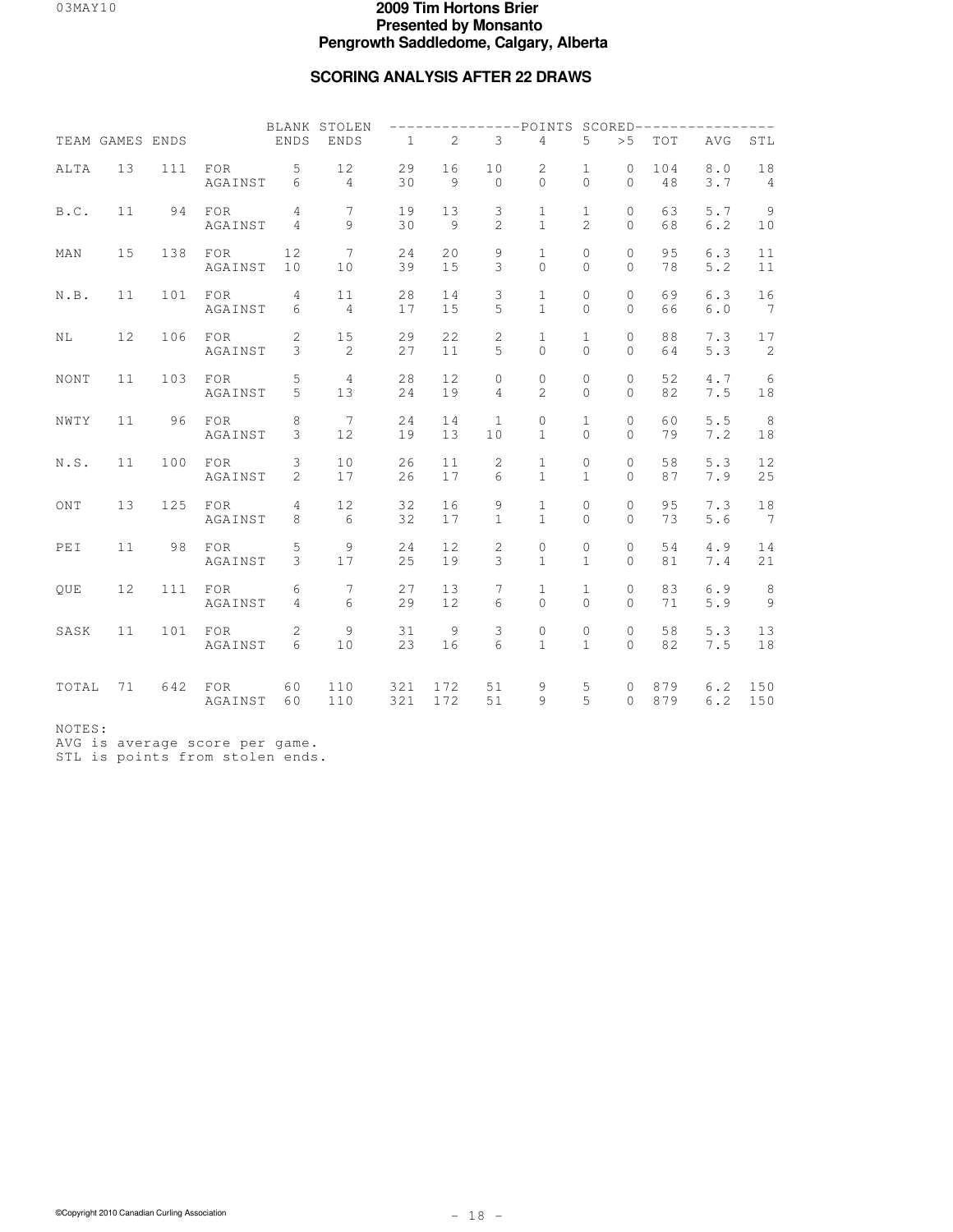# **SCORING RECORDS AFTER 22 DRAWS**

| NUMBER OF GAMES PLAYED: 71                                                                                                                                                                                                                                          |                                                                                                                                                                                                                              |
|---------------------------------------------------------------------------------------------------------------------------------------------------------------------------------------------------------------------------------------------------------------------|------------------------------------------------------------------------------------------------------------------------------------------------------------------------------------------------------------------------------|
| HIGHEST SCORE, ONE TEAM, ONE GAME: 12                                                                                                                                                                                                                               |                                                                                                                                                                                                                              |
| QUE 12 N.S.<br>5<br>DRAW 10<br>DRAW 16 QUE 12 PEI<br>8                                                                                                                                                                                                              |                                                                                                                                                                                                                              |
| 2<br>LOWEST SCORE, ONE TEAM, ONE GAME:                                                                                                                                                                                                                              |                                                                                                                                                                                                                              |
| 8<br>DRAW 1<br>NWTY 2 PEI<br>2<br>DRAW 4<br>ONT 9 NONT<br>7<br>DRAW 7<br>NWTY 2 NL<br>DRAW 7<br>MAN 8 B.C.<br>2<br>ONT 7 N.B.<br>2<br>DRAW 9<br>B.C. 2 ALTA<br>8<br>DRAW 9<br>8<br>DRAW 12<br>PEI 2 NL<br>DRAW 13<br>NONT 2 ALTA<br>8<br>2<br>DRAW 14<br>ALTA 7 MAN |                                                                                                                                                                                                                              |
| HIGHEST COMBINED SCORE, BOTH TEAMS, ONE GAME: 20                                                                                                                                                                                                                    |                                                                                                                                                                                                                              |
|                                                                                                                                                                                                                                                                     |                                                                                                                                                                                                                              |
| LOWEST COMBINED SCORE, BOTH TEAMS, ONE GAME: 9                                                                                                                                                                                                                      |                                                                                                                                                                                                                              |
| DRAW 7<br>NWTY 2 NL<br>7<br>ONT 7 N.B.<br>DRAW 9<br>2<br>$N.B.$ 5 MAN<br>DRAW 10<br>4<br>PEI 3 B.C.<br>DRAW 11<br>6<br>2<br>DRAW 14<br>ALTA 7 MAN<br>B.C. 5 N.B.<br>DRAW 17<br>4<br>QUE 3 MAN<br>DRAW 18<br>6                                                       |                                                                                                                                                                                                                              |
| HIGHEST END SCORE WITH HAMMER: 5                                                                                                                                                                                                                                    |                                                                                                                                                                                                                              |
| DRAW 4<br>DRAW 10 ALTA 11 PEI 4<br>DRAW 10<br>DRAW 13<br>DRAW 15                                                                                                                                                                                                    | NL 10 B.C. 6 NL SCORED 5 IN THE 7TH END<br>ALTA 11 PEI 4 ALTA SCORED 5 IN THE FIRST END<br>QUE 12 N.S. 5 QUE SCORED 5 IN THE 6TH END B.C. 10 SASK 6 B.C. SCORED 5 IN THE 4TH END NWTY 11 B.C. 3 NWTY SCORED 5 IN THE 4TH END |
| HIGHEST END SCORE WITHOUT HAMMER: 4                                                                                                                                                                                                                                 |                                                                                                                                                                                                                              |
| DRAW 5                                                                                                                                                                                                                                                              | SASK 3 ALTA 11 ALTA SCORED 4 IN THE 5TH END                                                                                                                                                                                  |
| MOST BLANK ENDS, ONE GAME: 3                                                                                                                                                                                                                                        |                                                                                                                                                                                                                              |
| DRAW 4<br>MAN<br>5 PEI<br>6<br>ONT 9 NONT<br>DRAW 4<br>2<br>DRAW 6<br>4 MAN<br>QUE<br>ONT 7 N.B.<br>DRAW 9<br>2<br>QUE 3 MAN<br>DRAW 18<br>6                                                                                                                        |                                                                                                                                                                                                                              |
| NUMBER OF BLANK ENDS IN EVENT: 60                                                                                                                                                                                                                                   |                                                                                                                                                                                                                              |
| MOST BLANK ENDS ONE DRAW: 7                                                                                                                                                                                                                                         |                                                                                                                                                                                                                              |
| DRAWS 4 6                                                                                                                                                                                                                                                           |                                                                                                                                                                                                                              |
| MOST CONSECUTIVE BLANK ENDS, ONE GAME: 2                                                                                                                                                                                                                            |                                                                                                                                                                                                                              |
| DRAW 1<br>QUE 4 MAN 7<br>DRAW 6<br>DRAW 9 ONT 7 N.B. 2 BY N.B. BEGINNING IN END 6<br>DRAW 16 ALTA 7 N.S. 3 BY N.S. BEGINNING IN END 3<br>DRAW 18                                                                                                                    | ALTA 7 N.B. 4 BY ALTA BEGINNING IN END 7<br>QUE 4 MAN 7 BY MAN BEGINNING IN END 3<br>QUE 3 MAN 6 BY QUE BEGINNING IN END 7                                                                                                   |
| MOST STOLEN ENDS, BOTH TEAMS, ONE GAME: 5                                                                                                                                                                                                                           |                                                                                                                                                                                                                              |
| DRAW 1<br>NWTY 2 PEI<br>8<br>DRAW 2<br>PEI 5 N.S.<br>8<br>N.S. 8 NONT<br>3<br>DRAW 7                                                                                                                                                                                |                                                                                                                                                                                                                              |
| MOST CONSECUTIVE STOLEN ENDS, ONE TEAM, ONE GAME: 4                                                                                                                                                                                                                 |                                                                                                                                                                                                                              |
| DRAW 1                                                                                                                                                                                                                                                              | NWTY 2 PEI 8 BY PEI BEGINNING IN END 1                                                                                                                                                                                       |
| MOST POINTS FROM STOLEN ENDS, ONE TEAM, ONE GAME: 7                                                                                                                                                                                                                 |                                                                                                                                                                                                                              |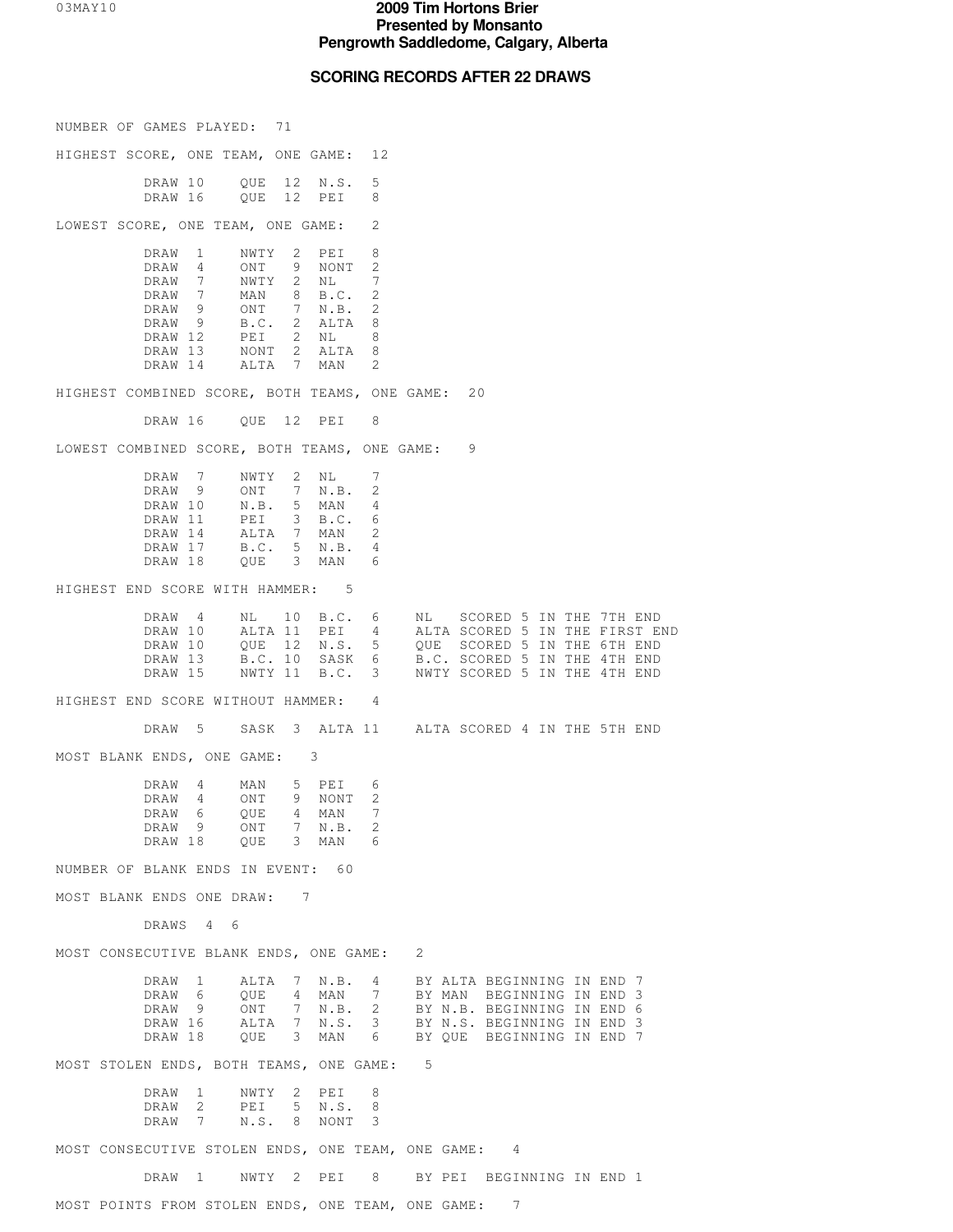|         |  | DRAW 1 NWTY 2 PEI 8 BY PEI                                                                        |  |  |  |                                         |  |
|---------|--|---------------------------------------------------------------------------------------------------|--|--|--|-----------------------------------------|--|
|         |  | DRAW 5 SASK 3 ALTA 11 BY ALTA                                                                     |  |  |  |                                         |  |
|         |  | LARGEST COME FROM BEHIND VICTORY: 3                                                               |  |  |  |                                         |  |
| DRAW 16 |  | DRAW 4 NL 10 B.C. 6 NL WAS DOWN 3 AFTER 1 END<br>DRAW 12 NWTY 7 ONT 9 ONT WAS DOWN 3 AFTER 4 ENDS |  |  |  | OUE 12 PEI 8 OUE WAS DOWN 3 AFTER 1 END |  |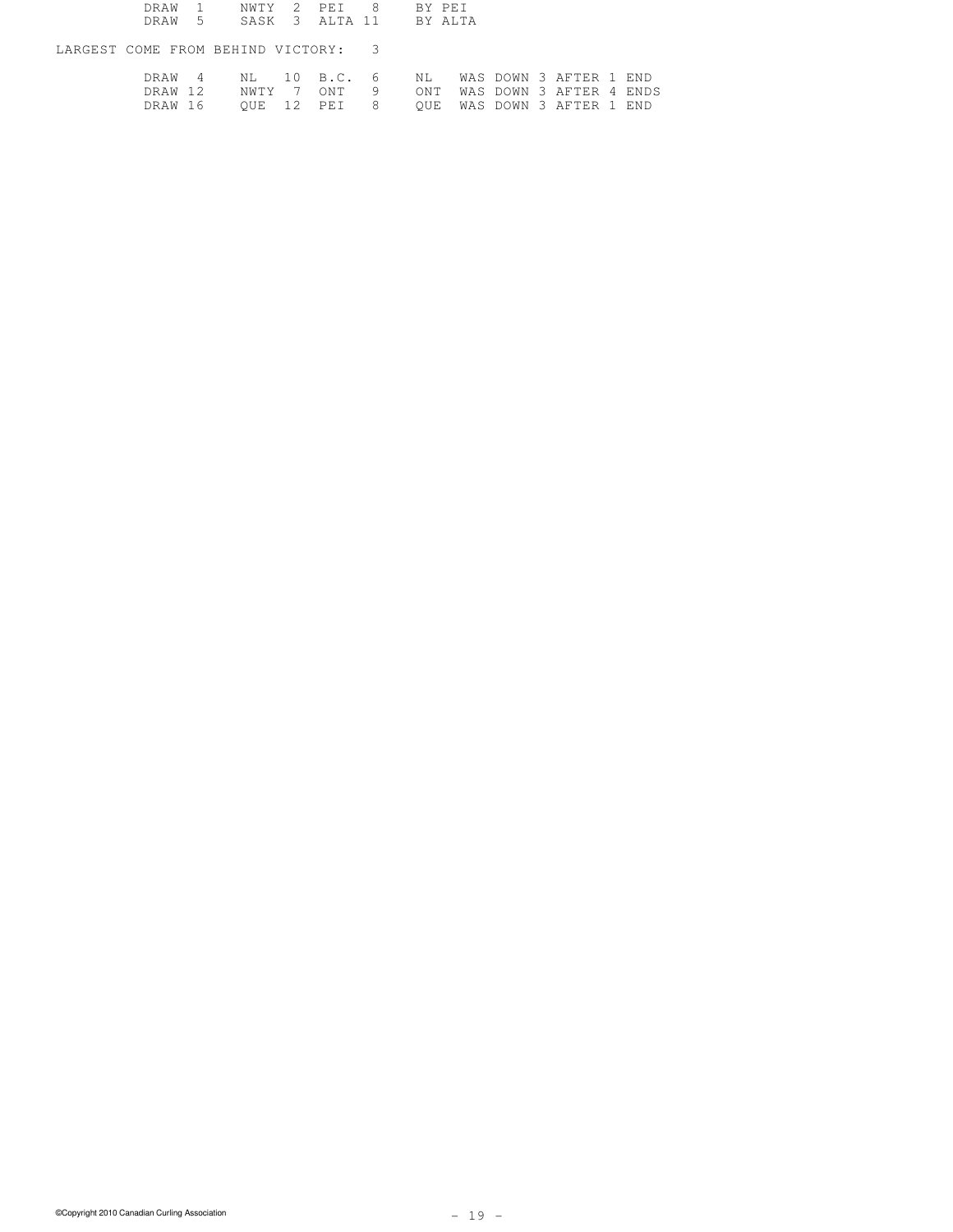### **SCORING RECORDS AFTER 22 DRAWS CONTINUED**

NUMBER OF EXTRA END GAMES: 3

MOST ENDS PLAYED IN ONE GAME: 11

 DRAW 6 SASK 6 PEI 5 DRAW 17 NONT 6 QUE 7 DRAW 19 ALTA 7 ONT 6

FEWEST ENDS PLAYED IN ONE GAME: 6

|  | DRAW 9 B.C. 2 ALTA 8  |  |  |
|--|-----------------------|--|--|
|  | DRAW 10 ALTA 11 PET 4 |  |  |
|  | DRAW 12 PET 2 NI. 8   |  |  |
|  | DRAW 13 NONT 2 ALTA 8 |  |  |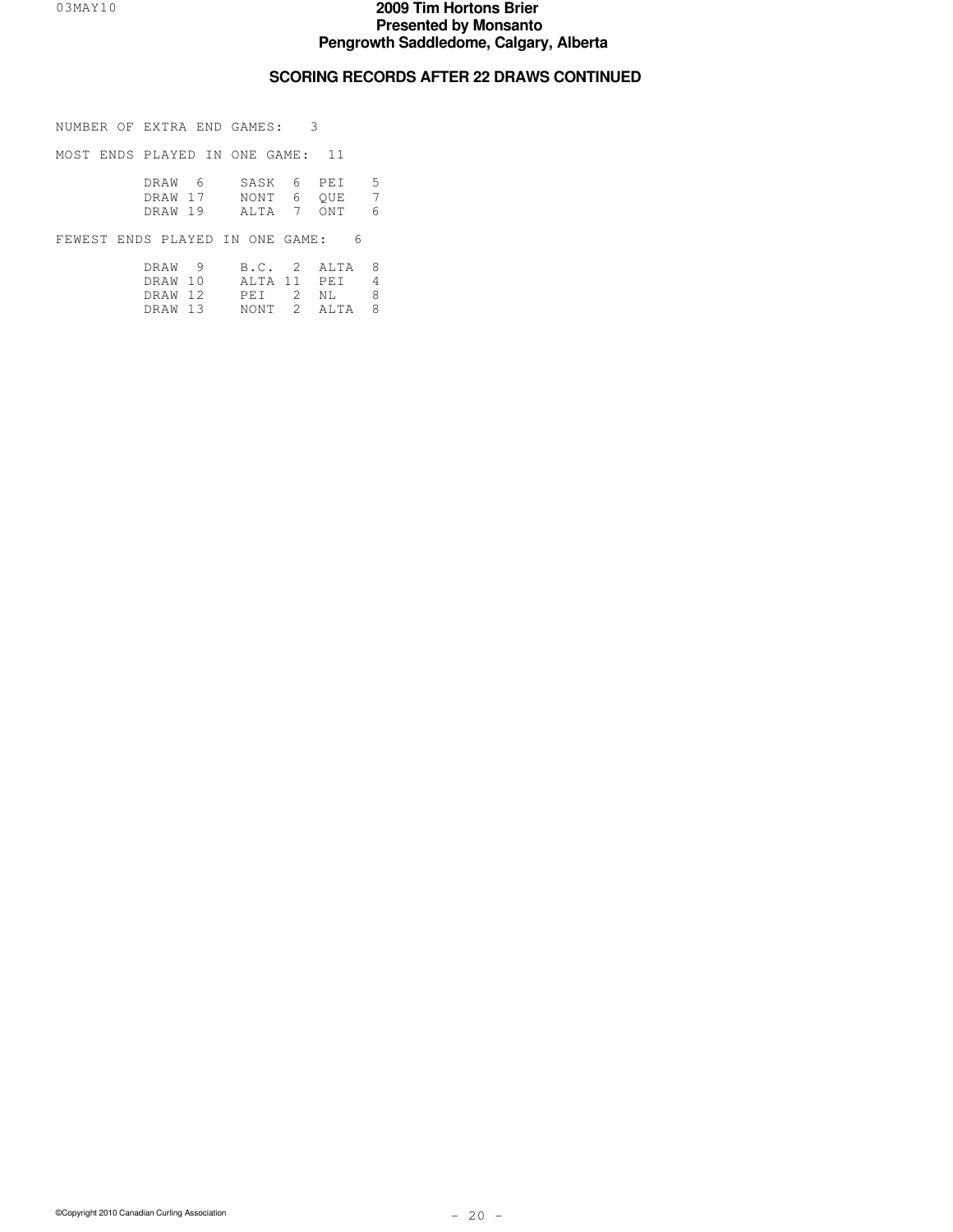## **SCORING AND PERCENTAGES SUMMARY FOR DRAW 1**

| A Sask (Jordison)<br>Quebec (Menard)                                                                         | 1<br>2<br>$\circ$<br>$*1$<br>3<br>$\mathbf{0}$                    | 3<br>$\circ$<br>$\mathbf{1}$                   | 5<br>4<br>2<br>$\Omega$<br>$\Omega$<br>$\mathbf{1}$ | 6<br>$\mathbf{1}$<br>$\Omega$ | 10 TOTAL<br>7<br>8<br>9<br>$\Omega$<br>$\mathbf{0}$<br>$\mathbf{1}$<br>5<br>X<br>00:46<br>$\mathcal{L}$<br>$\Omega$<br>$\Omega$<br>X<br>7<br>06:11                                     |                            |
|--------------------------------------------------------------------------------------------------------------|-------------------------------------------------------------------|------------------------------------------------|-----------------------------------------------------|-------------------------------|----------------------------------------------------------------------------------------------------------------------------------------------------------------------------------------|----------------------------|
| Sask (Jordison)<br>1 Dean Hicke<br>2 Aryn Schmidt<br>3 Scott Bitz<br>4 Joel Jordison<br>Team Totals          | 20<br>20<br>20<br>2.0                                             | #SH PTS PCT<br>66<br>53<br>59<br>60<br>80 238  | 83<br>66<br>74<br>75<br>74                          |                               | Quebec (Menard)<br>#SH PTS PCT<br>20<br>69<br>1 Jean Gagnon<br>2 Eric Sylvain<br>19<br>62<br>3 Martin Crete<br>64<br>20<br>68<br>4 Jean-Michel Menard<br>19<br>Team Totals<br>78 263   | 86<br>82<br>80<br>89<br>84 |
| B Nova Scotia (Dacey)<br>Manitoba (Stoughton)                                                                | 2<br>1<br>$\mathbf{1}$<br>$\Omega$<br>$\Omega$<br>$*1$            | 3<br>$\Omega$<br>$\circ$                       | 5<br>4<br>$\circ$<br>$\circ$<br>$\overline{2}$<br>2 | 6<br>$\mathbf{1}$<br>$\Omega$ | 7<br>8<br>9 10 TOTAL<br>$\circ$<br>$\mathbf{1}$<br>$\Omega$<br>X<br>3<br>12:44<br>$\mathcal{L}$<br>$\mathbf{1}$<br>$\Omega$<br>X<br>8<br>18:07                                         |                            |
| Nova Scotia (Dacey)<br>1 Kris Granchelli<br>2 Andrew Gibson<br>3 Bruce Lohnes<br>4 Mark Dacey<br>Team Totals | 18<br>18<br>18<br>18                                              | #SH PTS PCT<br>59<br>51<br>56<br>50<br>72 216  | 82<br>71<br>78<br>69<br>75                          |                               | Manitoba (Stoughton) #SH PTS PCT<br>1 Steve Gould<br>18<br>68<br>2 Rob Fowler<br>18<br>63<br>3 Kevin Park<br>18<br>70<br>4 Jeff Stoughton<br>67<br>18<br>Team Totals<br>72 268         | 94<br>88<br>97<br>93<br>93 |
| C NWT/Yukon (Koe)<br>PEI (MacDonald)                                                                         | 2<br>1<br>$\overline{0}$<br>$*$ 0<br>$\mathbf{1}$<br>$\mathbf{1}$ | 3<br>$\mathbf 0$<br>$\mathbf{1}$               | 4<br>5<br>$\mathbf{1}$<br>$\circ$<br>3<br>$\Omega$  | 6<br>$\circ$<br>$\mathbf{1}$  | 9 10 TOTAL<br>7<br>8<br>$\circ$<br>$\mathbf{1}$<br>22:25<br>X<br>X<br>2<br>$\mathbf{1}$<br>$\Omega$<br>X<br>X<br>8<br>28:02                                                            |                            |
| NWT/Yukon (Koe)<br>1 Martin Gavin<br>2 Brad Chorostkowski<br>3 Jon Solberg<br>4 Jamie Koe<br>Team Totals     | 16<br>16<br>16<br>16                                              | #SH PTS PCT<br>44<br>46<br>48<br>2.7<br>64 165 | 69<br>72<br>75<br>42.<br>64                         |                               | PEI (MacDonald)<br>#SH PTS PCT<br>1 Mark O'Rourke<br>14<br>42<br>54<br>2 Andrew Robinson<br>16<br>3 Kevin Champion<br>56<br>16<br>4 Rod MacDonald<br>54<br>16<br>62 206<br>Team Totals | 75<br>84<br>88<br>84<br>83 |
| D Alberta (Martin)<br>N.B. (R.Howard)                                                                        | 2<br>ı.<br>$*3$<br>$\circ$<br>$\mathbf 1$<br>$\Omega$             | 3<br>2<br>$\circ$                              | 4<br>5<br>$\mathbf{1}$<br>0<br>2<br>$\Omega$        | 6<br>$\circ$<br>$\mathbf{1}$  | 10 TOTAL<br>7<br>8<br>9<br>$\circ$<br>$\mathbf{1}$<br>$\mathbf{0}$<br>X<br>17:21<br>7<br>$\Omega$<br>$\Omega$<br>$\Omega$<br>X<br>4<br>07:55                                           |                            |
| Alberta (Martin)<br>1 Ben Hebert<br>2 Marc Kennedy<br>3 John Morris<br>4 Kevin Martin<br>Team Totals         | 18<br>20<br>20<br>19<br>77                                        | #SH PTS PCT<br>69<br>73<br>68<br>65<br>275     | 96<br>91<br>85<br>86<br>89                          |                               | N.B. (R.Howard)<br>#SH PTS PCT<br>1 Peter Case<br>20<br>68<br>58<br>20<br>2 Jason Vaughan<br>3 James Grattan<br>2.0<br>66<br>4 Russ Howard<br>18<br>62<br>78<br>254<br>Team Totals     | 85<br>73<br>83<br>86<br>81 |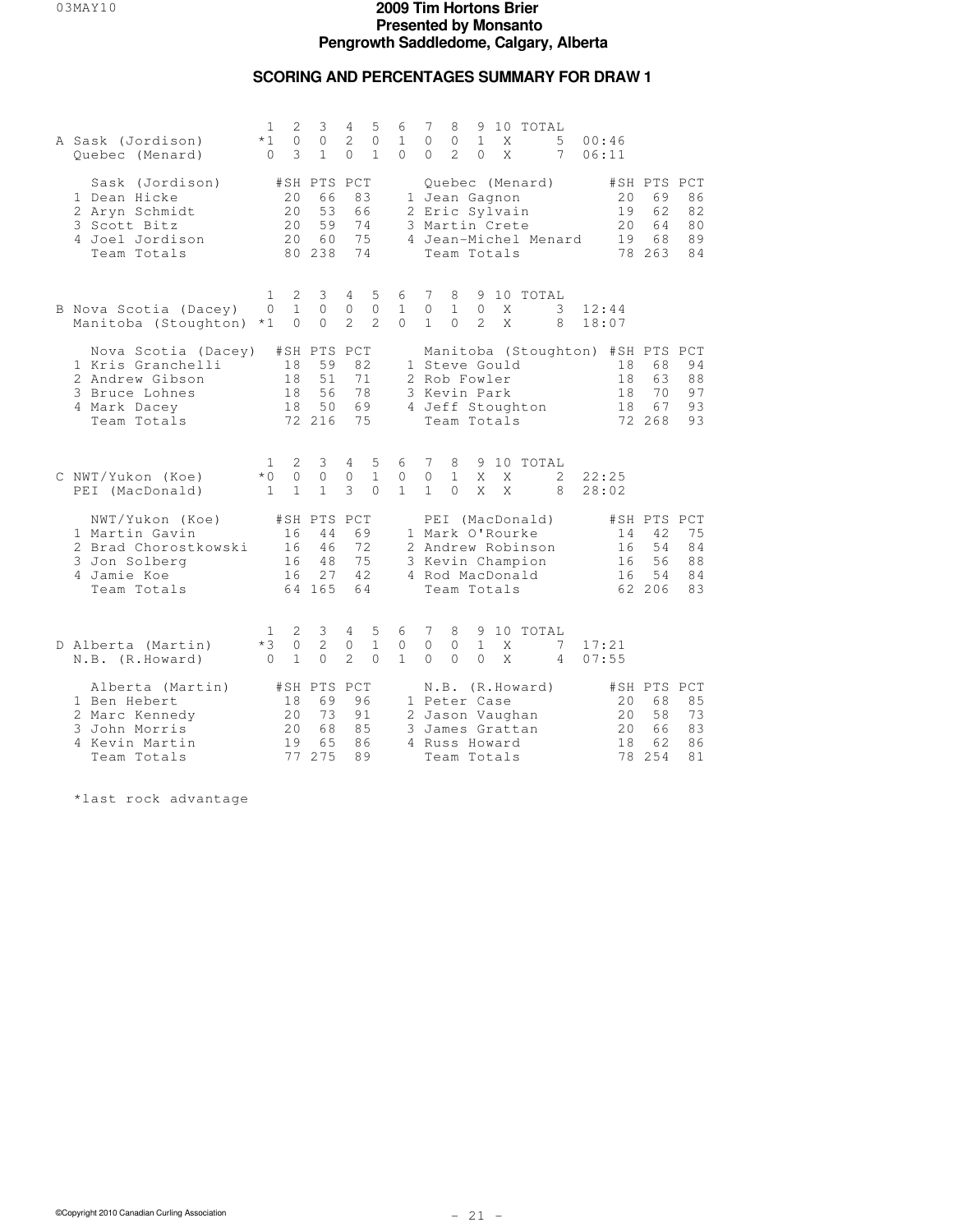## **SCORING AND PERCENTAGES SUMMARY FOR DRAW 2**

| A PEI (MacDonald)<br>Nova Scotia (Dacey)                                                                      | 1<br>$*$ 0<br>$\mathbf{1}$      | 2<br>$\mathbf{1}$<br>$\Omega$   | 3<br>2<br>$\Omega$                            | 4<br>0<br>$\mathfrak{D}$                   | 5<br>$\circ$<br>$\mathbf{1}$       | 6<br>0<br>$\overline{2}$            | 7<br>$\mathbf{1}$<br>$\Omega$                                   | 8<br>$\mathbf{1}$<br>$\Omega$ | 9<br>$\circ$<br>$\mathfrak{D}$ | X<br>$\mathsf{X}$ | 10 TOTAL                                 | 5<br>8 | 04:59<br>09:11 |                            |                                                                 |                                        |
|---------------------------------------------------------------------------------------------------------------|---------------------------------|---------------------------------|-----------------------------------------------|--------------------------------------------|------------------------------------|-------------------------------------|-----------------------------------------------------------------|-------------------------------|--------------------------------|-------------------|------------------------------------------|--------|----------------|----------------------------|-----------------------------------------------------------------|----------------------------------------|
| PEI (MacDonald)<br>1 Mark O'Rourke<br>2 Andrew Robinson<br>3 Kevin Champion<br>4 Rod MacDonald<br>Team Totals |                                 | 20<br>20<br>20<br>18            | #SH PTS PCT<br>64<br>63<br>60<br>47<br>78 234 | 80<br>79<br>75<br>65<br>75                 |                                    |                                     | 2 Andrew Gibson<br>3 Bruce Lohnes<br>4 Mark Dacey               |                               | Team Totals                    |                   | Nova Scotia (Dacey)<br>1 Kris Granchelli |        |                | 19<br>20<br>20<br>18       | #SH PTS PCT<br>60<br>69<br>65<br>53<br>77 247                   | 79<br>86<br>81<br>74<br>8 <sub>0</sub> |
| B Ontario (G.Howard)<br>NL (Gushue)                                                                           | $\mathbf{1}$<br>$\circ$<br>$*2$ | 2<br>$\overline{2}$<br>$\Omega$ | 3<br>0<br>$\mathbf{1}$                        | $\overline{4}$<br>$\mathbf{1}$<br>$\Omega$ | 5<br>$\mathbf{0}$<br>$\mathcal{L}$ | 6<br>2<br>$\Omega$                  | $7\phantom{.0}$<br>$\mathbf{1}$<br>$\Omega$                     | 8<br>$\circ$<br>2             | $\circ$<br>$\mathbf{1}$        | 3<br>$\Omega$     | 9 10 TOTAL                               | 9<br>8 | 00:40<br>02:57 |                            |                                                                 |                                        |
| Ontario (G.Howard)<br>1 Craig Savill<br>2 Brent Laing<br>3 Richard Hart<br>4 Glenn Howard<br>Team Totals      |                                 | 20<br>20<br>20<br>20            | #SH PTS PCT<br>66<br>70<br>70<br>69<br>80 275 | 83<br>88<br>88<br>86<br>86                 |                                    |                                     | 1 Jamie Korab<br>2 Ryan Fry<br>3 Mark Nichols<br>4 Brad Gushue  |                               | NL (Gushue)<br>Team Totals     |                   |                                          |        |                | 20<br>20<br>20<br>20       | #SH PTS PCT<br>64<br>61<br>63<br>64<br>80 252                   | 80<br>76<br>79<br>80<br>79             |
| C B.C. (Geall)<br>N.Ont (Jakubo)                                                                              | 1<br>2<br>$*$ $\cap$            | 2<br>$\Omega$<br>$\mathbf{1}$   | 3<br>2<br>$\Omega$                            | 4<br>0<br>$\mathbf{1}$                     | 5<br>$\mathbf{1}$<br>$\Omega$      | 6<br>$\mathbf{0}$<br>$\mathbf{1}$   | 7<br>3<br>$\Omega$                                              | 8<br>$\circ$<br>$\mathbf{1}$  | $\mathbf{1}$<br>$\Omega$       | X<br>X            | 9 10 TOTAL                               | 9<br>4 | 11:41<br>11:40 |                            |                                                                 |                                        |
| $B.C.$ (Geall)<br>1 Mark Olson<br>2 Kevin Recksiedler<br>3 Brent Pierce<br>4 Sean Geall<br>Team Totals        |                                 | 17<br>18<br>18<br>18            | #SH PTS PCT<br>61<br>48<br>60<br>55<br>71 224 | 90<br>67<br>83<br>76<br>79                 |                                    |                                     | 1 Lee Toner<br>2 Luc Ouimet<br>3 Matt Seabrook<br>4 Mike Jakubo |                               | Team Totals                    |                   | N.Ont (Jakubo)                           |        |                | 18<br>18<br>18<br>18       | #SH PTS PCT<br>55<br>50<br>42<br>44<br>72 191                   | 76<br>69<br>58<br>61<br>66             |
| D NWT/Yukon (Koe)<br>Manitoba (Stoughton)                                                                     | 1.<br>$*0$<br>$\overline{0}$    | 2<br>$\mathbf{1}$<br>$\circ$    | 3<br>$\circ$<br>$\circ$                       | 4<br>0<br>3                                | 5<br>2<br>$\Omega$                 | 6<br>$\mathbf{0}$<br>$\mathfrak{D}$ | 7<br>$\mathbf{1}$<br>$\Omega$                                   | 8<br>$\circ$<br>3             | 9<br>$\circ$<br>$\mathbf{1}$   | X<br>X            | 10 TOTAL                                 | 4<br>9 | 08:45<br>10:33 |                            |                                                                 |                                        |
| NWT/Yukon (Koe)<br>1 Martin Gavin<br>2 Brad Chorostkowski<br>3 Jon Solberg<br>4 Jamie Koe<br>Team Totals      |                                 | 18<br>18<br>18<br>18<br>72      | #SH PTS<br>62<br>55<br>46<br>60<br>223        | PCT<br>86<br>76<br>64<br>83<br>77          |                                    |                                     | 1 Steve Gould<br>2 Rob Fowler<br>3 Kevin Park                   |                               | Team Totals                    |                   | 4 Jeff Stoughton                         |        |                | 16<br>18<br>18<br>17<br>69 | Manitoba (Stoughton) #SH PTS PCT<br>54<br>63<br>61<br>60<br>238 | 84<br>88<br>8.5<br>88<br>86            |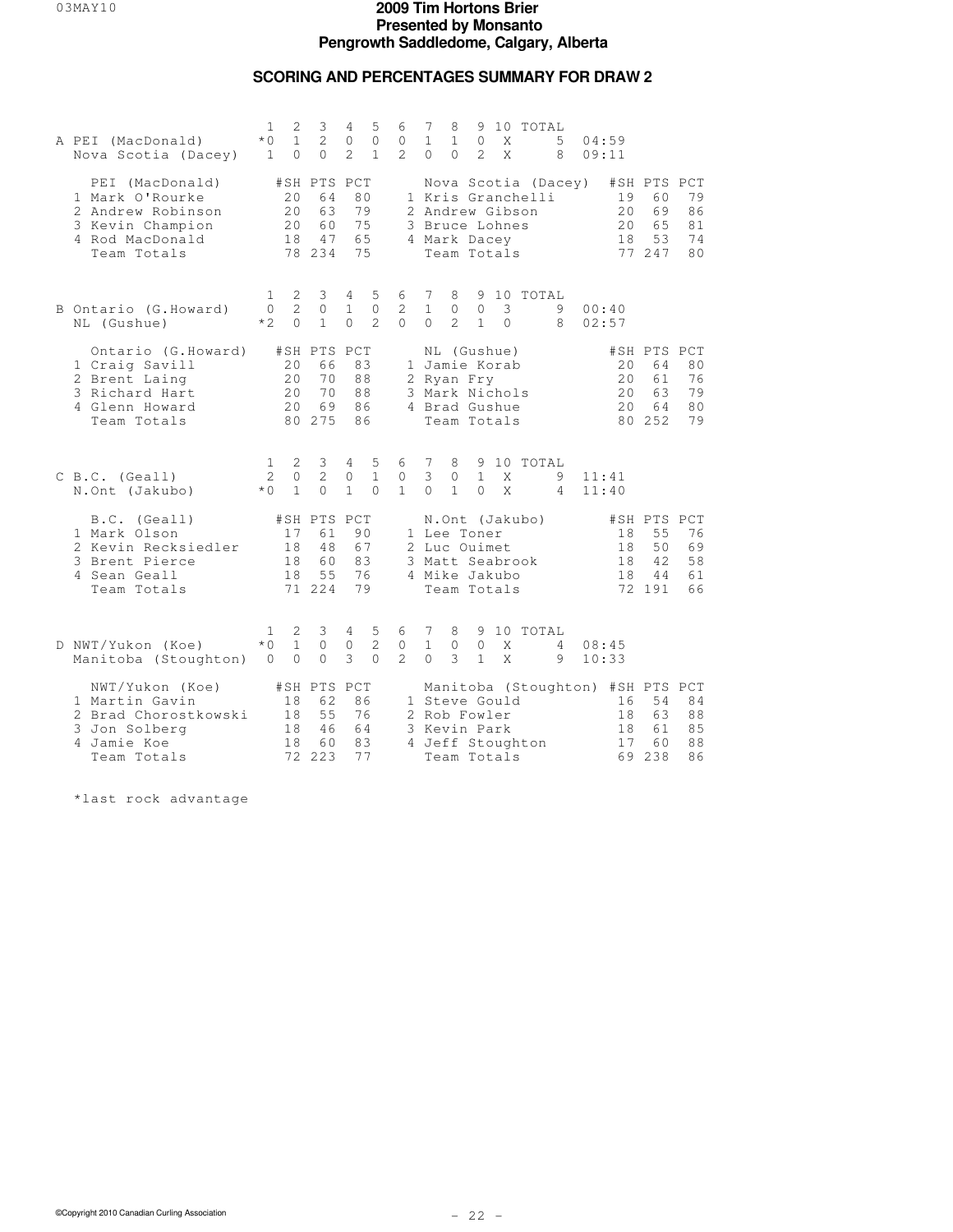### **SCORING AND PERCENTAGES SUMMARY FOR DRAW 3**

| B N.B. (R.Howard)<br>Sask (Jordison)                                                                  | $\mathbf{1}$<br>$\Omega$ | 2<br>$\mathcal{L}$         | $\overline{3}$<br>$*1$ 0 1<br>$\Omega$                  | $\overline{4}$<br>$\Omega$ | 5 <sup>5</sup><br>$2 \quad 0$<br>$\overline{1}$ | 6<br>3 0 1 1 X<br>$\Omega$ | 7<br>$\overline{1}$ | 8<br>$\Omega$ | $\bigcirc$ | X                                                                | 9 10 TOTAL<br>9<br>$\overline{4}$                    | 14:05<br>09:22             |                                               |                            |
|-------------------------------------------------------------------------------------------------------|--------------------------|----------------------------|---------------------------------------------------------|----------------------------|-------------------------------------------------|----------------------------|---------------------|---------------|------------|------------------------------------------------------------------|------------------------------------------------------|----------------------------|-----------------------------------------------|----------------------------|
| N.B. (R.Howard)<br>1 Peter Case<br>2 Steven Howard<br>3 James Grattan<br>4 Russ Howard<br>Team Totals |                          | 16<br>18<br>18<br>18       | #SH PTS PCT<br>56<br>58<br>64<br>59<br>70 237           | 88<br>81<br>89<br>82<br>85 |                                                 |                            |                     |               |            | 1 Dean Hicke<br>3 Scott Bitz<br>Team Totals                      | Sask (Jordison)<br>2 Aryn Schmidt<br>4 Joel Jordison | 18<br>18<br>18<br>18       | #SH PTS PCT<br>64<br>59<br>59<br>42<br>72 224 | 89<br>82<br>82<br>58<br>78 |
| C Alberta (Martin)<br>Ouebec (Menard)                                                                 | $\Omega$                 | $\mathcal{L}$              | $1 \quad 2 \quad 3$<br>*1 0 1 0 3 1 0 1 0 X<br>$\Omega$ | 4<br>$\mathbf{1}$          | $5 -$<br>$\Omega$                               | $0 \quad 1$                |                     |               |            | $0 \t 1 \t X$                                                    | 6 7 8 9 10 TOTAL<br>7<br>$5 -$                       | 07:15<br>02:15             |                                               |                            |
| Alberta (Martin)<br>1 Ben Hebert<br>2 Marc Kennedy<br>3 John Morris<br>4 Kevin Martin<br>Team Totals  |                          | 20<br>20<br>20<br>19<br>79 | #SH PTS PCT<br>70<br>78<br>64<br>65<br>277              | 88<br>98<br>86<br>88       | 80                                              |                            |                     |               |            | 1 Jean Gagnon<br>2 Eric Sylvain<br>3 Martin Crete<br>Team Totals | Ouebec (Menard)<br>4 Jean-Michel Menard              | 20<br>20<br>20<br>20<br>80 | #SH PTS PCT<br>65<br>73<br>60<br>56<br>254    | 81<br>91<br>75<br>70<br>79 |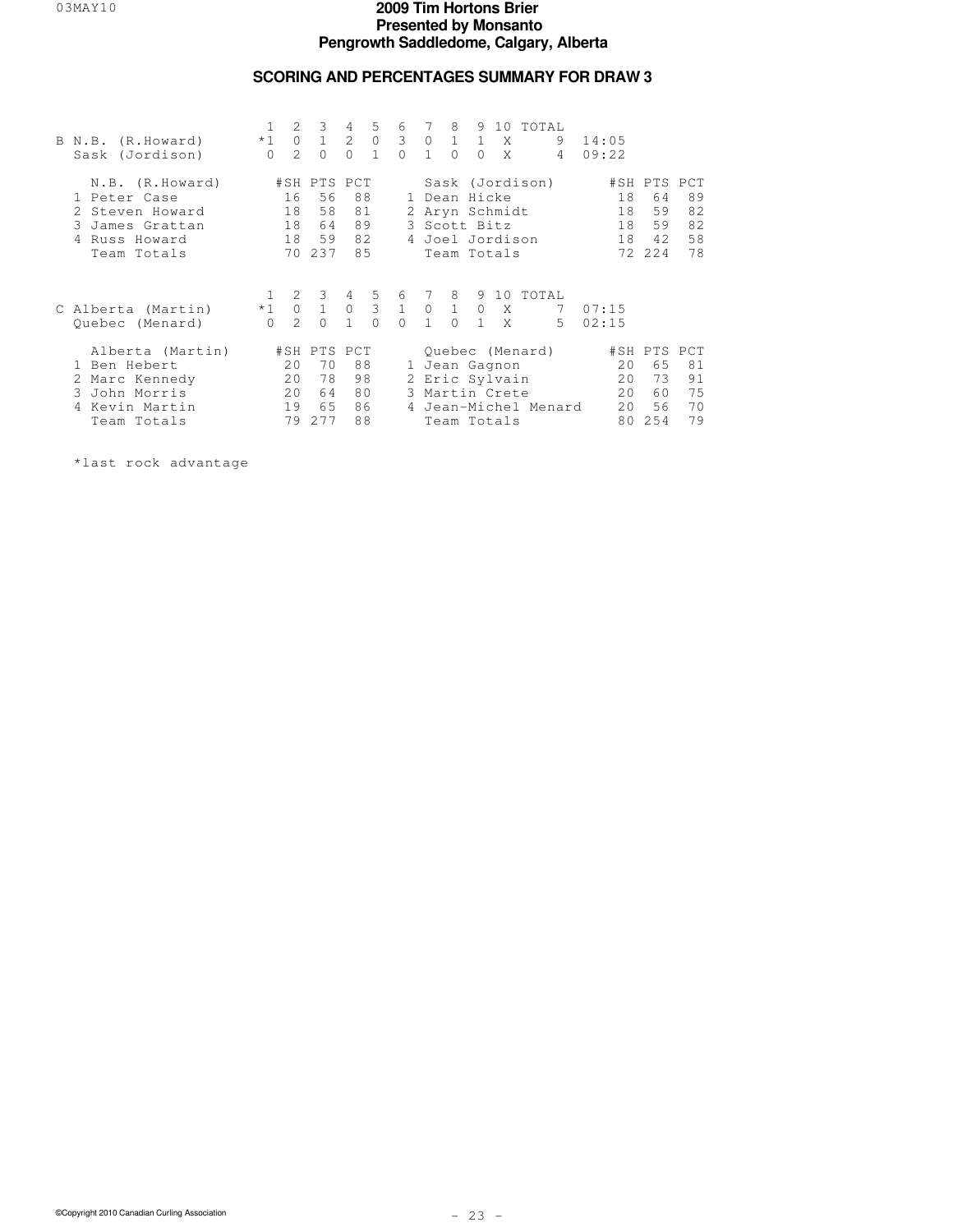## **SCORING AND PERCENTAGES SUMMARY FOR DRAW 4**

| A NL (Gushue)<br>B.C. (Geall)                                                                                        | 1<br>$\mathbf{0}$<br>$*3$ | 2<br>$\mathbf{1}$<br>$\Omega$   | 3<br>$\circ$<br>$\mathbf{1}$                  | 4<br>$\mathbf{1}$<br>$\Omega$   | 5<br>$\mathbf{1}$<br>$\Omega$     | 6<br>0<br>$\mathbf{1}$        | 7<br>5<br>$\Omega$           | 8<br>0<br>$\mathbf{1}$        | 9<br>2<br>$\Omega$                                                            | Χ<br>X                  | 10 TOTAL                                                                                       | 10<br>6                        | 08:57<br>07:58 |                            |                                               |                            |
|----------------------------------------------------------------------------------------------------------------------|---------------------------|---------------------------------|-----------------------------------------------|---------------------------------|-----------------------------------|-------------------------------|------------------------------|-------------------------------|-------------------------------------------------------------------------------|-------------------------|------------------------------------------------------------------------------------------------|--------------------------------|----------------|----------------------------|-----------------------------------------------|----------------------------|
| NL (Gushue)<br>1 Jamie Korab<br>2 Ryan Fry<br>3 Mark Nichols<br>4 Brad Gushue<br>Team Totals                         |                           | 18<br>18<br>18<br>17            | #SH PTS PCT<br>66<br>58<br>52<br>59<br>71 235 | 92<br>81<br>72<br>87<br>83      |                                   |                               |                              |                               | B.C. (Geall)<br>1 Mark Olson<br>3 Brent Pierce<br>4 Sean Geall<br>Team Totals |                         |                                                                                                | 2 Kevin Recksiedler            |                | 18<br>18<br>18<br>18       | #SH PTS PCT<br>67<br>60<br>64<br>52<br>72 243 | 93<br>83<br>89<br>72<br>84 |
| B Manitoba (Stoughton)<br>PEI (MacDonald)                                                                            | 1<br>$*2$<br>$\Omega$     | 2<br>$\circ$<br>2               | 3<br>$\mathbf{1}$<br>$\Omega$                 | $\overline{4}$<br>0<br>$\Omega$ | 5<br>$\mathbf{0}$<br>$\mathbf{1}$ | 6<br>$\mathbf{0}$<br>$\Omega$ | 7<br>0<br>$\mathcal{L}$      | 8<br>0<br>$\circ$             | 2<br>$\mathbf{0}$                                                             | $\circ$<br>$\mathbf{1}$ |                                                                                                | 9 10 TOTAL<br>5<br>6           | 01:30<br>07:08 |                            |                                               |                            |
| Manitoba (Stoughton) #SH PTS PCT<br>1 Steve Gould<br>2 Rob Fowler<br>3 Kevin Park<br>4 Jeff Stoughton<br>Team Totals |                           | 20<br>20<br>20<br>20            | 74<br>68<br>71<br>63<br>80 276                | 93<br>85<br>89<br>79<br>86      |                                   |                               |                              |                               | Team Totals                                                                   |                         | PEI (MacDonald)<br>1 Mark O'Rourke<br>2 Andrew Robinson<br>3 Kevin Champion<br>4 Rod MacDonald |                                |                | 20<br>20<br>20<br>20       | #SH PTS PCT<br>68<br>59<br>60<br>65<br>80 252 | 85<br>74<br>75<br>81<br>79 |
| C Nova Scotia (Dacey)<br>NWT/Yukon (Koe)                                                                             | 1<br>2<br>$*$ 0           | 2<br>$\Omega$<br>$\mathfrak{D}$ | 3<br>$\mathbf{1}$<br>$\Omega$                 | 4<br>0<br>2                     | 5<br>$\circ$<br>$\mathbf{1}$      | 6<br>$\mathbf{0}$<br>$\Omega$ | 7<br>$\circ$<br>$\mathbf{1}$ | 8<br>$\mathbf{1}$<br>$\Omega$ | 9<br>$\mathbf{0}$<br>$\mathcal{L}$                                            | Χ<br>X                  |                                                                                                | 10 TOTAL<br>4<br>8             | 15:15<br>12:35 |                            |                                               |                            |
| Nova Scotia (Dacey)<br>1 Kris Granchelli<br>2 Andrew Gibson<br>3 Bruce Lohnes<br>4 Mark Dacey<br>Team Totals         |                           | 18<br>18<br>18<br>18            | #SH PTS PCT<br>59<br>52<br>48<br>52<br>72 211 | 82<br>72<br>67<br>72<br>73      |                                   |                               |                              |                               | 1 Martin Gavin<br>3 Jon Solberg<br>4 Jamie Koe<br>Team Totals                 |                         | NWT/Yukon (Koe)                                                                                | 2 Brad Chorostkowski           |                | 18<br>18<br>18<br>18       | #SH PTS PCT<br>61<br>57<br>60<br>55<br>72 233 | 85<br>79<br>83<br>76<br>81 |
| D Ontario (G.Howard)<br>N.Ont (Jakubo)                                                                               | 1<br>3<br>$*$ 0           | 2<br>$\circ$<br>$\overline{2}$  | 3<br>$\circ$<br>$\circ$                       | 4<br>4<br>$\Omega$              | 5<br>$\mathbf{0}$<br>$\Omega$     | 6<br>$\mathbf{1}$<br>$\Omega$ | 7<br>0<br>$\Omega$           | 8<br>$\mathbf{1}$<br>$\Omega$ | 9<br>X<br>X                                                                   | X<br>X                  |                                                                                                | 10 TOTAL<br>9<br>$\mathcal{L}$ | 26:22<br>15:53 |                            |                                               |                            |
| Ontario (G.Howard)<br>1 Craig Savill<br>2 Brent Laing<br>3 Richard Hart<br>4 Glenn Howard<br>Team Totals             |                           | 16<br>16<br>16<br>15<br>63      | #SH PTS PCT<br>62<br>57<br>61<br>55<br>235    | 97<br>89<br>9.5<br>92<br>93     |                                   |                               |                              |                               | 1 Lee Toner<br>2 Luc Ouimet<br>4 Mike Jakubo<br>Team Totals                   |                         | N.Ont (Jakubo)<br>3 Matt Seabrook                                                              |                                |                | 16<br>16<br>16<br>15<br>63 | #SH PTS PCT<br>56<br>55<br>51<br>33<br>195    | 88<br>86<br>80<br>55<br>77 |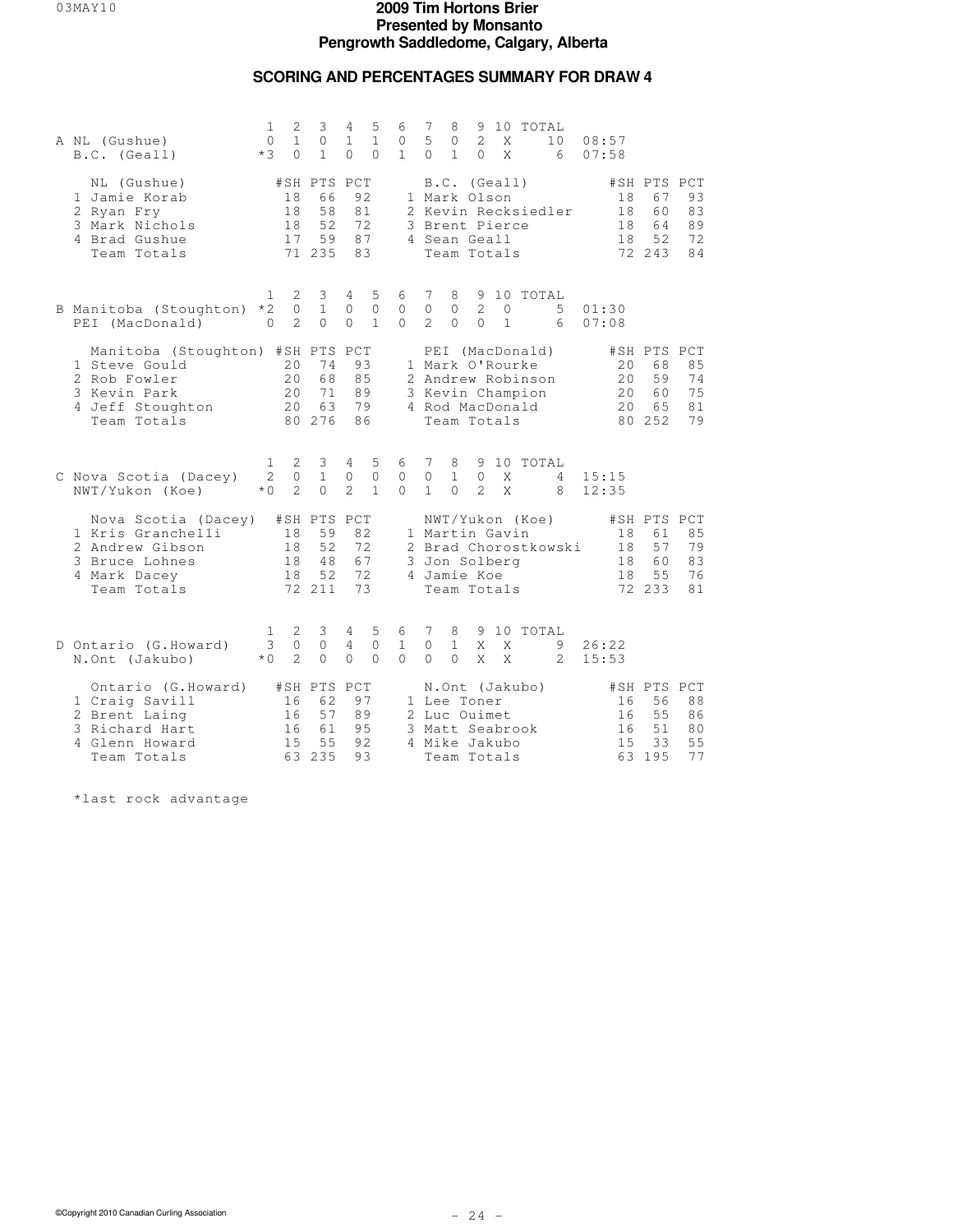### **SCORING AND PERCENTAGES SUMMARY FOR DRAW 5**

| A Quebec (Menard)<br>N.B. (R.Howard)                                                                        | $\mathbf{1}$<br>$\mathbf{1}$<br>$*0$  | $\overline{2}$<br>0<br>$\Omega$ | 3<br>$\circ$<br>$\mathbf{1}$                  | 4<br>$\overline{c}$<br>$\Omega$     | 5<br>0<br>$\mathbf{1}$        | 6<br>4<br>$\Omega$                  | 7<br>0<br>$\mathbf{1}$        | 8<br>3<br>$\Omega$             | Χ<br>X                          | 9 10<br>X<br>X                                                                        | TOTAL            | 10<br>3            | 21:14<br>16:57             |                                               |                            |
|-------------------------------------------------------------------------------------------------------------|---------------------------------------|---------------------------------|-----------------------------------------------|-------------------------------------|-------------------------------|-------------------------------------|-------------------------------|--------------------------------|---------------------------------|---------------------------------------------------------------------------------------|------------------|--------------------|----------------------------|-----------------------------------------------|----------------------------|
| Quebec (Menard)<br>1 Jean Gagnon<br>2 Eric Sylvain<br>3 Martin Crete<br>4 Jean-Michel Menard<br>Team Totals |                                       | 16<br>16<br>16<br>16            | #SH PTS PCT<br>58<br>56<br>57<br>59<br>64 230 | 91<br>88<br>89<br>92<br>90          |                               |                                     |                               |                                |                                 | 1 Steven Howard<br>2 Jason Vaughan<br>3 James Grattan<br>4 Russ Howard<br>Team Totals | N.B. (R.Howard)  |                    | 16<br>16<br>16<br>16       | #SH PTS PCT<br>48<br>60<br>51<br>52<br>64 211 | 75<br>94<br>80<br>81<br>82 |
| B B.C. (Geall)<br>Ontario (G.Howard)                                                                        | $\mathbf{1}$<br>$\Omega$<br>$*$ 0     | 2<br>$\mathbf{1}$<br>$\Omega$   | 3<br>$\circ$<br>$\mathcal{L}$                 | $\overline{4}$<br>0<br>$\mathbf{1}$ | 5<br>$\mathbf{2}$<br>$\Omega$ | 6<br>0<br>$\mathfrak{D}$            | 7<br>$\circ$<br>$\mathbf{1}$  | 8<br>$\mathbf{1}$<br>$\Omega$  | $\circ$<br>$\mathbf{1}$         | X<br>X                                                                                | 9 10 TOTAL       | 4<br>7             | 02:05<br>08:36             |                                               |                            |
| B.C. (Geall)<br>1 Mark Olson<br>2 Kevin Recksiedler<br>3 Brent Pierce<br>4 Sean Geall<br>Team Totals        |                                       | 20<br>20<br>20<br>18            | #SH PTS PCT<br>75<br>59<br>66<br>53<br>78 253 | 94<br>74<br>83<br>74<br>81          |                               |                                     |                               |                                |                                 | 1 Craig Savill<br>2 Brent Laing<br>3 Richard Hart<br>4 Glenn Howard<br>Team Totals    |                  | Ontario (G.Howard) | 18<br>20<br>20<br>19       | #SH PTS PCT<br>65<br>68<br>76<br>73<br>77 282 | 90<br>85<br>95<br>96<br>92 |
| C N.Ont (Jakubo)<br>NL (Gushue)                                                                             | $\mathbf{1}$<br>$*$ 0<br>$\mathbf{1}$ | 2<br>$\mathbf{1}$<br>$\Omega$   | 3<br>$\Omega$<br>$\overline{2}$               | 4<br>0<br>$\mathbf{1}$              | 5<br>$\mathbf{1}$<br>$\Omega$ | 6<br>$\mathbf{0}$<br>$\overline{2}$ | 7<br>$\mathbf{1}$<br>$\Omega$ | 8<br>$\circ$<br>$\overline{c}$ | 9<br>$\overline{2}$<br>$\Omega$ | X<br>X                                                                                | 10 TOTAL         | 5<br>8             | 04:04<br>17:39             |                                               |                            |
| N.Ont (Jakubo)<br>1 Lee Toner<br>2 Luc Ouimet<br>3 Matt Seabrook<br>4 Mike Jakubo<br>Team Totals            |                                       | 20<br>20<br>20<br>18            | #SH PTS PCT<br>70<br>54<br>59<br>51<br>78 234 | 88<br>68<br>74<br>71<br>75          |                               |                                     |                               | 2 Ryan Fry                     |                                 | NL (Gushue)<br>1 Jamie Korab<br>3 Mark Nichols<br>4 Brad Gushue<br>Team Totals        |                  |                    | 18<br>20<br>20<br>18<br>76 | #SH PTS PCT<br>56<br>67<br>79<br>64<br>266    | 78<br>84<br>99<br>89<br>88 |
| D Sask (Jordison)<br>Alberta (Martin)                                                                       | 1<br>$\mathbf{0}$<br>$*1$             | 2<br>$\circ$<br>3               | 3<br>$\mathbf{1}$<br>$\Omega$                 | 4<br>0<br>$\overline{2}$            | 5<br>$\mathbf{0}$<br>4        | 6<br>$\mathbf{1}$<br>$\Omega$       | 7<br>$\mathbf{1}$<br>$\Omega$ | 8<br>$\circ$<br>$\mathbf{1}$   | Χ<br>X                          | Χ<br>X                                                                                | 9 10 TOTAL       | 3<br>11            | 18:47<br>25:18             |                                               |                            |
| Sask (Jordison)<br>1 Dean Hicke                                                                             |                                       | 16                              | #SH PTS PCT<br>54                             | 84                                  |                               |                                     |                               | 1 Ben Hebert                   |                                 |                                                                                       | Alberta (Martin) |                    | 10                         | #SH PTS PCT<br>35                             | 88                         |
| 2 Aryn Schmidt<br>3 Scott Bitz<br>4 Joel Jordison<br>Team Totals                                            |                                       | 16<br>16<br>16                  | 45<br>51<br>38<br>64 188                      | 70<br>80<br>59<br>73                |                               |                                     |                               | 1 Terry Meek                   |                                 | 2 Marc Kennedy<br>3 John Morris<br>4 Kevin Martin<br>Team Totals                      |                  |                    | 6<br>16<br>16<br>16<br>64  | 18<br>61<br>57<br>56<br>227                   | 75<br>95<br>89<br>88<br>89 |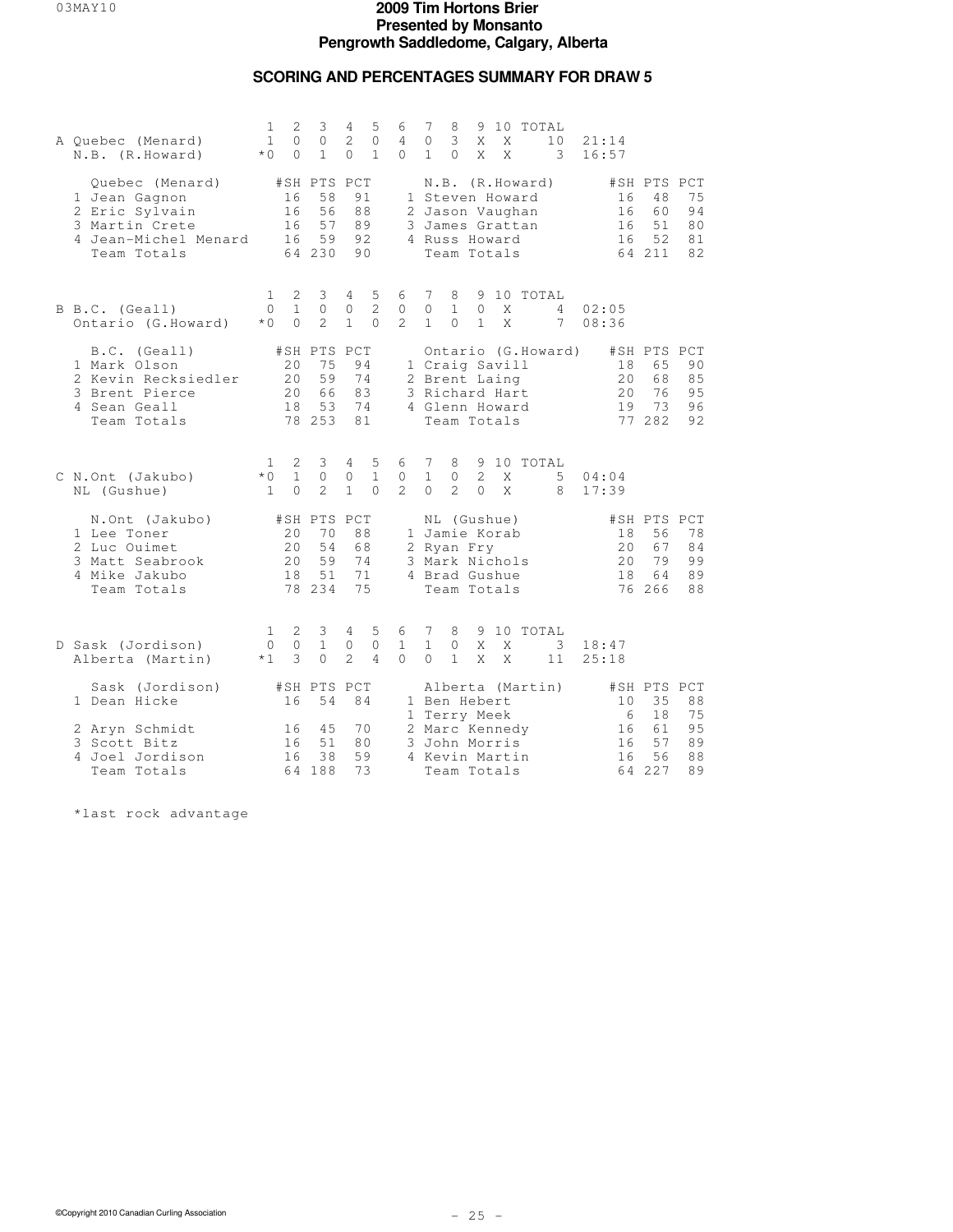## **SCORING AND PERCENTAGES SUMMARY FOR DRAW 6**

| A Alberta (Martin)<br>NWT/Yukon (Koe)                                                                       | 1<br>$*1$<br>$\Omega$                  | 2<br>$\Omega$<br>$\Omega$       | 3<br>$\circ$<br>$\mathbf{1}$                  | 4<br>3<br>$\Omega$                            | 5<br>$\mathbf{0}$<br>$\mathfrak{D}$ | 6<br>2<br>$\Omega$              | 7<br>$\Omega$<br>$\Omega$                         | 8<br>$\circ$<br>$\mathbf{1}$       | 9<br>$\mathcal{L}$<br>$\Omega$ | X<br>X                   | 10 TOTAL                                                 | 8<br>4               | 18:13<br>10:24 |                            |                                                                 |                            |
|-------------------------------------------------------------------------------------------------------------|----------------------------------------|---------------------------------|-----------------------------------------------|-----------------------------------------------|-------------------------------------|---------------------------------|---------------------------------------------------|------------------------------------|--------------------------------|--------------------------|----------------------------------------------------------|----------------------|----------------|----------------------------|-----------------------------------------------------------------|----------------------------|
| Alberta (Martin)<br>1 Ben Hebert<br>2 Marc Kennedy<br>3 John Morris<br>4 Kevin Martin<br>Team Totals        |                                        | 18<br>18<br>18<br>18            | #SH PTS PCT<br>67<br>66<br>64<br>62<br>72 259 | 93<br>92<br>89<br>86<br>90                    |                                     |                                 | 1 Martin Gavin<br>3 Jon Solberg<br>4 Jamie Koe    | Team Totals                        |                                |                          | NWT/Yukon (Koe)                                          | 2 Brad Chorostkowski |                | 18<br>18<br>18<br>17       | #SH PTS PCT<br>61<br>57<br>53<br>53<br>71 224                   | 85<br>79<br>74<br>78<br>79 |
| B N.B. (R.Howard)<br>Nova Scotia (Dacey)                                                                    | 1<br>$\Omega$<br>$*2$                  | 2<br>$\overline{2}$<br>$\Omega$ | $\mathcal{E}$<br>$\mathbf{1}$<br>$\circ$      | $4\overline{ }$<br>$\overline{2}$<br>$\Omega$ | 5<br>$\mathbf{0}$<br>2              | 6 7<br>$\mathbf{1}$<br>$\Omega$ | $\mathbf{1}$<br>$\Omega$                          | 8<br>$\circ$<br>3                  | 3<br>$\Omega$                  | X<br>X                   | 9 10 TOTAL                                               | 10<br>7              | 05:22          | 04:07                      |                                                                 |                            |
| N.B. (R.Howard)<br>1 Peter Case<br>2 Jason Vaughan<br>3 James Grattan<br>4 Russ Howard<br>Team Totals       |                                        | 17<br>20<br>20<br>20            | #SH PTS PCT<br>56<br>65<br>63<br>60<br>77 244 | 82<br>81<br>79<br>75<br>79                    |                                     |                                 | 2 Andrew Gibson<br>3 Bruce Lohnes<br>4 Mark Dacey | Team Totals                        |                                |                          | 1 Kris Granchelli                                        | Nova Scotia (Dacey)  |                | 20<br>2.0<br>2.0<br>19     | #SH PTS PCT<br>73<br>66<br>54<br>55<br>79 248                   | 91<br>83<br>68<br>72<br>78 |
| C Sask (Jordison)<br>PEI (MacDonald)                                                                        | 1<br>$\circ$<br>$*$ 0                  | 2<br>$\circ$<br>$\mathbf{1}$    | 3<br>$\mathbf{1}$<br>$\Omega$                 | $4\overline{ }$<br>$\mathbf{1}$<br>$\Omega$   | 5<br>$\circ$<br>$\Omega$            | 6<br>$\circ$<br>$2^{1}$         | 7<br>$\mathbf{1}$<br>$\Omega$                     | 8<br>$\mathbb O$<br>$\overline{2}$ | $\mathbf{1}$<br>$\Omega$       | $\mathbf{1}$<br>$\Omega$ | $\mathbf{1}$<br>$\Omega$                                 | 9 10 11 TOTAL        | 6<br>5         | 01:28<br>02:32             |                                                                 |                            |
| Sask (Jordison)<br>1 Dean Hicke<br>2 Aryn Schmidt<br>3 Scott Bitz<br>4 Joel Jordison<br>Team Totals         |                                        | 22<br>22<br>22<br>22            | #SH PTS PCT<br>81<br>61<br>65<br>62<br>88 269 | 92<br>69<br>74<br>70<br>76                    |                                     |                                 | 1 Mark O'Rourke<br>4 Rod MacDonald                | Team Totals                        |                                |                          | PEI (MacDonald)<br>2 Andrew Robinson<br>3 Kevin Champion |                      |                | 22<br>22<br>22<br>2.1      | #SH PTS PCT<br>70<br>78<br>6.5<br>54<br>87 267                  | 80<br>89<br>74<br>64<br>77 |
| D Quebec (Menard)<br>Manitoba (Stoughton)                                                                   | 1<br>$*$ 0<br>$\overline{\phantom{a}}$ | 2<br>$\mathbf{1}$<br>$\circ$    | 3<br>$\circ$<br>$\circ$                       | 4<br>0<br>$\circ$                             | 5<br>$\mathbf{1}$<br>$\Omega$       | 6<br>$\circ$<br>3               | 7<br>$\overline{2}$<br>$\Omega$                   | 8<br>$\circ$<br>$\mathbf{1}$       | $\Omega$<br>$\Omega$           | X<br>X                   | 9 10 TOTAL                                               | 4<br>7               | 08:45<br>12:43 |                            |                                                                 |                            |
| Quebec (Menard)<br>1 Jean Gagnon<br>2 Eric Sylvain<br>3 Martin Crete<br>4 Jean-Michel Menard<br>Team Totals |                                        | 20<br>20<br>20<br>19<br>79      | #SH PTS PCT<br>71<br>71<br>61<br>63<br>266    | 89<br>89<br>76<br>83<br>84                    |                                     |                                 | 1 Steve Gould<br>2 Rob Fowler<br>3 Kevin Park     | Team Totals                        |                                |                          | 4 Jeff Stoughton                                         |                      |                | 18<br>20<br>20<br>20<br>78 | Manitoba (Stoughton) #SH PTS PCT<br>64<br>70<br>72<br>66<br>272 | 89<br>88<br>90<br>83<br>87 |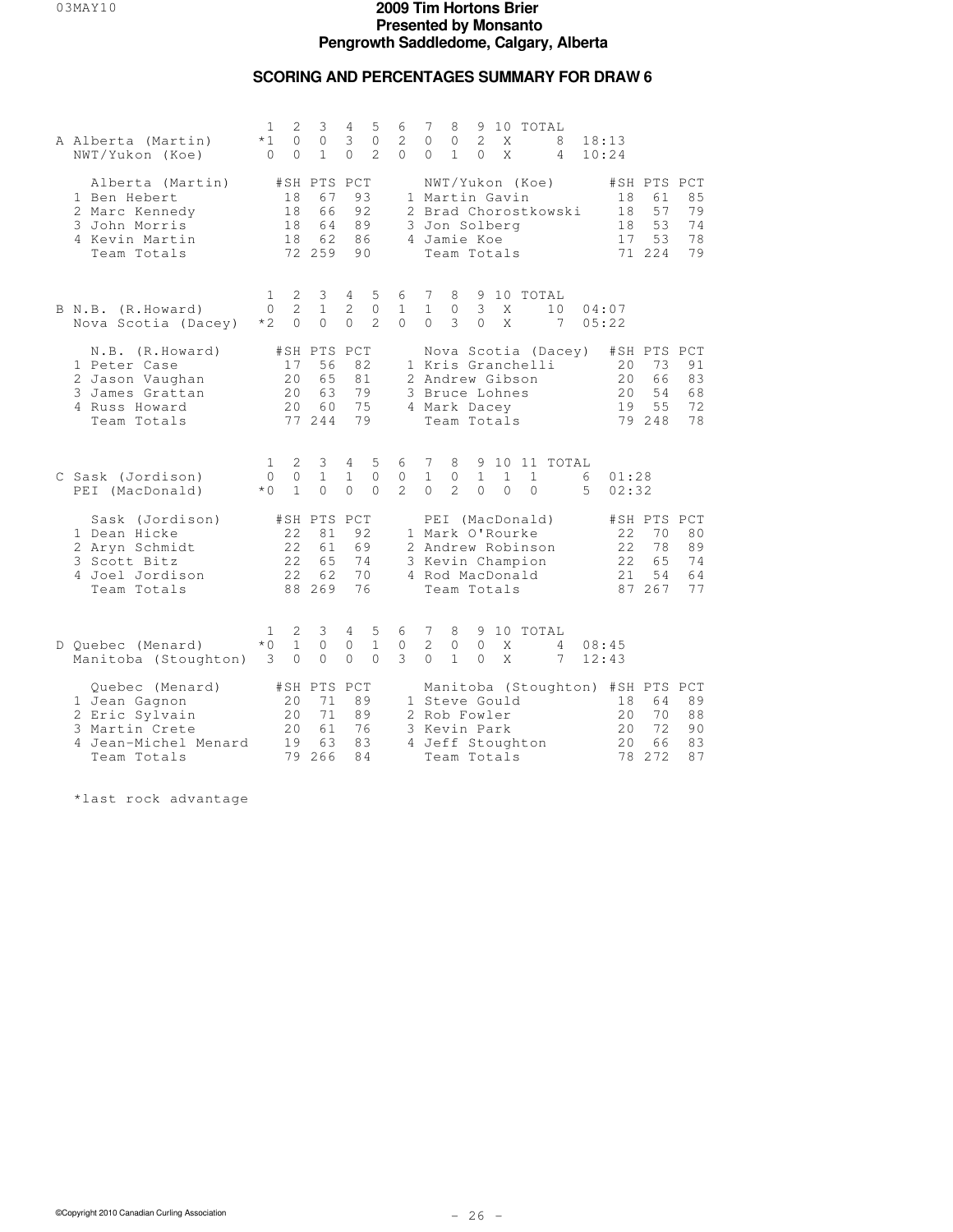## **SCORING AND PERCENTAGES SUMMARY FOR DRAW 7**

| A Nova Scotia (Dacey)<br>N.Ont (Jakubo)                                                                              | $\mathbf{1}$<br>$*0$<br>$\mathbf{1}$ | 2<br>4<br>$\Omega$            | 3<br>$\mathbf{1}$<br>$\Omega$                  | 4<br>0<br>$\Omega$            | 5<br>$\mathbf{1}$<br>$\Omega$     | 6<br>0<br>$\mathbf{1}$        | 7<br>0<br>$\mathbf{1}$                                                                               | 8<br>$\mathbf{1}$<br>$\Omega$ | $\mathbf{1}$<br>$\Omega$ | X<br>X | 9 10 TOTAL | 8<br>3             | 10:31<br>06:23        |                                                |                            |
|----------------------------------------------------------------------------------------------------------------------|--------------------------------------|-------------------------------|------------------------------------------------|-------------------------------|-----------------------------------|-------------------------------|------------------------------------------------------------------------------------------------------|-------------------------------|--------------------------|--------|------------|--------------------|-----------------------|------------------------------------------------|----------------------------|
| Nova Scotia (Dacey)<br>1 Kris Granchelli<br>2 Andrew Gibson<br>3 Bruce Lohnes<br>4 Mark Dacey<br>Team Totals         |                                      | 17<br>18<br>18<br>18          | #SH PTS PCT<br>61<br>53<br>55<br>60<br>71 229  | 90<br>74<br>76<br>83<br>81    |                                   |                               | N.Ont (Jakubo)<br>1 Lee Toner<br>2 Luc Ouimet<br>3 Matt Seabrook<br>4 Mike Jakubo<br>Team Totals     |                               |                          |        |            |                    | 18<br>18<br>18<br>18  | #SH PTS PCT<br>68<br>50<br>47<br>56<br>72 221  | 94<br>69<br>65<br>78<br>77 |
| B NWT/Yukon (Koe)<br>NL (Gushue)                                                                                     | $\mathbf{1}$<br>$*$ 0<br>2           | 2<br>$\mathbf{1}$<br>$\Omega$ | 3<br>$\Omega$<br>$\overline{2}$                | 4<br>$\circ$<br>1             | 5<br>$\Omega$<br>$\mathbf{1}$     | 6<br>$\mathbf{0}$<br>$\Omega$ | 7<br>$\mathbf{1}$<br>$\Omega$                                                                        | 8<br>$\circ$<br>$\mathbf{1}$  | X<br>X                   | X<br>X | 9 10 TOTAL | 2<br>7             | 21:10<br>30:00        |                                                |                            |
| NWT/Yukon (Koe)<br>1 Martin Gavin<br>2 Brad Chorostkowski<br>3 Jon Solberg                                           |                                      | 16<br>16<br>16<br>- 6         | #SH PTS PCT<br>40<br>57<br>52<br>19            | 63<br>89<br>81<br>79          |                                   |                               | NL (Gushue)<br>1 Jamie Korab<br>2 Ryan Fry<br>3 Mark Nichols                                         |                               |                          |        |            |                    | 15<br>15<br>16        | #SH PTS PCT<br>48<br>54<br>60                  | 80<br>90<br>94             |
| 3 Tom Naugler<br>4 Jamie Koe<br>Team Totals                                                                          |                                      | 10                            | 21<br>64 189                                   | 53<br>74                      |                                   |                               | 4 Brad Gushue<br>Team Totals                                                                         |                               |                          |        |            |                    | 16                    | 57<br>62 219                                   | 89<br>88                   |
| C Manitoba (Stoughton)<br>B.C. (Geall)                                                                               | 1<br>$\mathbf{1}$<br>$*0$            | 2<br>0<br>$\mathbf{1}$        | 3<br>3<br>$\Omega$                             | 4<br>$\mathbf{1}$<br>$\Omega$ | -5<br>$\circ$<br>$\Omega$         | 6<br>0<br>$\mathbf{1}$        | 7<br>3<br>$\Omega$                                                                                   | 8<br>X<br>X                   | X<br>X                   | X<br>X | 9 10 TOTAL | 8<br>$\mathcal{L}$ | 23:34<br>21:20        |                                                |                            |
| Manitoba (Stoughton) #SH PTS PCT<br>1 Steve Gould<br>2 Rob Fowler<br>3 Kevin Park<br>4 Jeff Stoughton<br>Team Totals |                                      | 14<br>14<br>14<br>12          | 51<br>48<br>45<br>36<br>54 180                 | 91<br>86<br>80<br>75<br>83    |                                   |                               | B.C. (Geall)<br>1 Mark Olson<br>2 Kevin Recksiedler<br>3 Brent Pierce<br>4 Sean Geall<br>Team Totals |                               |                          |        |            |                    | 14<br>14<br>14<br>12. | #SH PTS PCT<br>43<br>36<br>40<br>2.3<br>54 142 | 77<br>64<br>71<br>48<br>66 |
| D PEI (MacDonald)<br>Ontario (G.Howard)                                                                              | 1<br>$\Omega$<br>$*2$                | 2<br>$\mathbf{1}$<br>$\Omega$ | 3<br>$\circ$<br>$\mathcal{D}$                  | 4<br>$\mathbf{1}$<br>$\Omega$ | 5<br>$\mathbf{0}$<br>$\mathbf{1}$ | 6<br>$\mathbf{1}$<br>$\cap$   | 7<br>$\Omega$<br>$\mathcal{L}$                                                                       | 8<br>$\Omega$<br>$\mathbf{1}$ | X<br>X                   | X<br>X | 9 10 TOTAL | 3<br>8             | 12:17<br>20:08        |                                                |                            |
| PEI (MacDonald)<br>1 Mark O'Rourke<br>2 Andrew Robinson<br>3 Kevin Champion<br>4 Rod MacDonald<br>Team Totals        |                                      | 16<br>16<br>16<br>16          | #SH PTS PCT<br>52<br>42.<br>41<br>43<br>64 178 | 81<br>66<br>64<br>67<br>70    |                                   |                               | 1 Craig Savill<br>2 Brent Laing<br>3 Richard Hart<br>4 Glenn Howard<br>Team Totals                   |                               |                          |        |            | Ontario (G.Howard) | 16<br>16<br>16<br>16  | #SH PTS PCT<br>54<br>54<br>60<br>52<br>64 220  | 84<br>84<br>94<br>81<br>86 |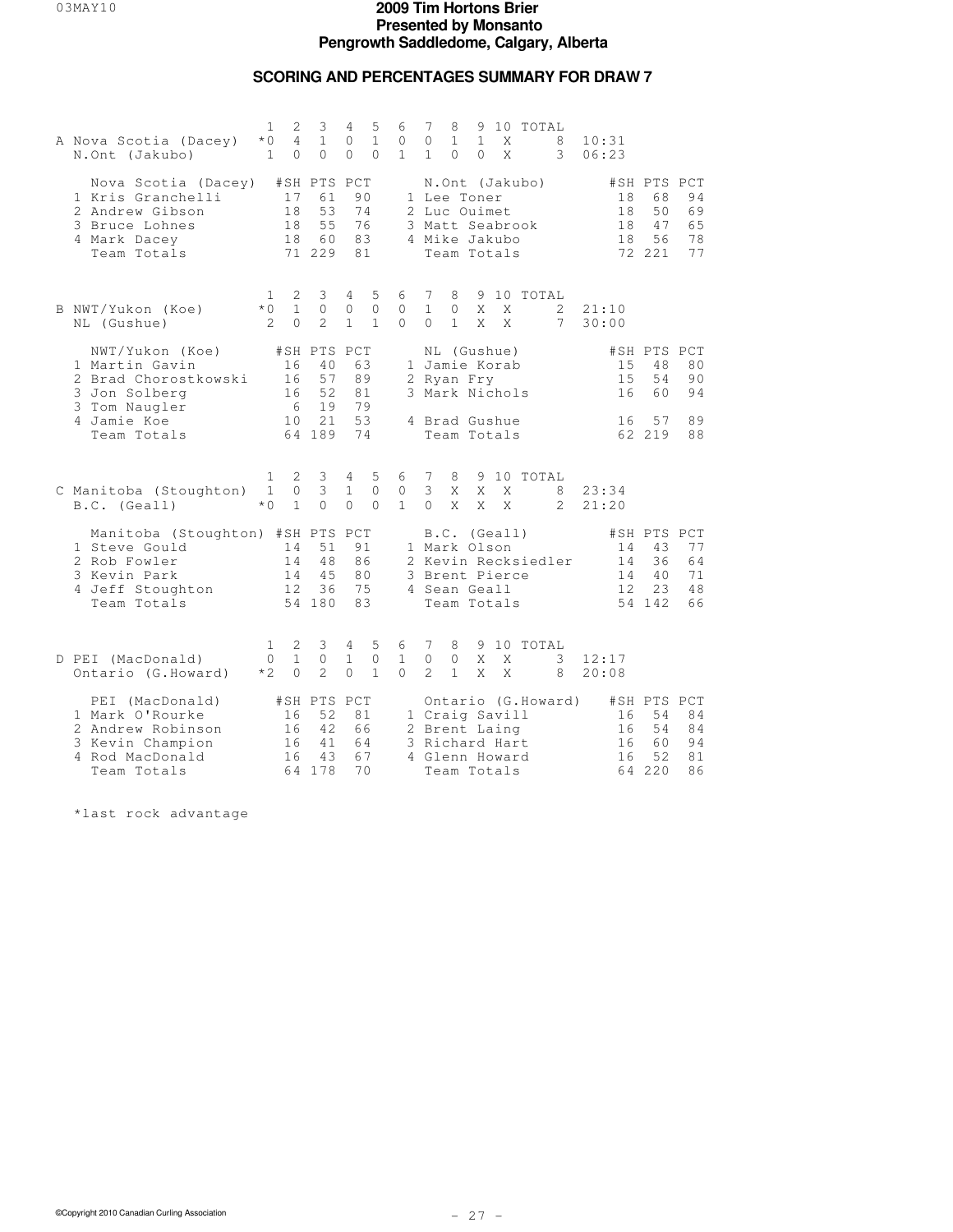## **SCORING AND PERCENTAGES SUMMARY FOR DRAW 8**

| A Ontario (G.Howard)<br>Sask (Jordison)                                                                  | 1<br>$*$ $\cap$<br>0      | $\mathbf{2}$<br>$\Omega$<br>$\overline{2}$ | 3<br>2<br>$\Omega$                            | 4<br>$\circ$<br>$\mathbf{1}$    | 5<br>$\mathbf{1}$<br>$\Omega$     | 6<br>$\mathbf{0}$<br>$\mathbf{1}$ | 7<br>$\Omega$<br>$\mathbf{1}$ | 8<br>$\mathbf{1}$<br>$\Omega$ | 9<br>$\circ$<br>$\mathbf{1}$                                                     | 3<br>$\circ$       | 10 TOTAL                                              | 7<br>6               | 03:34<br>03:06              |                                               |                             |
|----------------------------------------------------------------------------------------------------------|---------------------------|--------------------------------------------|-----------------------------------------------|---------------------------------|-----------------------------------|-----------------------------------|-------------------------------|-------------------------------|----------------------------------------------------------------------------------|--------------------|-------------------------------------------------------|----------------------|-----------------------------|-----------------------------------------------|-----------------------------|
| Ontario (G.Howard)<br>1 Craig Savill<br>2 Brent Laing<br>3 Richard Hart<br>4 Glenn Howard<br>Team Totals |                           | 20<br>20<br>20<br>20                       | #SH PTS PCT<br>68<br>69<br>68<br>68<br>80 273 | 85<br>86<br>85<br>85<br>85      |                                   |                                   |                               |                               | 1 Dean Hicke<br>2 Aryn Schmidt<br>3 Scott Bitz<br>Team Totals                    |                    | Sask (Jordison)<br>4 Joel Jordison                    |                      | 20<br>20<br>20<br>20        | #SH PTS PCT<br>65<br>68<br>68<br>70<br>80 271 | 81<br>85<br>85<br>88<br>85  |
| B B.C. (Geall)<br>Quebec (Menard)                                                                        | $\mathbf{1}$<br>0<br>$*1$ | 2<br>$\overline{2}$<br>$\Omega$            | $\mathbf{3}$<br>$\mathbf{1}$<br>$\Omega$      | 4<br>$\overline{2}$<br>$\Omega$ | 5<br>$\circ$<br>$\mathfrak{D}$    | 6<br>$\mathbf{0}$<br>$\Omega$     | 7<br>$\mathbf{1}$<br>$\Omega$ | 8<br>$\mathbf{1}$<br>$\Omega$ | X<br>X                                                                           | X<br>$\mathsf{X}$  | 9 10 TOTAL                                            | 7<br>3               | 08:47<br>12:13              |                                               |                             |
| B.C. (Geall)<br>1 Mark Olson<br>2 Kevin Recksiedler<br>3 Brent Pierce<br>4 Sean Geall<br>Team Totals     |                           | 17<br>18<br>18<br>18                       | #SH PTS PCT<br>58<br>62<br>56<br>58<br>71 234 | 85<br>86<br>78<br>81<br>82      |                                   |                                   |                               |                               | 1 Jean Gagnon<br>2 Eric Sylvain<br>3 Martin Crete<br>Team Totals                 |                    | Quebec (Menard)                                       | 4 Jean-Michel Menard | 18<br>18<br>18<br>17        | #SH PTS PCT<br>65<br>64<br>57<br>47<br>71 233 | 90<br>89<br>79<br>69<br>82  |
| C NL (Gushue)<br>Alberta (Martin)                                                                        | 1<br>0<br>$*1$            | 2<br>$\mathbf{1}$<br>$\Omega$              | 3<br>$\mathbf{1}$<br>$\Omega$                 | 4<br>0<br>$\mathbf{1}$          | 5<br>$\mathbf{0}$<br>$\Omega$     | 6<br>$\mathbf{1}$<br>$\Omega$     | 7<br>$\circ$<br>$\mathbf{1}$  | 8<br>$\mathbf{1}$<br>$\Omega$ | 9<br>$\circ$<br>$\Omega$                                                         | 10<br>$\circ$<br>3 | TOTAL                                                 | 4<br>6               | 09:17<br>04:09              |                                               |                             |
| NL (Gushue)<br>1 Jamie Korab<br>2 Ryan Fry<br>3 Mark Nichols<br>4 Brad Gushue<br>Team Totals             |                           | 20<br>20<br>20<br>20                       | #SH PTS PCT<br>68<br>59<br>64<br>67<br>80 258 | 85<br>74<br>80<br>84<br>81      |                                   |                                   |                               |                               | 1 Ben Hebert<br>2 Marc Kennedy<br>3 John Morris<br>4 Kevin Martin<br>Team Totals |                    | Alberta (Martin)                                      |                      | 20<br>20<br>20<br>20        | #SH PTS PCT<br>68<br>69<br>65<br>69<br>80 271 | 85<br>86<br>81<br>86<br>8.5 |
| D N.Ont (Jakubo)<br>N.B. (R.Howard)                                                                      | 1.<br>$\Omega$<br>$*2$    | 2<br>2<br>$\Omega$                         | 3<br>$\circ$<br>$\overline{2}$                | $4 -$<br>2<br>$\Omega$          | 5<br>$\mathbf{0}$<br>$\mathbf{1}$ | 6<br>$\mathbf{1}$<br>$\Omega$     | 7<br>$\circ$<br>$\mathcal{L}$ | 8<br>$\mathbf{1}$<br>$\Omega$ | 9<br>$\circ$<br>$\mathcal{L}$                                                    | X<br>X             | 10 TOTAL                                              | 6<br>9               | 10:53<br>14:11              |                                               |                             |
| N.Ont (Jakubo)<br>1 Lee Toner<br>2 Luc Ouimet<br>3 Matt Seabrook<br>4 Mike Jakubo<br>Team Totals         |                           | 20<br>20<br>20<br>18<br>78                 | #SH PTS PCT<br>67<br>68<br>63<br>55<br>253    | 84<br>85<br>79<br>76<br>81      |                                   |                                   |                               |                               | 1 Peter Case<br>4 Russ Howard<br>Team Totals                                     |                    | N.B. (R.Howard)<br>2 Steven Howard<br>3 James Grattan |                      | 18<br>20<br>2.0<br>19<br>77 | #SH PTS PCT<br>66<br>70<br>73<br>69<br>278    | 92<br>88<br>91<br>91<br>90  |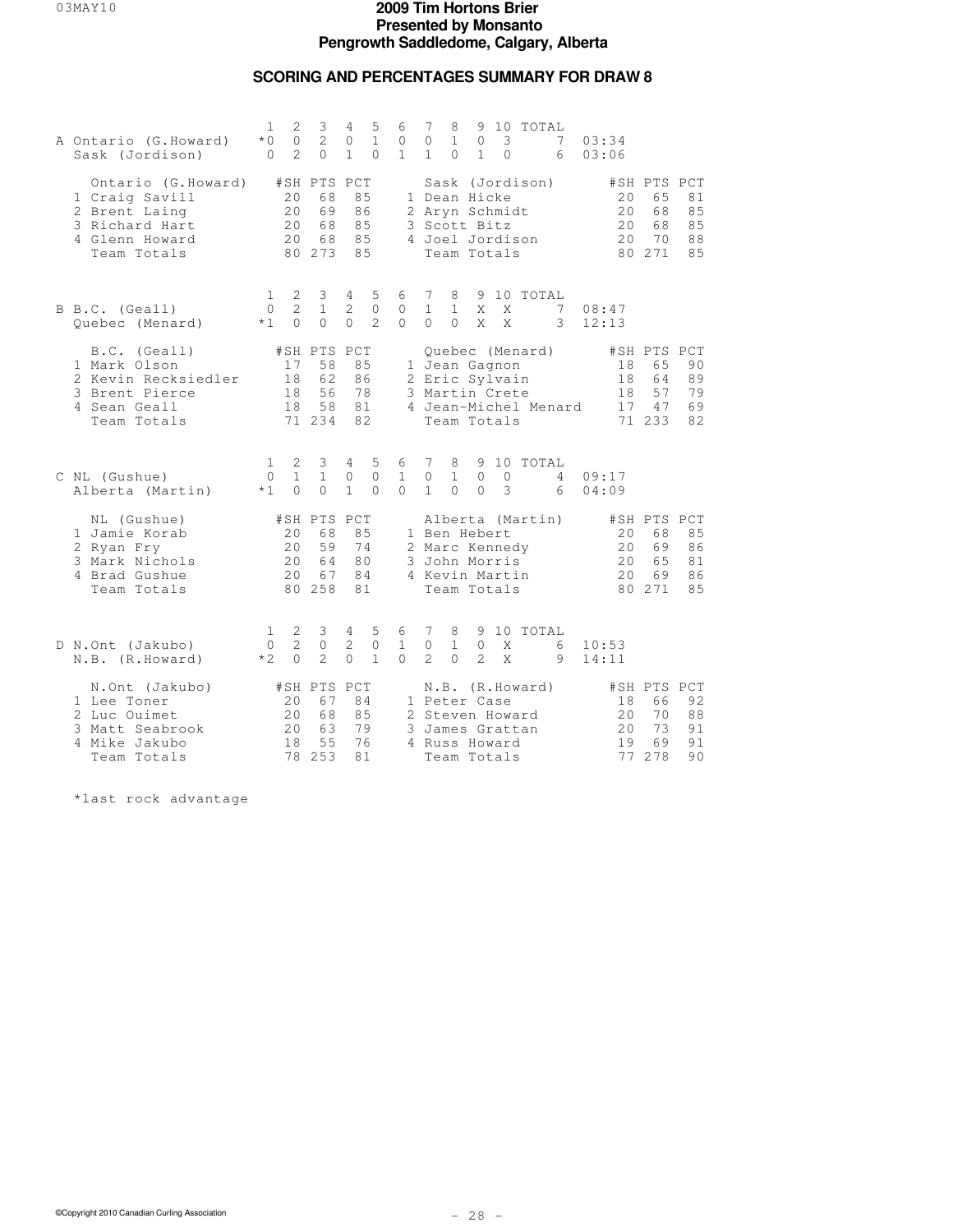## **SCORING AND PERCENTAGES SUMMARY FOR DRAW 9**

| A NL (Gushue)<br>Quebec (Menard)                                                                 | 1<br>$*2$<br>$\Omega$           | 3<br>2<br>3<br>0<br>$\mathfrak{D}$<br>$\Omega$                         | 4<br>$\mathbf{1}$<br>$\Omega$          | 5<br>$\circ$<br>1             | 6<br>2<br>$\Omega$           | 7<br>$\circ$<br>1             | 8<br>Χ<br>X                              | 9<br>X<br>X                                                      | X<br>X                   | 10 TOTAL                           | 8<br>4                     | 26:15<br>28:15         |                                               |                            |
|--------------------------------------------------------------------------------------------------|---------------------------------|------------------------------------------------------------------------|----------------------------------------|-------------------------------|------------------------------|-------------------------------|------------------------------------------|------------------------------------------------------------------|--------------------------|------------------------------------|----------------------------|------------------------|-----------------------------------------------|----------------------------|
| NL (Gushue)<br>1 Jamie Korab<br>2 Ryan Fry<br>3 Mark Nichols<br>4 Brad Gushue<br>Team Totals     |                                 | #SH PTS PCT<br>14<br>51<br>14<br>56<br>14<br>41<br>14<br>52<br>56 200  | 91<br>100<br>73<br>93<br>89            |                               |                              |                               |                                          | 1 Jean Gagnon<br>2 Eric Sylvain<br>3 Martin Crete<br>Team Totals |                          | Quebec (Menard)                    | 4 Jean-Michel Menard       | 14<br>14<br>14<br>14   | #SH PTS PCT<br>51<br>45<br>41<br>35<br>56 172 | 91<br>80<br>73<br>63<br>77 |
| B N.Ont (Jakubo)<br>Sask (Jordison)                                                              | 1.<br>$*0$<br>$\Omega$          | 2<br>3<br>$\circ$<br>$\mathbf{1}$<br>$\Omega$<br>$\mathcal{L}$         | 4<br>2<br>$\Omega$                     | 5<br>$\mathbf{0}$<br>$\Omega$ | 6<br>2<br>$\Omega$           | 7<br>$\circ$<br>$\mathcal{L}$ | 8<br>$\mathbf{1}$<br>$\Omega$            | 9<br>$\circ$<br>$\mathbf{1}$                                     | $\mathbf{1}$<br>$\Omega$ | 10 TOTAL                           | 7<br>5                     | 02:22<br>01:28         |                                               |                            |
| N.Ont (Jakubo)<br>1 Lee Toner<br>2 Luc Ouimet<br>3 Matt Seabrook<br>4 Mike Jakubo<br>Team Totals |                                 | #SH PTS PCT<br>20<br>70<br>2.0<br>56<br>20<br>65<br>20<br>62<br>80 253 | 88<br>70<br>81<br>78<br>79             |                               |                              |                               |                                          | 1 Dean Hicke<br>2 Aryn Schmidt<br>3 Scott Bitz<br>Team Totals    |                          | Sask (Jordison)<br>4 Joel Jordison |                            | 20<br>2.0<br>20<br>2.0 | #SH PTS PCT<br>64<br>57<br>73<br>62<br>80 256 | 80<br>71<br>91<br>78<br>80 |
| C Ontario (G.Howard)<br>N.B. (R.Howard)                                                          | Т.<br>$*3$<br>$\Omega$          | 3<br>2<br>0<br>$\mathbf{1}$<br>$\mathbf{1}$<br>$\Omega$                | $4\overline{ }$<br>$\circ$<br>$\Omega$ | 5<br>$\mathbf{3}$<br>$\Omega$ | 6<br>$\circ$<br>$\Omega$     | -7<br>$\circ$<br>$\Omega$     | 8<br>$\mathsf{O}\xspace$<br>$\mathbf{1}$ | 9<br>X<br>X                                                      | X<br>$\mathsf{X}$        | 10 TOTAL                           | 7<br>$\mathcal{L}$         | 26:51<br>17:07         |                                               |                            |
| Ontario (G.Howard)<br>1 Craig Savill<br>1 Steve Bice                                             |                                 | #SH PTS PCT<br>34<br>10<br>$\overline{\mathbf{3}}$<br>$12 \,$          | 85<br>100                              |                               |                              |                               |                                          |                                                                  |                          | N.B. (R.Howard)<br>1 Steven Howard |                            | 16                     | #SH PTS PCT<br>59                             | 92                         |
| 2 Brent Laing<br>3 Richard Hart<br>4 Glenn Howard<br>Team Totals                                 |                                 | 58<br>16<br>16<br>59<br>59<br>16<br>61 222                             | 91<br>92<br>92<br>91                   |                               |                              |                               |                                          | 4 Russ Howard<br>Team Totals                                     |                          | 2 Jason Vaughan<br>3 James Grattan |                            | 16<br>16<br>16         | 47<br>50<br>49<br>64 205                      | 73<br>78<br>77<br>80       |
| D B.C. (Geall)<br>Alberta (Martin)                                                               | $\mathbf{1}$<br>$\circ$<br>$*2$ | 2<br>3<br>$\mathbf{1}$<br>$\circ$<br>$\Omega$<br>$\overline{4}$        | 4<br>$\mathbf{1}$<br>$\Omega$          | 5<br>$\circ$<br>$\mathbf{1}$  | 6<br>$\circ$<br>$\mathbf{1}$ | 7<br>X<br>X                   | 8<br>X<br>X                              | Χ<br>X                                                           | Χ<br>X                   | 9 10 TOTAL                         | $\mathbf{2}^{\prime}$<br>8 | 29:30<br>32:39         |                                               |                            |
| B.C. (Geall)<br>1 Mark Olson<br>2 Kevin Recksiedler                                              |                                 | #SH PTS PCT<br>12<br>42<br>8<br>27<br>4<br>$\overline{4}$              | 88<br>84<br>25                         |                               |                              |                               |                                          | 1 Ben Hebert<br>2 Marc Kennedy                                   |                          | Alberta (Martin)                   |                            | 12<br>12.              | #SH PTS PCT<br>42<br>45                       | 88<br>94                   |
| 2 Tyler Klitch<br>3 Brent Pierce<br>4 Sean Geall<br>Team Totals                                  |                                 | 12<br>35<br>12<br>38<br>48<br>146                                      | 73<br>79<br>76                         |                               |                              |                               |                                          | 3 John Morris<br>4 Kevin Martin<br>Team Totals                   |                          |                                    |                            | 12<br>12               | 48<br>47<br>48 182                            | 100<br>98<br>95            |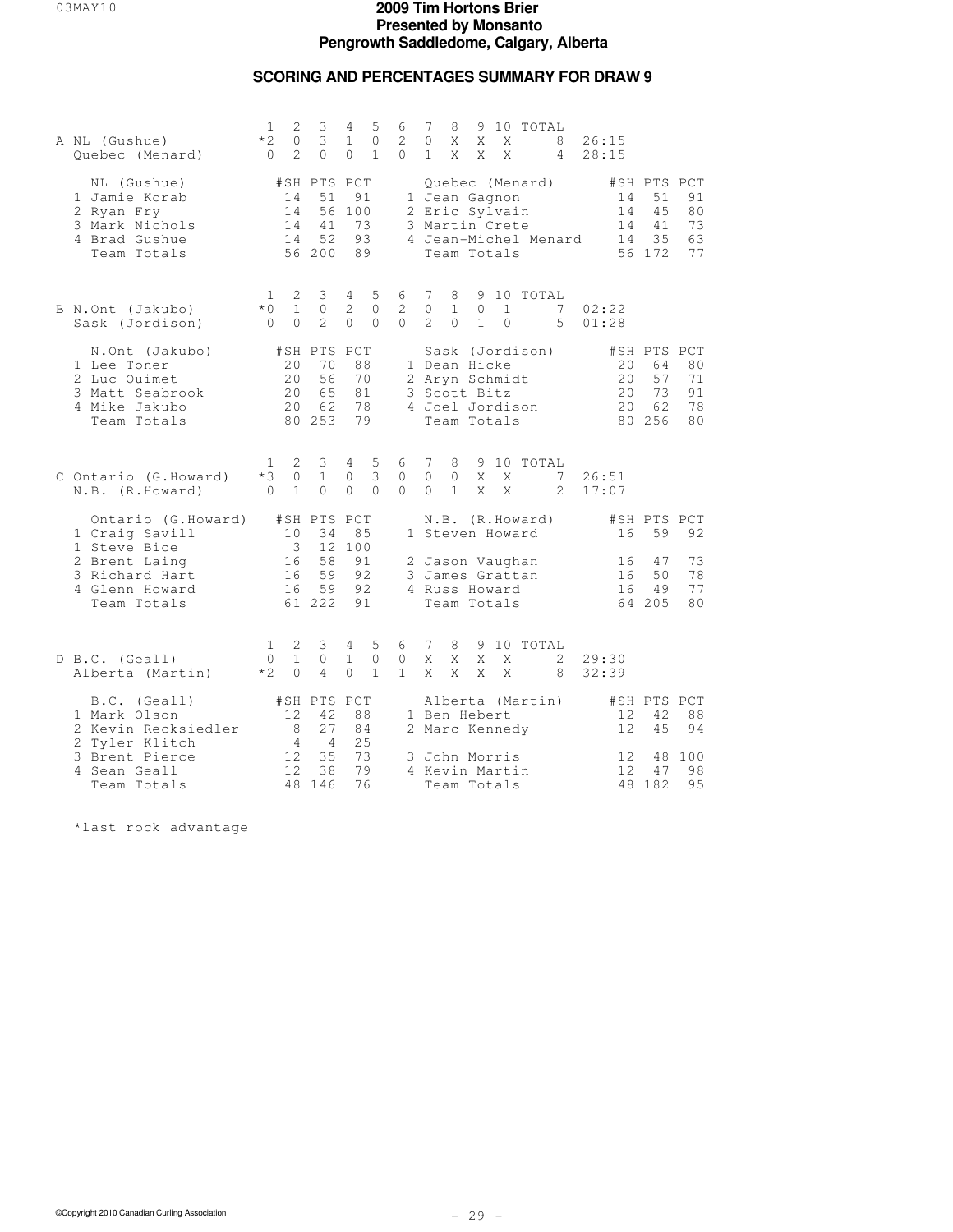## **SCORING AND PERCENTAGES SUMMARY FOR DRAW 10**

| A N.B. (R.Howard)<br>Manitoba (Stoughton) *0                                                                | 1<br>$\mathbf{1}$                | 2<br>$\circ$<br>$\mathbf{1}$  | 3<br>2<br>$\Omega$                            | 4<br>0<br>$\overline{2}$          | 5<br>$\mathbf{1}$<br>$\Omega$       | 6<br>0<br>$\Omega$       | 7<br>$\mathbf{1}$<br>$\Omega$                                               | 8<br>$\mathbf{0}$<br>$\Omega$ | 9<br>$\circ$<br>1              | X<br>X        | 10 TOTAL<br>5<br>4    | 02:47<br>00:43                                           |                                               |                                        |
|-------------------------------------------------------------------------------------------------------------|----------------------------------|-------------------------------|-----------------------------------------------|-----------------------------------|-------------------------------------|--------------------------|-----------------------------------------------------------------------------|-------------------------------|--------------------------------|---------------|-----------------------|----------------------------------------------------------|-----------------------------------------------|----------------------------------------|
| N.B. (R.Howard)<br>1 Peter Case<br>2 Steven Howard<br>3 James Grattan<br>4 Russ Howard<br>Team Totals       |                                  | 2.0<br>20<br>20<br>18         | #SH PTS PCT<br>62<br>63<br>63<br>47<br>78 235 | 78<br>79<br>79<br>65<br>75        |                                     |                          | 1 Steve Gould<br>2 Rob Fowler<br>3 Kevin Park<br>4 Jeff Stoughton           |                               | Team Totals                    |               |                       | Manitoba (Stoughton) #SH PTS PCT<br>20<br>20<br>20<br>20 | 73<br>66<br>64<br>43<br>80 246                | 91<br>83<br>80<br>54<br>77             |
| B Alberta (Martin)<br>PEI (MacDonald)                                                                       | $\mathbf{1}$<br>$*5$<br>$\Omega$ | 2<br>$\mathbf{1}$<br>$\Omega$ | 3<br>$\circ$<br>$\overline{2}$                | 4<br>3<br>$\Omega$                | 5<br>$\mathbf{0}$<br>2              | 6<br>2<br>$\Omega$       | 7<br>X<br>X                                                                 | 8<br>X<br>X                   | 9<br>X<br>X                    | X<br>X        | 10 TOTAL<br>11<br>4   | 33:50<br>23:45                                           |                                               |                                        |
| Alberta (Martin)<br>1 Ben Hebert<br>2 Marc Kennedy<br>3 John Morris<br>4 Kevin Martin<br>Team Totals        |                                  | 12<br>12<br>12<br>12          | #SH PTS PCT<br>42<br>47<br>45<br>45<br>48 179 | 88<br>98<br>94<br>94<br>93        |                                     |                          | 1 Mark O'Rourke<br>2 Andrew Robinson<br>3 Kevin Champion<br>4 Rod MacDonald |                               | PEI (MacDonald)<br>Team Totals |               |                       | 12<br>12<br>12<br>12                                     | #SH PTS PCT<br>41<br>34<br>36<br>31<br>48 142 | 85<br>71<br>75<br>65<br>74             |
| C Quebec (Menard)<br>Nova Scotia (Dacey)                                                                    | 1.<br>$*1$<br>$\Omega$           | 2<br>$\circ$<br>3             | 3<br>2<br>$\Omega$                            | 4<br>$\mathbf{1}$<br>$\Omega$     | 5<br>$\circledcirc$<br>$\mathbf{1}$ | 6<br>5<br>$\Omega$       | 7<br>$\circ$<br>$\mathbf{1}$                                                | 8<br>3<br>$\Omega$            | X<br>X                         | Χ<br>X        | 9 10 TOTAL<br>12<br>5 | 24:23<br>21:30                                           |                                               |                                        |
| Quebec (Menard)<br>1 Jean Gagnon<br>2 Eric Sylvain<br>3 Martin Crete<br>4 Jean-Michel Menard<br>Team Totals |                                  | 16<br>16<br>16<br>16          | #SH PTS PCT<br>46<br>47<br>54<br>55<br>64 202 | 72<br>73<br>84<br>86<br>79        |                                     |                          | 1 Kris Granchelli<br>2 Andrew Gibson<br>3 Bruce Lohnes<br>4 Mark Dacey      |                               | Team Totals                    |               | Nova Scotia (Dacey)   | 16<br>16<br>16<br>16                                     | #SH PTS PCT<br>51<br>40<br>42<br>43<br>64 176 | 8 <sub>0</sub><br>63<br>66<br>67<br>69 |
| D Sask (Jordison)<br>NWT/Yukon (Koe)                                                                        | 1<br>0<br>$*1$                   | 2<br>3<br>$\Omega$            | 3<br>$\mathbf 0$<br>$\overline{2}$            | 4<br>$\mathbb O$<br>$\mathbf{1}$  | 5<br>$\mathbf{1}$<br>$\Omega$       | 6<br>$\circ$<br>$\Omega$ | 7<br>$\circ$<br>$\overline{2}$                                              | 8<br>$\mathbf{1}$<br>$\Omega$ | 9<br>$\circ$<br>$\mathbf{1}$   | 3<br>$\Omega$ | 10 TOTAL<br>8<br>7    | 00:45<br>01:36                                           |                                               |                                        |
| Sask (Jordison)<br>1 Dean Hicke<br>2 Aryn Schmidt<br>3 Scott Bitz<br>4 Joel Jordison<br>Team Totals         |                                  | 20<br>20<br>20<br>20          | #SH PTS<br>72<br>64<br>70<br>58<br>80 264     | PCT<br>90<br>80<br>88<br>73<br>83 |                                     |                          | 1 Martin Gavin<br>3 Jon Solberg<br>4 Jamie Koe                              |                               | NWT/Yukon (Koe)<br>Team Totals |               | 2 Brad Chorostkowski  | 20<br>20<br>2.0<br>20<br>80                              | #SH PTS PCT<br>71<br>61<br>6.5<br>59<br>256   | 89<br>76<br>81<br>74<br>80             |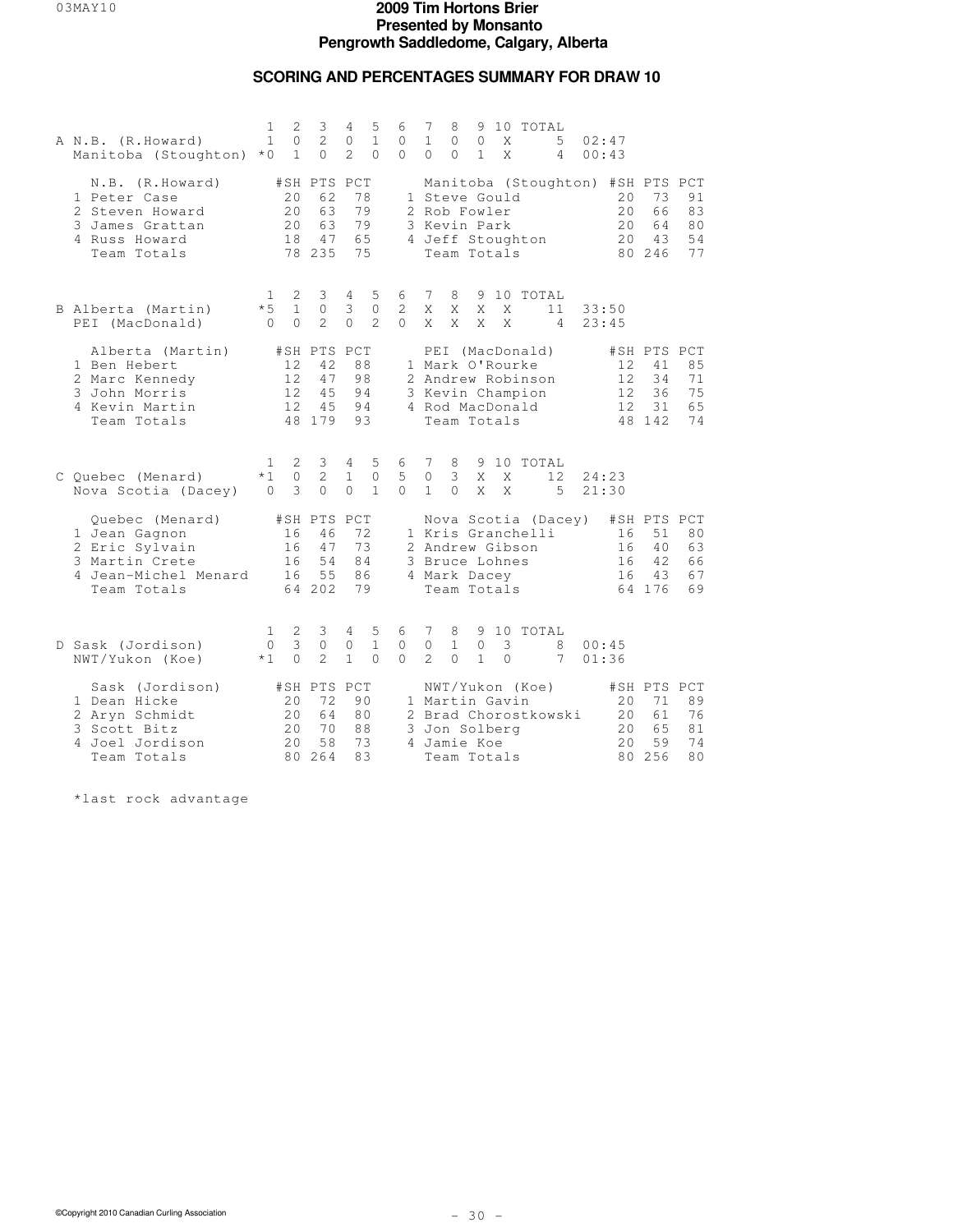## **SCORING AND PERCENTAGES SUMMARY FOR DRAW 11**

| A PEI (MacDonald)<br>B.C. (Geall)                                                                                    | 1<br>$*$ 0<br>0                  | 2<br>3<br>0<br>$\circ$<br>$\mathbf{1}$<br>$\Omega$                     | 4<br>$\mathbf{0}$<br>$\mathbf{1}$ | 5<br>$\mathbf{1}$<br>$\Omega$ | 6<br>$\circ$<br>$\overline{a}$     | 7<br>$\mathbf{1}$<br>$\Omega$                                       | 8<br>$\mathbf{0}$<br>$\mathfrak{D}$ | 9<br>$\mathbf{1}$<br>$\Omega$ | X<br>X                       | 10 TOTAL<br>3<br>6   | 03:50<br>07:01              |                                                |                                        |
|----------------------------------------------------------------------------------------------------------------------|----------------------------------|------------------------------------------------------------------------|-----------------------------------|-------------------------------|------------------------------------|---------------------------------------------------------------------|-------------------------------------|-------------------------------|------------------------------|----------------------|-----------------------------|------------------------------------------------|----------------------------------------|
| PEI (MacDonald)<br>1 Mark O'Rourke<br>2 Andrew Robinson<br>3 Kevin Champion<br>4 Rod MacDonald<br>Team Totals        |                                  | #SH PTS PCT<br>20<br>67<br>49<br>2.0<br>53<br>20<br>39<br>17<br>77 208 | 84<br>61<br>66<br>57<br>68        |                               |                                    | 1 Mark Olson<br>3 Brent Pierce<br>4 Sean Geall                      |                                     |                               | B.C. (Geall)<br>Team Totals  | 2 Kevin Recksiedler  | 19<br>2.0<br>20<br>18       | #SH PTS PCT<br>61<br>72<br>75<br>59<br>77 267  | 80<br>90<br>94<br>82<br>87             |
| B Manitoba (Stoughton)<br>Ontario (G.Howard)                                                                         | 1<br>$\Omega$<br>$*2$            | 2<br>3<br>$\Omega$<br>$\Omega$<br>$\Omega$<br>$\mathbf{1}$             | 4<br>$\mathbf{1}$<br>$\Omega$     | 5<br>$\circ$<br>3             | 6<br>$\mathbf{0}$<br>$\Omega$      | 7<br>2<br>$\Omega$                                                  | 8<br>0<br>$\mathbf{1}$              | 2<br>$\Omega$                 | $\mathbf{0}$<br>$\mathbf{1}$ | 9 10 TOTAL<br>5<br>8 | 01:21<br>12:50              |                                                |                                        |
| Manitoba (Stoughton) #SH PTS PCT<br>1 Steve Gould<br>2 Rob Fowler<br>3 Kevin Park<br>4 Jeff Stoughton<br>Team Totals |                                  | 20<br>68<br>2.0<br>53<br>20<br>66<br>72<br>20<br>80 259                | 85<br>66<br>83<br>90<br>81        |                               |                                    | 1 Craig Savill<br>2 Brent Laing<br>3 Richard Hart<br>4 Glenn Howard |                                     |                               | Team Totals                  | Ontario (G.Howard)   | 19<br>20<br>2.0<br>20       | #SH PTS PCT<br>60<br>73<br>73<br>71<br>79 277  | 79<br>91<br>91<br>89<br>88             |
| C NWT/Yukon (Koe)<br>N.Ont (Jakubo)                                                                                  | $\mathbf{1}$<br>$*0$<br>$\Omega$ | 2<br>3<br>$\overline{c}$<br>$\circ$<br>$\mathbf{1}$<br>$\Omega$        | 4<br>3<br>$\Omega$                | 5<br>$\mathbf{1}$<br>$\Omega$ | 6<br>$\mathbf{0}$<br>$\mathcal{L}$ | 7<br>$\circ$<br>$\Omega$                                            | 8<br>$\mathbf{1}$<br>$\Omega$       | $\mathbf{0}$<br>$\mathbf{1}$  | X<br>X                       | 9 10 TOTAL<br>7<br>4 | 15:36<br>07:05              |                                                |                                        |
| NWT/Yukon (Koe)<br>1 Martin Gavin<br>2 Brad Chorostkowski<br>3 Jon Solberg<br>4 Jamie Koe<br>Team Totals             |                                  | #SH PTS<br>20<br>70<br>2.0<br>67<br>20<br>76<br>19<br>68<br>79 281     | PCT<br>88<br>84<br>95<br>89<br>89 |                               |                                    | 1 Lee Toner<br>2 Luc Ouimet<br>3 Matt Seabrook<br>4 Mike Jakubo     |                                     |                               | Team Totals                  | N.Ont (Jakubo)       | 20<br>2.0<br>20<br>19       | #SH PTS PCT<br>78<br>64<br>62<br>6.5<br>79 269 | 98<br>8 <sub>0</sub><br>78<br>86<br>85 |
| D Nova Scotia (Dacey)<br>NL (Gushue)                                                                                 | 1<br>$*0$<br>$\mathbf{1}$        | 2<br>3<br>$\mathbf{1}$<br>$\circ$<br>$\Omega$<br>$\mathbf{1}$          | 4<br>$\overline{2}$<br>$\Omega$   | 5<br>$\circ$<br>$\mathcal{L}$ | 6<br>2<br>$\Omega$                 | 7<br>$\circ$<br>$\mathcal{L}$                                       | 8<br>$\mathbf{1}$<br>$\Omega$       | 9<br>$\circ$<br>3             | X<br>X                       | 10 TOTAL<br>6<br>9   | 03:01<br>05:06              |                                                |                                        |
| Nova Scotia (Dacey)<br>1 Kris Granchelli<br>2 Andrew Gibson<br>3 Bruce Lohnes<br>4 Mark Dacey<br>Team Totals         |                                  | #SH PTS<br>71<br>20<br>67<br>20<br>59<br>2.0<br>59<br>18<br>256<br>78  | PCT<br>89<br>84<br>74<br>82<br>82 |                               |                                    | 1 Jamie Korab<br>2 Ryan Fry<br>3 Mark Nichols<br>4 Brad Gushue      |                                     |                               | NL (Gushue)<br>Team Totals   |                      | 19<br>20<br>2.0<br>19<br>78 | #SH PTS PCT<br>66<br>69<br>72<br>62<br>269     | 87<br>86<br>90<br>82<br>86             |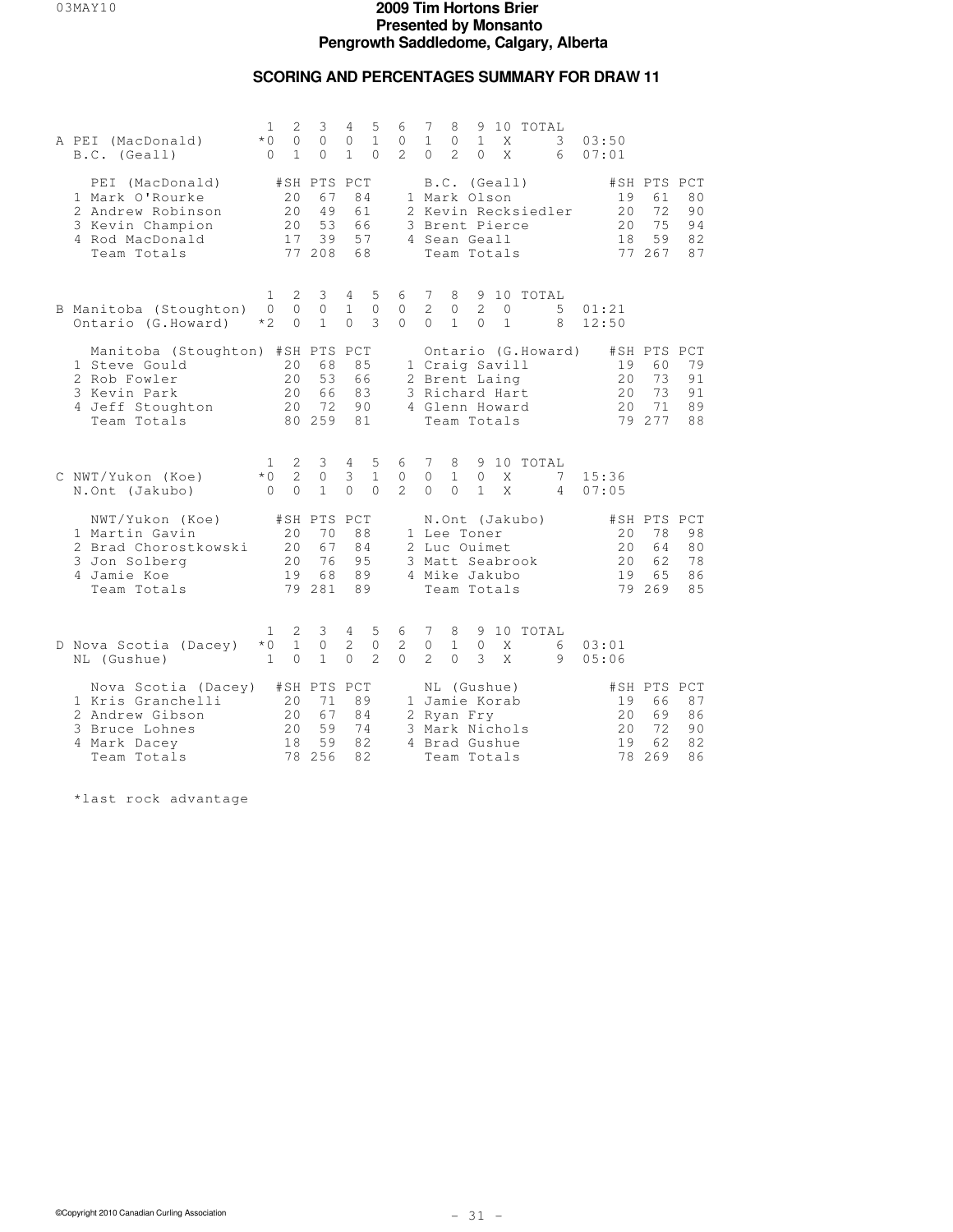## **SCORING AND PERCENTAGES SUMMARY FOR DRAW 12**

| A NWT/Yukon (Koe)<br>Ontario (G.Howard)                                                                              | $\mathbf{1}$<br>$*2$<br>$\Omega$ | $\mathbf{2}$<br>0<br>$\overline{2}$ | 3<br>2<br>$\Omega$                            | 4<br>$\mathbf{1}$<br>$\Omega$               | 5<br>$\mathbf{0}$<br>$\mathbf{1}$ | 6<br>$\mathbf{1}$<br>$\Omega$    | 7<br>0<br>3                   | 8<br>$\mathbf{1}$<br>$\Omega$                                                                | 9<br>$\circ$<br>3            | X<br>X | 10 TOTAL            | 7<br>9 | 05:31<br>04:27              |                                               |                            |
|----------------------------------------------------------------------------------------------------------------------|----------------------------------|-------------------------------------|-----------------------------------------------|---------------------------------------------|-----------------------------------|----------------------------------|-------------------------------|----------------------------------------------------------------------------------------------|------------------------------|--------|---------------------|--------|-----------------------------|-----------------------------------------------|----------------------------|
| NWT/Yukon (Koe)<br>1 Martin Gavin<br>2 Brad Chorostkowski<br>3 Jon Solberg<br>4 Jamie Koe<br>Team Totals             |                                  | 20<br>2.0<br>20<br>19               | #SH PTS PCT<br>66<br>59<br>53<br>58<br>79 236 | 83<br>74<br>66<br>76<br>75                  |                                   |                                  |                               | 1 Craig Savill<br>2 Brent Laing<br>3 Richard Hart<br>4 Glenn Howard<br>Team Totals           |                              |        | Ontario (G.Howard)  |        | 20<br>20<br>20<br>2.0       | #SH PTS PCT<br>75<br>67<br>71<br>70<br>80 283 | 94<br>84<br>89<br>88<br>88 |
| B Nova Scotia (Dacey)<br>B.C. (Geall)                                                                                | $\mathbf{1}$<br>$\Omega$<br>$*2$ | 2<br>$\mathbf{1}$<br>$\Omega$       | 3<br>$\Omega$<br>$\overline{2}$               | $4\overline{ }$<br>$\mathbf{1}$<br>$\Omega$ | 5<br>$\circ$<br>$\mathbf{1}$      | 6<br>$\mathbf{1}$<br>$\Omega$    | 7<br>$\mathbf{1}$<br>$\Omega$ | 8<br>$\circ$<br>$\overline{4}$                                                               | X<br>X                       | X<br>X | 9 10 TOTAL          | 4<br>9 | 18:19<br>14:56              |                                               |                            |
| Nova Scotia (Dacey)<br>1 Kris Granchelli<br>2 Andrew Gibson<br>3 Bruce Lohnes<br>4 Mark Dacey<br>Team Totals         |                                  | 16<br>16<br>16<br>16                | #SH PTS PCT<br>49<br>49<br>43<br>45<br>64 186 | 77<br>77<br>67<br>70<br>73                  |                                   |                                  |                               | B.C. (Geall)<br>1 Mark Olson<br>3 Brent Pierce<br>4 Sean Geall<br>Team Totals                |                              |        | 2 Kevin Recksiedler |        | 16<br>16<br>16<br>15        | #SH PTS PCT<br>50<br>50<br>50<br>43<br>63 193 | 78<br>78<br>78<br>72<br>77 |
| C PEI (MacDonald)<br>NL (Gushue)                                                                                     | $\mathbf{1}$<br>0<br>$*1$        | 2<br>$\mathbf{1}$<br>$\Omega$       | 3<br>0<br>$\mathcal{L}$                       | 4<br>0<br>$\mathbf{1}$                      | 5<br>$\mathbf{1}$<br>$\Omega$     | 6<br>$\mathbf{0}$<br>4           | $7\phantom{.0}$<br>X<br>X     | 8<br>X<br>X                                                                                  | 9<br>X<br>X                  | X<br>X | 10 TOTAL            | 2<br>8 | 27:03<br>32:53              |                                               |                            |
| PEI (MacDonald)<br>1 Mark O'Rourke<br>2 Andrew Robinson<br>3 Kevin Champion<br>4 Rod MacDonald<br>Team Totals        |                                  | 12<br>12.<br>12<br>12               | #SH PTS PCT<br>38<br>26<br>34<br>25<br>48 123 | 79<br>54<br>71<br>52<br>64                  |                                   |                                  |                               | NL (Gushue)<br>1 Jamie Korab<br>2 Ryan Fry<br>3 Mark Nichols<br>4 Brad Gushue<br>Team Totals |                              |        |                     |        | 12<br>12.<br>12<br>12       | #SH PTS PCT<br>37<br>37<br>28<br>46<br>48 148 | 77<br>77<br>58<br>96<br>77 |
| D Manitoba (Stoughton)<br>N.Ont (Jakubo)                                                                             | 1<br>2<br>$*0$                   | 2<br>$\circ$<br>$\mathfrak{D}$      | 3<br>$\overline{c}$<br>$\Omega$               | 4<br>$\circ$<br>$\mathbf{1}$                | 5<br>$\mathbf{1}$<br>$\Omega$     | 6<br>$\mathbb O$<br>$\mathbf{1}$ | 7<br>$\circ$<br>$\Omega$      | 8<br>$\mathbf{1}$<br>$\Omega$                                                                | 9<br>$\circ$<br>$\mathbf{1}$ | X<br>X | 10 TOTAL            | 6<br>5 | 06:03<br>00:18              |                                               |                            |
| Manitoba (Stoughton) #SH PTS PCT<br>1 Steve Gould<br>2 Rob Fowler<br>3 Kevin Park<br>4 Jeff Stoughton<br>Team Totals |                                  | 20<br>20<br>20<br>19<br>79          | 76<br>70<br>63<br>57<br>266                   | 95<br>88<br>79<br>75<br>84                  |                                   |                                  |                               | 1 Lee Toner<br>2 Luc Ouimet<br>3 Matt Seabrook<br>4 Mike Jakubo<br>Team Totals               |                              |        | N.Ont (Jakubo)      |        | 20<br>20<br>2.0<br>20<br>80 | #SH PTS PCT<br>66<br>63<br>60<br>44<br>233    | 83<br>79<br>75<br>55<br>73 |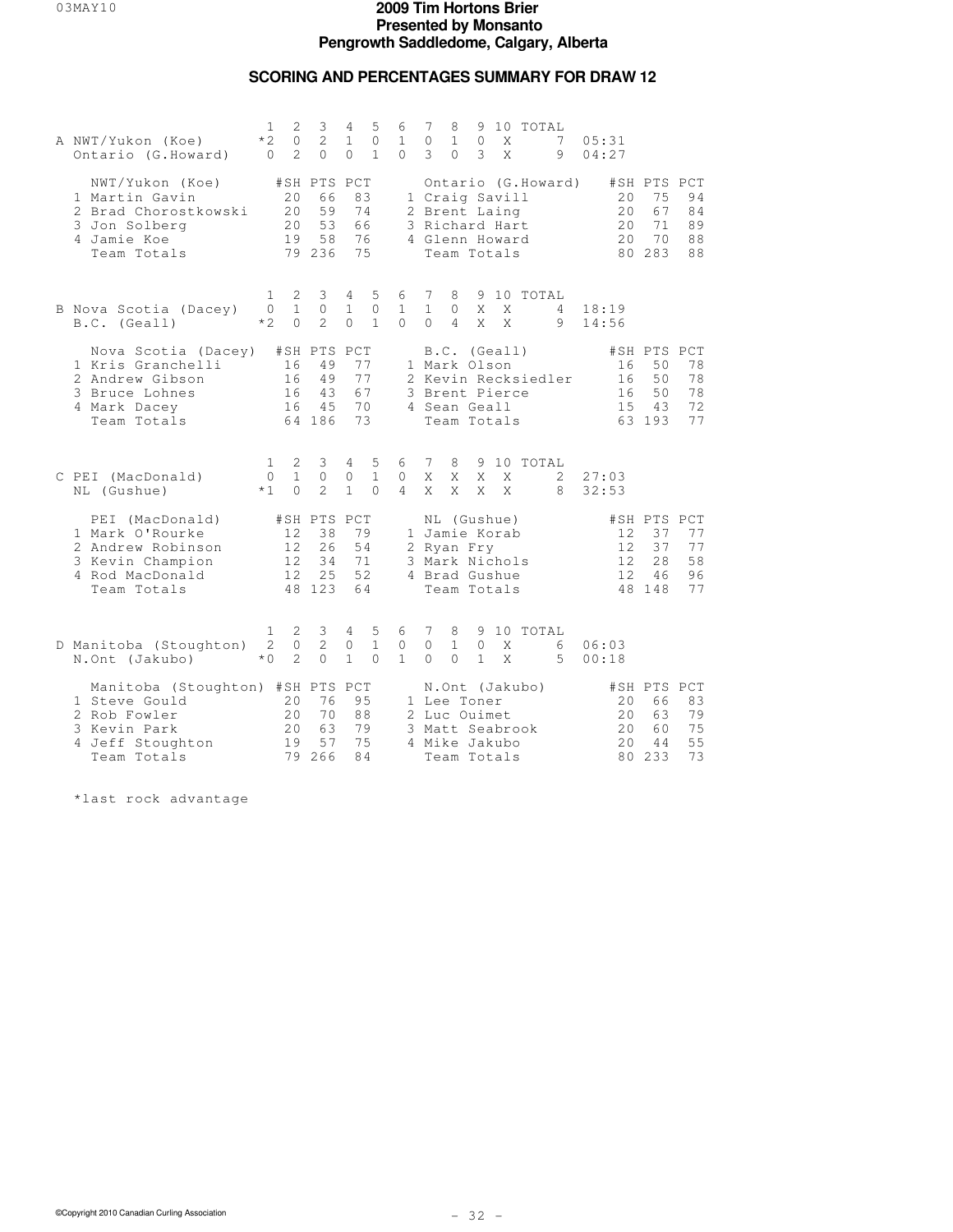## **SCORING AND PERCENTAGES SUMMARY FOR DRAW 13**

| A N.Ont (Jakubo)<br>Alberta (Martin)                                                                                 | 1<br>$\Omega$<br>$*2$            | 2<br>$\circ$<br>$\overline{2}$   | 3<br>$\circ$<br>$\mathbf{1}$                       | 4<br>$\mathbf{1}$<br>$\Omega$              | 5<br>$\mathbf{0}$<br>3           | 6<br>$\mathbf{1}$<br>$\Omega$ | 7<br>X<br>X                   | 8<br>X<br>X                                                                                    | X<br>X                     |   | X<br>X            | 9 10 TOTAL                                                                 | 2<br>8  | 30:47<br>34:46             |                                                    |                                    |
|----------------------------------------------------------------------------------------------------------------------|----------------------------------|----------------------------------|----------------------------------------------------|--------------------------------------------|----------------------------------|-------------------------------|-------------------------------|------------------------------------------------------------------------------------------------|----------------------------|---|-------------------|----------------------------------------------------------------------------|---------|----------------------------|----------------------------------------------------|------------------------------------|
| N.Ont (Jakubo)<br>1 Lee Toner<br>1 Scott Seabrook<br>2 Luc Ouimet<br>3 Matt Seabrook<br>4 Mike Jakubo<br>Team Totals |                                  | 10<br>2<br>12<br>12.<br>12.      | #SH PTS PCT<br>32<br>5<br>38<br>32<br>25<br>48 132 |                                            | 80<br>63<br>79<br>67<br>52<br>69 | 1                             |                               | 1 Ben Hebert<br>Terry Meek<br>2 Marc Kennedy<br>3 John Morris<br>4 Kevin Martin<br>Team Totals |                            |   |                   | Alberta (Martin)                                                           |         | 10<br>2<br>12<br>12.<br>12 | #SH PTS PCT<br>34<br>8<br>43<br>45<br>48<br>48 178 | 85<br>100<br>90<br>94<br>100<br>93 |
| B NL (Gushue)<br>N.B. (R.Howard)                                                                                     | $\mathbf{1}$<br>$\Omega$<br>$*1$ | 2<br>$\overline{c}$<br>$\bigcap$ | 3<br>$\mathbf{1}$<br>$\Omega$                      | $4\overline{ }$<br>$\circ$<br>$\mathbf{1}$ | 5<br>$\overline{c}$<br>$\Omega$  | 6<br>0<br>$2^{1}$             | 7<br>$\mathbf{1}$<br>$\Omega$ | 8<br>$\circ$<br>$\mathbf{1}$                                                                   | $\overline{2}$<br>$\Omega$ |   | X<br>$\mathsf{X}$ | 9 10 TOTAL                                                                 | 8<br>5  | 11:00<br>05:05             |                                                    |                                    |
| NL (Gushue)<br>1 Jamie Korab<br>2 Ryan Fry<br>3 Mark Nichols<br>4 Brad Gushue<br>Team Totals                         |                                  | 19<br>2.0<br>20<br>19            | #SH PTS PCT<br>59<br>64<br>63<br>67<br>78 253      |                                            | 78<br>80<br>79<br>88<br>81       |                               |                               | 1 Peter Case<br>4 Russ Howard<br>Team Totals                                                   |                            |   |                   | N.B. (R.Howard)<br>2 Steven Howard<br>3 James Grattan                      |         | 20<br>2.0<br>2.0<br>18     | #SH PTS PCT<br>75<br>60<br>52<br>55<br>78 242      | 94<br>75<br>65<br>76<br>78         |
| C B.C. (Geall)<br>Sask (Jordison)                                                                                    | $\mathbf{1}$<br>$\circ$<br>$*1$  | 2<br>3<br>$\Omega$               | $\mathcal{E}$<br>$\circ$<br>$\mathbf{1}$           | $\overline{4}$<br>5<br>$\Omega$            | 5<br>$\mathbf{0}$<br>2           | 6<br>2<br>$\Omega$            | 7<br>$\circ$<br>2             | 8<br>X<br>X                                                                                    | X                          | X | X<br>X            | 9 10 TOTAL                                                                 | 10<br>6 | 17:17<br>13:26             |                                                    |                                    |
| B.C. (Geall)<br>1 Mark Olson<br>2 Kevin Recksiedler<br>3 Brent Pierce<br>4 Sean Geall<br>Team Totals                 |                                  | 15<br>16<br>16<br>15             | #SH PTS PCT<br>55<br>43<br>52<br>53<br>62 203      |                                            | 92<br>67<br>81<br>88<br>82       |                               |                               | 1 Dean Hicke<br>2 Aryn Schmidt<br>3 Scott Bitz<br>Team Totals                                  |                            |   |                   | Sask (Jordison)<br>4 Joel Jordison                                         |         | 16<br>16<br>16<br>16       | #SH PTS PCT<br>49<br>50<br>39<br>48<br>64 186      | 77<br>78<br>61<br>75<br>73         |
| D Ontario (G.Howard)<br>Quebec (Menard)                                                                              | $\mathbf{1}$<br>$\Omega$<br>$*2$ | 2<br>$\mathbf{1}$<br>$\Omega$    | 3<br>0<br>$\mathbf{1}$                             | 4<br>2<br>$\Omega$                         | 5<br>$\mathbf{0}$<br>3           | 6<br>$\mathbf{1}$<br>$\Omega$ | 7<br>$\circ$<br>$\mathbf{1}$  | 8<br>$\mathbf{1}$<br>$\Omega$                                                                  | 0<br>$\mathbf{1}$          |   | Χ<br>X            | 9 10 TOTAL                                                                 | 5<br>8  | 04:28<br>09:03             |                                                    |                                    |
| Ontario (G.Howard)<br>1 Craig Savill<br>2 Brent Laing<br>3 Richard Hart<br>4 Glenn Howard<br>Team Totals             |                                  | 20<br>20<br>20<br>19<br>79       | #SH PTS PCT<br>72<br>60<br>70<br>67<br>269         |                                            | 90<br>75<br>88<br>88<br>8.5      |                               |                               | 3 Martin Crete<br>Team Totals                                                                  |                            |   |                   | Quebec (Menard)<br>1 Jean Gagnon<br>2 Eric Sylvain<br>4 Jean-Michel Menard |         | 19<br>20<br>20<br>20<br>79 | #SH PTS PCT<br>67<br>76<br>72<br>67<br>282         | 88<br>95<br>90<br>84<br>89         |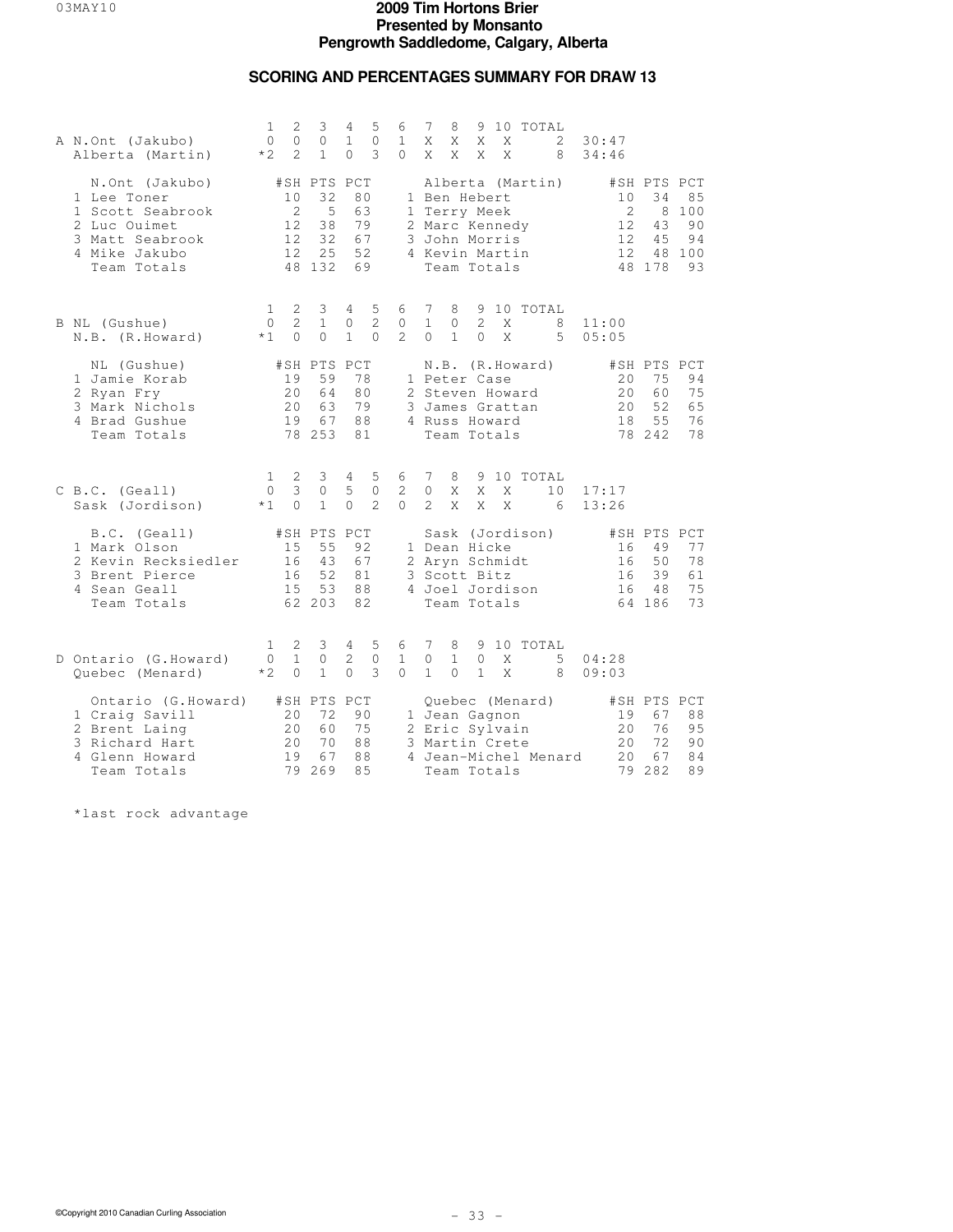### **SCORING AND PERCENTAGES SUMMARY FOR DRAW 14**

| A Sask (Jordison)<br>Nova Scotia (Dacey)                                                                    | $\mathbf{1}$<br>$*$ 0<br>$\mathbf{1}$ | $\mathbf{2}$<br>$\circ$<br>$\mathbf{1}$ | 3<br>$\mathbf{1}$<br>$\Omega$                 | 4<br>3<br>$\Omega$                         | 5<br>$\mathbf{0}$<br>$\mathbf{1}$ | 6<br>$\mathbf{1}$<br>$\Omega$ | $7\phantom{.0}$<br>2<br>$\Omega$ | 8<br>0<br>$\mathbf{1}$       | X<br>X                                                                                                        | X<br>X | 9 10 TOTAL<br>7<br>4 | 16:15<br>16:55                                           |                                               |                            |
|-------------------------------------------------------------------------------------------------------------|---------------------------------------|-----------------------------------------|-----------------------------------------------|--------------------------------------------|-----------------------------------|-------------------------------|----------------------------------|------------------------------|---------------------------------------------------------------------------------------------------------------|--------|----------------------|----------------------------------------------------------|-----------------------------------------------|----------------------------|
| Sask (Jordison)<br>1 Dean Hicke<br>2 Aryn Schmidt<br>3 Scott Bitz<br>4 Joel Jordison<br>Team Totals         |                                       | 15<br>16<br>16<br>16                    | #SH PTS PCT<br>57<br>54<br>59<br>42<br>63 212 | 95<br>84<br>92<br>66<br>84                 |                                   |                               |                                  |                              | 1 Kris Granchelli<br>2 Mat Harris<br>3 Bruce Lohnes<br>4 Mark Dacey<br>Team Totals                            |        | Nova Scotia (Dacey)  | 16<br>16<br>16<br>16                                     | #SH PTS PCT<br>52<br>43<br>34<br>46<br>64 175 | 81<br>67<br>53<br>72<br>68 |
| B Quebec (Menard)<br>NWT/Yukon (Koe)                                                                        | 1<br>$*2$<br>$\bigcap$                | 2<br>$\circ$<br>$\mathbf{1}$            | 3<br>$\mathcal{E}$<br>$\Omega$                | 4<br>$\circ$<br>$\overline{2}$             | 5<br>$\circ$<br>$\Omega$          | 6<br>$\mathbf{2}$<br>$\Omega$ | 7<br>$\mathbf{1}$<br>$\Omega$    | 8<br>$\circ$<br>$\mathbf{1}$ | X<br>X                                                                                                        | X<br>X | 9 10 TOTAL<br>8<br>4 | 21:00<br>15:54                                           |                                               |                            |
| Quebec (Menard)<br>1 Jean Gagnon<br>2 Eric Sylvain<br>3 Martin Crete<br>4 Jean-Michel Menard<br>Team Totals |                                       | 16<br>16<br>16<br>15                    | #SH PTS PCT<br>47<br>56<br>54<br>57<br>63 214 | 73<br>88<br>84<br>95<br>85                 |                                   |                               |                                  |                              | NWT/Yukon (Koe)<br>1 Martin Gavin<br>3 Jon Solberg<br>4 Jamie Koe<br>Team Totals                              |        | 2 Brad Chorostkowski | 16<br>16<br>16<br>16                                     | #SH PTS PCT<br>51<br>56<br>48<br>46<br>64 201 | 80<br>88<br>75<br>72<br>79 |
| C Alberta (Martin)<br>Manitoba (Stoughton)                                                                  | 1.<br>$*2$<br>$\circ$                 | 2<br>$\Omega$<br>$\mathbf{1}$           | 3<br>$\mathbf{1}$<br>$\Omega$                 | $4\phantom{0}$<br>$\mathbf{1}$<br>$\Omega$ | 5<br>$\mathbf{0}$<br>$\mathbf{1}$ | 6<br>2<br>$\Omega$            | 7<br>$\mathbf{1}$<br>$\Omega$    | 8<br>X<br>X                  | X<br>X                                                                                                        | X<br>X | 9 10 TOTAL<br>7<br>2 | 21:49<br>19:56                                           |                                               |                            |
| Alberta (Martin)<br>1 Ben Hebert<br>2 Marc Kennedy<br>3 John Morris<br>4 Kevin Martin<br>Team Totals        |                                       | 14<br>14<br>14<br>14                    | #SH PTS PCT<br>51<br>53<br>46<br>49<br>56 199 | 91<br>95<br>82<br>88<br>89                 |                                   |                               |                                  |                              | 1 Steve Gould<br>2 Rob Fowler<br>3 Kevin Park<br>4 Jeff Stoughton<br>Team Totals                              |        |                      | Manitoba (Stoughton) #SH PTS PCT<br>14<br>14<br>14<br>14 | 51<br>51<br>36<br>37<br>56 175                | 91<br>91<br>64<br>66<br>78 |
| D N.B. (R.Howard)<br>PEI (MacDonald)                                                                        | 1<br>$*0$<br>2                        | 2<br>$\overline{2}$<br>$\circ$          | 3<br>$\mathbf{1}$<br>$\circ$                  | 4<br>$\overline{2}$<br>$\circ$             | 5<br>$\circ$<br>$\mathbf{1}$      | 6<br>$\mathbf{1}$<br>$\Omega$ | 7<br>$\mathbf{1}$<br>$\Omega$    | 8<br>$\circ$<br>$\mathbf{1}$ | 9<br>X<br>X                                                                                                   | X<br>X | 10 TOTAL<br>7<br>4   | 16:33<br>07:26                                           |                                               |                            |
| N.B. (R.Howard)<br>1 Steven Howard<br>2 Jason Vaughan<br>3 James Grattan<br>4 Russ Howard<br>Team Totals    |                                       | 18<br>18<br>18<br>17<br>71              | #SH PTS PCT<br>58<br>60<br>58<br>52<br>228    | 81<br>83<br>81<br>76<br>80                 |                                   |                               |                                  |                              | PEI (MacDonald)<br>1 Mark O'Rourke<br>2 Andrew Robinson<br>3 Kevin Champion<br>4 Rod MacDonald<br>Team Totals |        |                      | 18<br>18<br>18<br>18                                     | #SH PTS PCT<br>66<br>47<br>57<br>39<br>72 209 | 92<br>65<br>79<br>54<br>73 |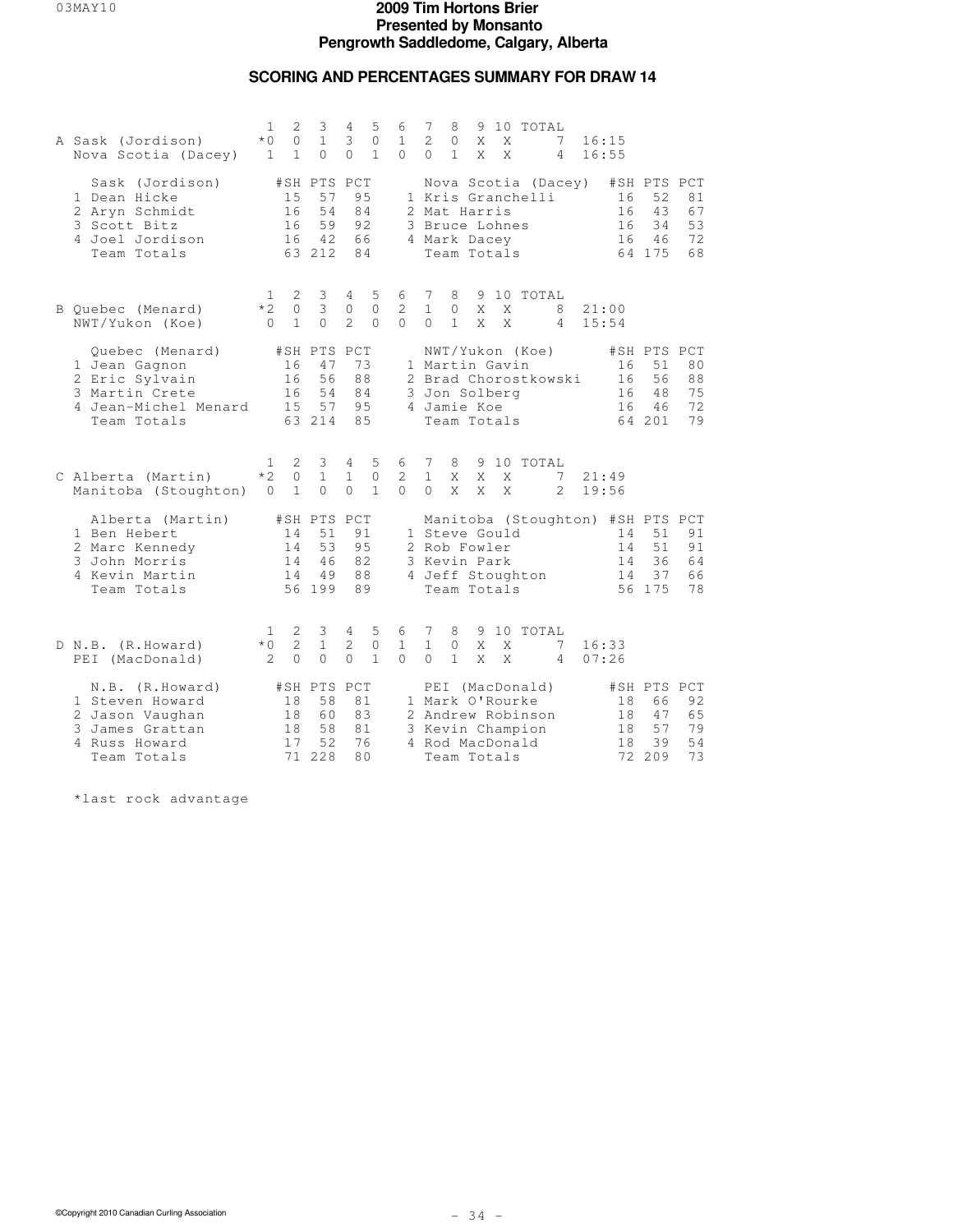### **SCORING AND PERCENTAGES SUMMARY FOR DRAW 15**

| A Manitoba (Stoughton)<br>NL (Gushue)                                                                                | $\mathbf{1}$<br>$*1$<br>$\circ$ | 2<br>$\circ$<br>$\circ$        | 3<br>$\mathbf{1}$<br>$\Omega$                 | 4<br>0<br>$\mathbf{1}$            | 5<br>3<br>$\Omega$            | 6<br>0<br>$\mathcal{L}$  | 7<br>$\circ$<br>$\Omega$        | 8<br>3<br>$\Omega$                     | X<br>X                       | X<br>X                                                                             | 9 10 TOTAL     | 8<br>3              | 17:23<br>15:58        |                                               |                            |
|----------------------------------------------------------------------------------------------------------------------|---------------------------------|--------------------------------|-----------------------------------------------|-----------------------------------|-------------------------------|--------------------------|---------------------------------|----------------------------------------|------------------------------|------------------------------------------------------------------------------------|----------------|---------------------|-----------------------|-----------------------------------------------|----------------------------|
| Manitoba (Stoughton) #SH PTS PCT<br>1 Steve Gould<br>2 Rob Fowler<br>3 Kevin Park<br>4 Jeff Stoughton<br>Team Totals |                                 | 16<br>16<br>16<br>16           | 52<br>61<br>53<br>57<br>64 223                | 81<br>95<br>83<br>89<br>87        |                               |                          |                                 |                                        | 2 Ryan Fry                   | NL (Gushue)<br>1 Jamie Korab<br>3 Mark Nichols<br>4 Brad Gushue<br>Team Totals     |                |                     | 16<br>16<br>16<br>16  | #SH PTS PCT<br>53<br>39<br>47<br>48<br>64 187 | 83<br>61<br>73<br>75<br>73 |
| B PEI (MacDonald)<br>N.Ont (Jakubo)                                                                                  | 1<br>$*1$<br>$\Omega$           | 2<br>$\circ$<br>$\overline{2}$ | 3<br>$\overline{c}$<br>$\Omega$               | 4<br>$\circ$<br>$\mathbf{1}$      | 5<br>$\mathbf{1}$<br>$\Omega$ | 6<br>$\circ$<br>$\Omega$ | 7<br>$\circ$<br>$\overline{2}$  | 8<br>$\mathbf{2}^{\prime}$<br>$\Omega$ | 9<br>$\circ$<br>$\mathbf{1}$ | 10<br>$\mathbf{0}$<br>$\overline{2}$                                               | TOTAL          | 6<br>8              | 03:03<br>00:33        |                                               |                            |
| PEI (MacDonald)<br>1 Mark O'Rourke<br>2 Andrew Robinson<br>3 Kevin Champion<br>4 Rod MacDonald<br>Team Totals        |                                 | 19<br>20<br>20<br>20           | #SH PTS<br>64<br>60<br>68<br>54<br>79 246     | PCT<br>84<br>75<br>85<br>68<br>78 |                               |                          |                                 |                                        | 1 Lee Toner<br>2 Luc Ouimet  | 3 Matt Seabrook<br>4 Mike Jakubo<br>Team Totals                                    | N.Ont (Jakubo) |                     | 20<br>2.0<br>20<br>20 | #SH PTS PCT<br>69<br>58<br>60<br>66<br>80 253 | 86<br>73<br>75<br>83<br>79 |
| C Nova Scotia (Dacey)<br>Ontario (G.Howard)                                                                          | 1<br>$*2$<br>$\Omega$           | 2<br>$\circ$<br>2              | 3<br>$\mathbf{1}$<br>$\Omega$                 | 4<br>0<br>$\mathbf{1}$            | 5<br>$\mathbf{1}$<br>$\Omega$ | 6<br>0<br>$\mathcal{L}$  | 7<br>$\overline{2}$<br>$\Omega$ | 8<br>$\circ$<br>$\mathbf{1}$           | 9<br>$\mathbf{0}$<br>3       | Χ<br>X                                                                             | 10 TOTAL       | 6<br>9              | 02:30<br>03:01        |                                               |                            |
| Nova Scotia (Dacey)<br>1 Kris Granchelli<br>2 Andrew Gibson<br>3 Bruce Lohnes<br>4 Mark Dacey<br>Team Totals         |                                 | 20<br>2.0<br>20<br>19          | #SH PTS PCT<br>61<br>54<br>68<br>56<br>79 239 | 76<br>68<br>85<br>74<br>76        |                               |                          |                                 |                                        |                              | 1 Craig Savill<br>2 Brent Laing<br>3 Richard Hart<br>4 Glenn Howard<br>Team Totals |                | Ontario (G.Howard)  | 18<br>20<br>20<br>20  | #SH PTS PCT<br>63<br>64<br>64<br>73<br>78 264 | 88<br>80<br>80<br>91<br>85 |
| D NWT/Yukon (Koe)<br>B.C. (Geall)                                                                                    | 1<br>$*0$<br>$\Omega$           | 2<br>$\mathbf{1}$<br>$\Omega$  | 3<br>$\circ$<br>$\overline{2}$                | 4<br>5<br>$\Omega$                | 5<br>$\mathbf{1}$<br>$\Omega$ | 6<br>0<br>$\mathbf{1}$   | 7<br>$\overline{2}$<br>$\Omega$ | 8<br>2<br>$\Omega$                     | X<br>X                       | X<br>X                                                                             | 9 10 TOTAL     | 11<br>3             | 27:39<br>17:40        |                                               |                            |
| NWT/Yukon (Koe)<br>1 Martin Gavin<br>2 Brad Chorostkowski<br>3 Tom Naugler<br>4 Jamie Koe<br>Team Totals             |                                 | 15<br>16<br>16<br>15           | #SH PTS PCT<br>47<br>55<br>49<br>40<br>62 191 | 78<br>86<br>77<br>67<br>77        |                               |                          |                                 |                                        | 1 Mark Olson<br>4 Sean Geall | B.C. (Geall)<br>3 Brent Pierce<br>Team Totals                                      |                | 2 Kevin Recksiedler | 16<br>16<br>16<br>16  | #SH PTS PCT<br>61<br>49<br>39<br>35<br>64 184 | 95<br>77<br>61<br>55<br>72 |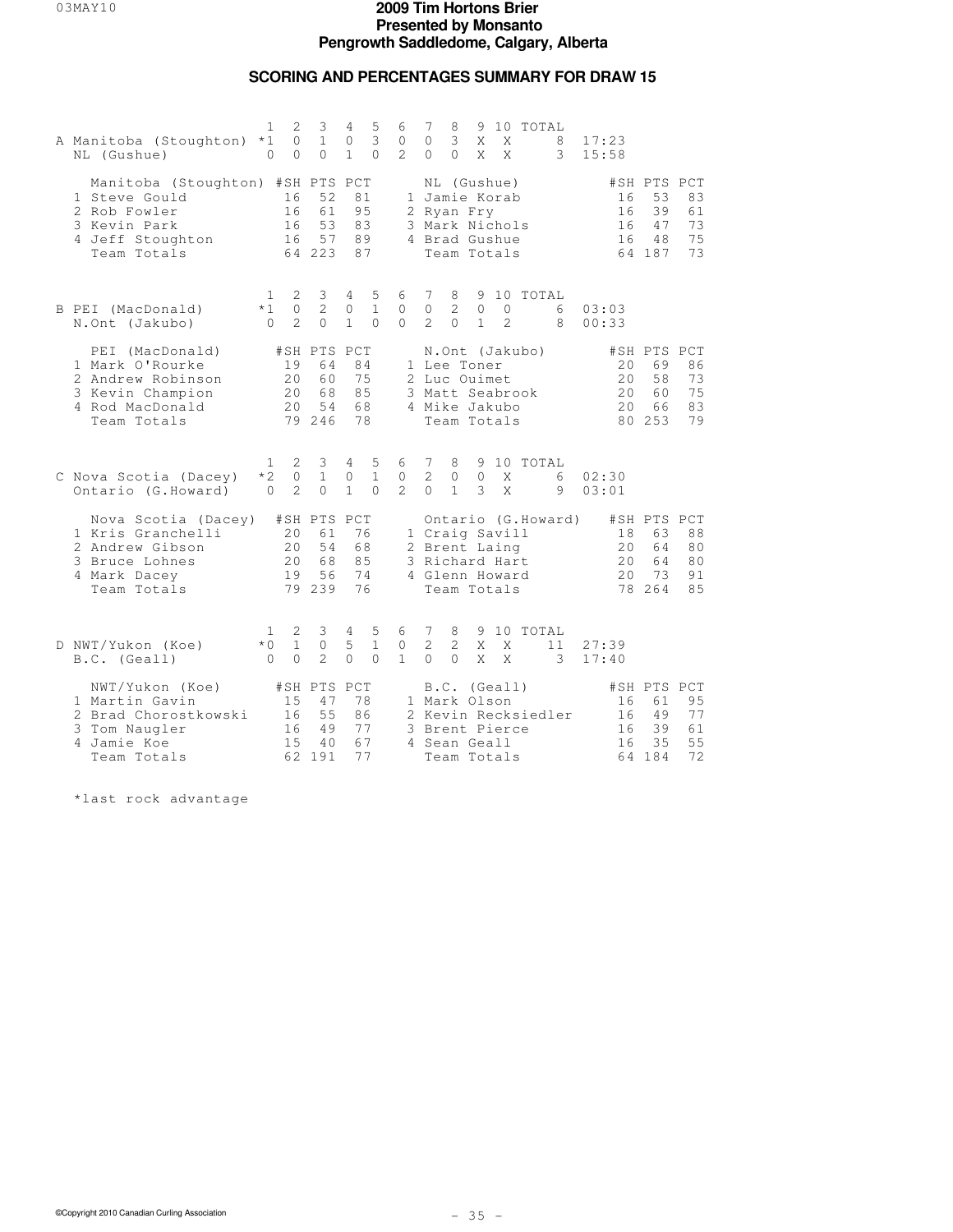## **SCORING AND PERCENTAGES SUMMARY FOR DRAW 16**

| A Quebec (Menard)<br>PEI (MacDonald)                                                                        | 1<br>0<br>$*3$                   | 2<br>$\mathbf{1}$<br>$\Omega$ | 3<br>$\circ$<br>$\mathbf{1}$                  | 4<br>3<br>$\Omega$                           | 5<br>$\mathbf{1}$<br>$\Omega$      | 6<br>2<br>$\Omega$            | 7<br>$\circ$<br>$\mathcal{L}$ | 8<br>$\mathbf{2}$<br>$\Omega$                                 | $\circ$<br>$\mathfrak{D}$ | 9 10<br>3<br>$\Omega$ | TOTAL                                                                                          | 12<br>8              | 01:41 | 02:18                 |                                                                    |                            |
|-------------------------------------------------------------------------------------------------------------|----------------------------------|-------------------------------|-----------------------------------------------|----------------------------------------------|------------------------------------|-------------------------------|-------------------------------|---------------------------------------------------------------|---------------------------|-----------------------|------------------------------------------------------------------------------------------------|----------------------|-------|-----------------------|--------------------------------------------------------------------|----------------------------|
| Quebec (Menard)<br>1 Jean Gagnon<br>2 Eric Sylvain<br>3 Martin Crete<br>4 Jean-Michel Menard<br>Team Totals |                                  | 20<br>20<br>20<br>20          | #SH PTS PCT<br>61<br>70<br>67<br>72<br>80 270 | 76<br>88<br>84<br>90<br>84                   |                                    |                               |                               | Team Totals                                                   |                           |                       | PEI (MacDonald)<br>1 Mark O'Rourke<br>2 Andrew Robinson<br>3 Kevin Champion<br>4 Rod MacDonald |                      |       | 20<br>20<br>20<br>2.0 | #SH PTS PCT<br>73<br>59<br>64<br>59<br>80 255                      | 91<br>74<br>80<br>74<br>80 |
| B Sask (Jordison)<br>Manitoba (Stoughton)                                                                   | 1<br>$\mathbf{1}$<br>$*$ 0       | 2<br>0<br>2                   | 3<br>$\mathbf{1}$<br>$\Omega$                 | 4<br>$\circ$<br>3                            | 5<br>$\mathbf{0}$<br>$\Omega$      | 6<br>$\mathbf{1}$<br>$\Omega$ | 7<br>$\Omega$<br>$2^{\circ}$  | 8<br>$\overline{2}$<br>$\Omega$                               | $\mathsf{X}$<br>X         | X<br>X                | 9 10 TOTAL                                                                                     | 5<br>$7\phantom{.0}$ | 13:33 | 07:31                 |                                                                    |                            |
| Sask (Jordison)<br>1 Dean Hicke<br>2 Aryn Schmidt<br>3 Scott Bitz<br>4 Joel Jordison<br>Team Totals         |                                  | 18<br>18<br>18<br>16          | #SH PTS PCT<br>61<br>63<br>53<br>48<br>70 225 | 85<br>88<br>74<br>75<br>80                   |                                    |                               |                               | 1 Steve Gould<br>2 Rob Fowler<br>3 Kevin Park<br>Team Totals  |                           |                       | 4 Jeff Stoughton                                                                               |                      |       | 18<br>18<br>18<br>17  | Manitoba (Stoughton) #SH PTS PCT<br>68<br>59<br>62<br>58<br>71 247 | 94<br>82<br>86<br>85<br>87 |
| C N.B. (R.Howard)<br>NWT/Yukon (Koe)                                                                        | $\mathbf{1}$<br>$\Omega$<br>$*1$ | 2<br>4<br>$\Omega$            | 3<br>$\Omega$<br>$\mathbf{1}$                 | $4\phantom{0}$<br>$\overline{c}$<br>$\Omega$ | 5<br>$\mathbf{0}$<br>$\mathcal{L}$ | 6<br>2<br>$\Omega$            | 7<br>3<br>$\cap$              | 8<br>X<br>X                                                   | X<br>X                    | X<br>X                | 9 10 TOTAL                                                                                     | 11<br>$\overline{4}$ |       | 21:30<br>24:55        |                                                                    |                            |
| N.B. (R.Howard)<br>1 Peter Case<br>2 Jason Vaughan<br>3 James Grattan<br>4 Russ Howard<br>Team Totals       |                                  | 13<br>14<br>14<br>14          | #SH PTS PCT<br>41<br>47<br>45<br>52<br>55 185 | 79<br>84<br>80<br>93<br>84                   |                                    |                               |                               | 1 Martin Gavin<br>3 Jon Solberg<br>4 Jamie Koe<br>Team Totals |                           |                       | NWT/Yukon (Koe)                                                                                | 2 Brad Chorostkowski |       | 14<br>14<br>14<br>14  | #SH PTS PCT<br>50<br>44<br>40<br>34<br>56 168                      | 89<br>79<br>71<br>61<br>75 |
| D Alberta (Martin)<br>Nova Scotia (Dacey)                                                                   | 1<br>$*1$<br>$\circ$             | 2<br>$\mathbf{1}$<br>$\circ$  | 3<br>$\circ$<br>$\circ$                       | 4<br>$\circ$<br>$\circ$                      | 5<br>$\mathbf 0$<br>$\mathbf{1}$   | 6<br>$\mathbf{1}$<br>$\Omega$ | 7<br>$\mathbf{1}$<br>$\Omega$ | 8<br>$\mathbb O$<br>$\overline{2}$                            | 3<br>$\circ$              | X<br>X                | 9 10 TOTAL                                                                                     | 7<br>3               |       | 14:27<br>09:11        |                                                                    |                            |
| Alberta (Martin)<br>1 Ben Hebert<br>2 Marc Kennedy<br>3 John Morris<br>4 Kevin Martin<br>Team Totals        |                                  | 18<br>18<br>18<br>18          | #SH PTS PCT<br>61<br>59<br>55<br>64<br>72 239 | 85<br>82<br>76<br>89<br>83                   |                                    |                               |                               | 3 Bruce Lohnes<br>4 Mark Dacey<br>Team Totals                 |                           |                       | 1 Kris Granchelli<br>2 Andrew Gibson                                                           | Nova Scotia (Dacey)  |       | 18<br>18<br>18<br>18  | #SH PTS PCT<br>60<br>45<br>53<br>55<br>72 213                      | 83<br>63<br>74<br>76<br>74 |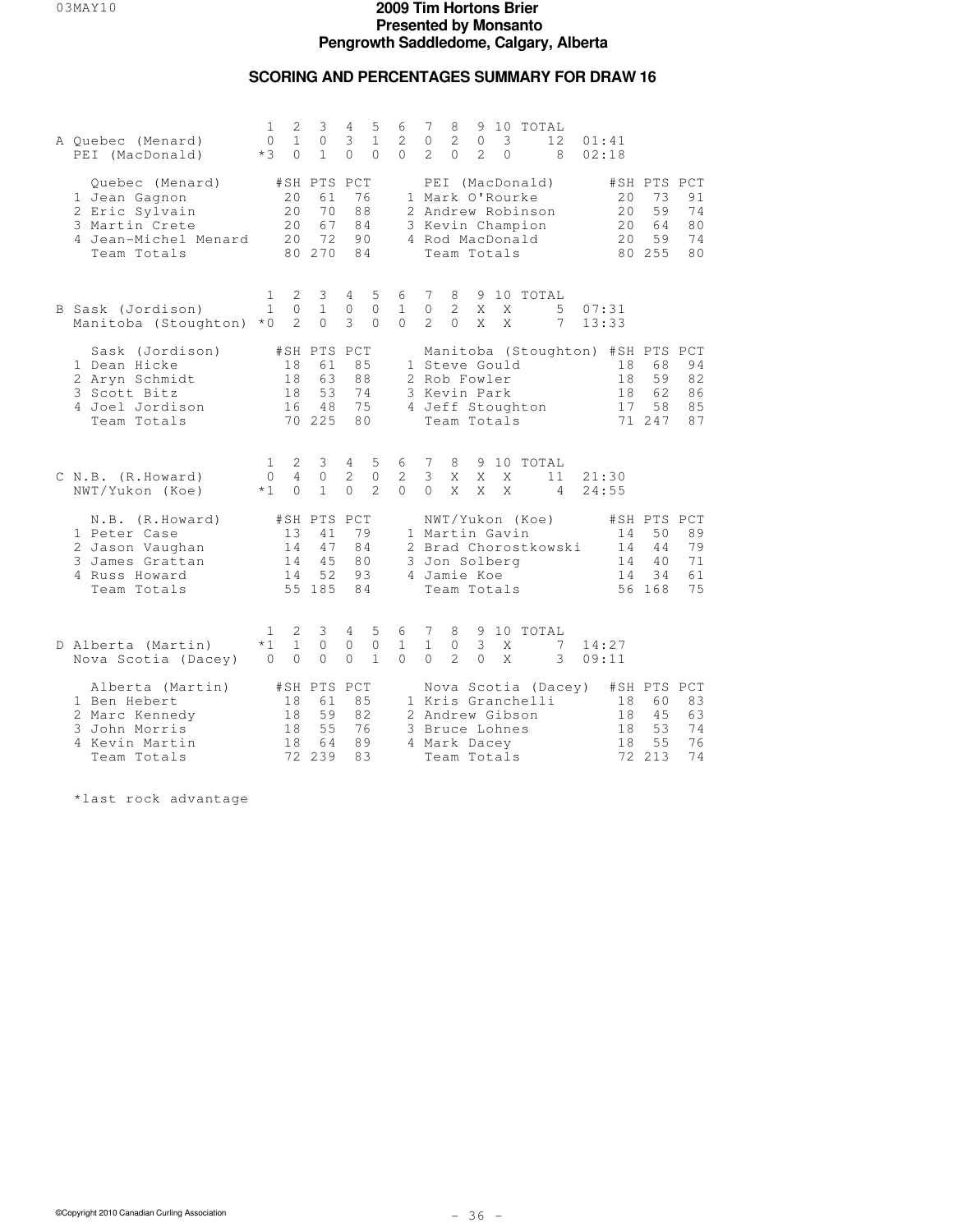### **SCORING AND PERCENTAGES SUMMARY FOR DRAW 17**

| A B.C. (Geall)<br>N.B. (R.Howard)                                                                        | 1<br>$\circ$<br>$*1$             | $\mathbf{2}$<br>$\overline{c}$<br>$\Omega$ | 3<br>$\circ$<br>$\mathbf{1}$                  | 4<br>$\mathbf{1}$<br>$\Omega$ | 5<br>$\mathbf{0}$<br>$\mathbf{1}$ | 6<br>$\circ$<br>$\Omega$        | 7<br>2<br>$\Omega$            | 8<br>0<br>$\mathbf{1}$         | 9<br>$\circ$<br>$\Omega$                                                         | X<br>$\mathsf{X}$        | 10 TOTAL                           | 5<br>$\overline{4}$  |        | 03:59<br>01:13           |                                               |                                        |
|----------------------------------------------------------------------------------------------------------|----------------------------------|--------------------------------------------|-----------------------------------------------|-------------------------------|-----------------------------------|---------------------------------|-------------------------------|--------------------------------|----------------------------------------------------------------------------------|--------------------------|------------------------------------|----------------------|--------|--------------------------|-----------------------------------------------|----------------------------------------|
| B.C. (Geall)<br>1 Mark Olson<br>2 Kevin Recksiedler<br>3 Brent Pierce<br>4 Sean Geall<br>Team Totals     |                                  | 2.0<br>20<br>20<br>19                      | #SH PTS PCT<br>66<br>59<br>62<br>69<br>79 256 | 83<br>78<br>91<br>81          | 74                                |                                 |                               |                                | 1 Peter Case<br>2 Steven Howard<br>4 Russ Howard<br>Team Totals                  |                          | N.B. (R.Howard)<br>3 James Grattan |                      |        | 20<br>20<br>20<br>20     | #SH PTS PCT<br>75<br>67<br>67<br>64<br>80 273 | 94<br>84<br>84<br>80<br>85             |
| B Ontario (G. Howard)<br>Alberta (Martin)                                                                | 1<br>$\mathbf{1}$<br>$*$ 0       | 2<br>$\Omega$<br>$\mathbf{1}$              | 3<br>$\mathbf{1}$<br>$\Omega$                 | 4<br>$\Omega$<br>$\Omega$     | 5<br>$\circ$<br>$\mathcal{L}$     | 6<br>$\mathbf{1}$<br>$\Omega$   | 7<br>$\Omega$<br>$\mathbf{1}$ | 8<br>$\mathcal{L}$<br>$\Omega$ | 9<br>$\overline{0}$<br>$\mathcal{L}$                                             | $\Omega$<br>$\mathbf{1}$ | 10 TOTAL                           | 5<br>7               |        | 02:14<br>06:07           |                                               |                                        |
| Ontario (G.Howard)<br>1 Craig Savill<br>2 Brent Laing<br>3 Richard Hart<br>4 Glenn Howard<br>Team Totals |                                  | 20<br>20<br>20<br>20                       | #SH PTS PCT<br>76<br>69<br>59<br>65<br>80 269 | 95<br>86<br>74<br>81<br>84    |                                   |                                 |                               |                                | 1 Ben Hebert<br>2 Marc Kennedy<br>3 John Morris<br>4 Kevin Martin<br>Team Totals |                          | Alberta (Martin)                   |                      |        | 20<br>20<br>20<br>19     | #SH PTS PCT<br>70<br>65<br>70<br>66<br>79 271 | 88<br>81<br>88<br>87<br>86             |
| C N.Ont (Jakubo)<br>Quebec (Menard)                                                                      | $\mathbf{1}$<br>$\Omega$<br>$*2$ | 2<br>$\mathbf{1}$<br>$\Omega$              | 3<br>$\circ$<br>$\mathbf{1}$                  | 4<br>$\mathbf{1}$<br>$\Omega$ | 5<br>$\circ$<br>$\mathbf{1}$      | 6<br>$\mathbf{1}$<br>$\Omega$   | 7<br>$\circ$<br>$\mathbf{1}$  | 8<br>2<br>$\Omega$             | $\circ$<br>$\mathbf{1}$                                                          | $\mathbf{1}$<br>$\Omega$ | $\mathbf{0}$<br>$\mathbf{1}$       | 9 10 11 TOTAL        | 6<br>7 | 01:00<br>02:43           |                                               |                                        |
| N.Ont (Jakubo)<br>1 Lee Toner<br>2 Luc Ouimet<br>3 Matt Seabrook<br>4 Mike Jakubo<br>Team Totals         |                                  | 22<br>22<br>2.2.<br>2.2.                   | #SH PTS PCT<br>74<br>68<br>67<br>70<br>88 279 | 84<br>77<br>76<br>80<br>79    |                                   |                                 |                               |                                | 1 Jean Gagnon<br>2 Eric Sylvain<br>3 Martin Crete<br>Team Totals                 |                          | Quebec (Menard)                    | 4 Jean-Michel Menard |        | 22<br>22<br>2.2.<br>2.2. | #SH PTS PCT<br>75<br>69<br>63<br>73<br>88 280 | 85<br>78<br>72<br>83<br>8 <sub>0</sub> |
| D NL (Gushue)<br>Sask (Jordison)                                                                         | $\mathbf{1}$<br>$*2$<br>$\Omega$ | 2<br>$\overline{c}$<br>$\Omega$            | 3<br>$\circ$<br>$\mathbf{1}$                  | 4<br>$\mathbf{1}$<br>$\Omega$ | 5<br>$\circ$<br>$\mathbf{1}$      | 6<br>$\overline{2}$<br>$\Omega$ | 7<br>$\circ$<br>$\mathbf{1}$  | 8<br>$\mathbf{1}$<br>$\Omega$  | 9<br>X<br>X                                                                      | X<br>X                   | 10 TOTAL                           | 8<br>3               |        | 23:07<br>14:12           |                                               |                                        |
| NL (Gushue)<br>1 Jamie Korab<br>2 Ryan Fry<br>3 Mark Nichols<br>4 Brad Gushue<br>Team Totals             |                                  | 16<br>16<br>16<br>16                       | #SH PTS PCT<br>55<br>52<br>50<br>57<br>64 214 | 86<br>81<br>78<br>89<br>84    |                                   |                                 |                               |                                | 1 Dean Hicke<br>2 Aryn Schmidt<br>3 Scott Bitz<br>4 Joel Jordison<br>Team Totals |                          | Sask (Jordison)                    |                      |        | 12<br>16<br>2.0<br>16    | #SH PTS PCT<br>39<br>49<br>66<br>44<br>64 198 | 81<br>77<br>83<br>69<br>77             |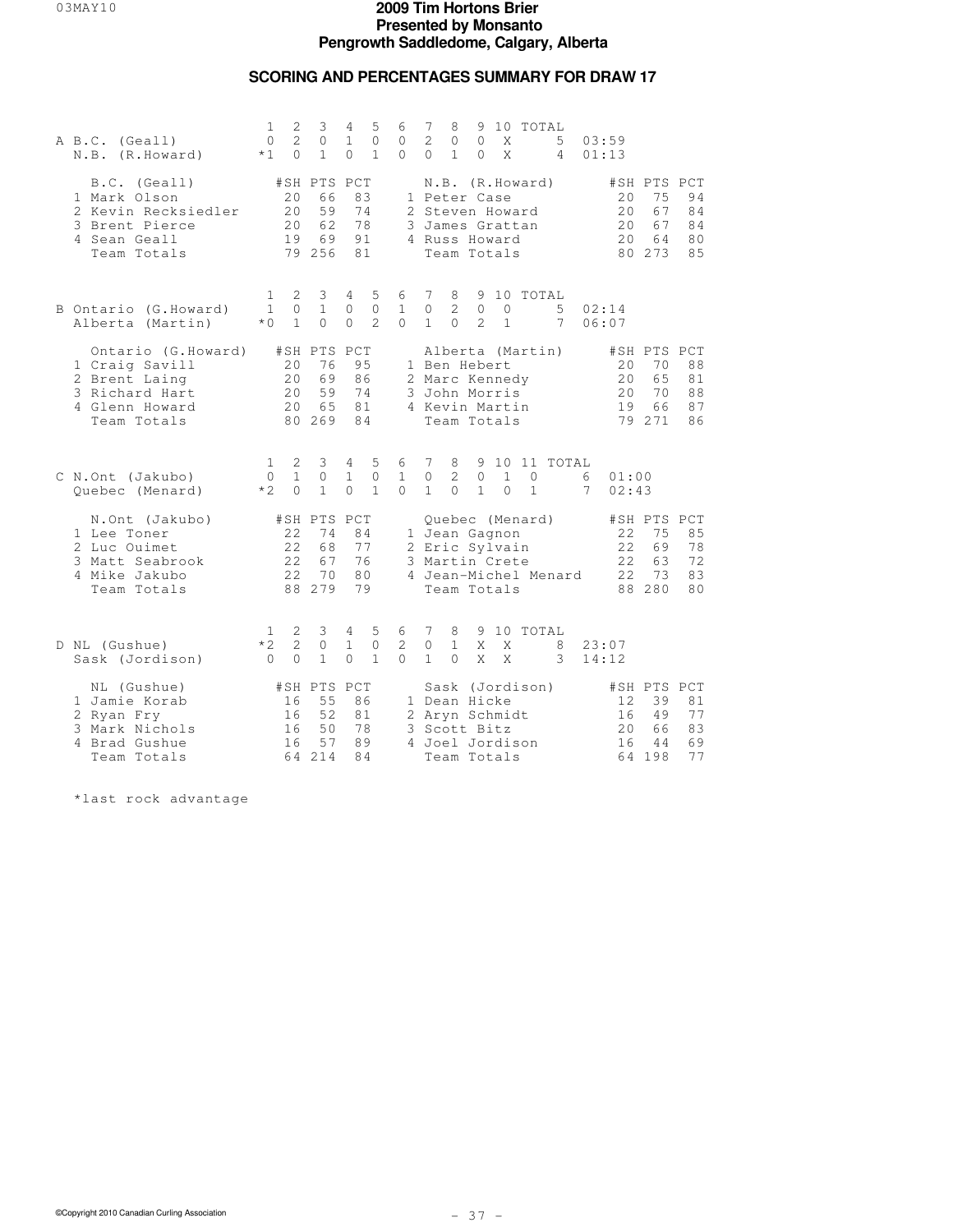## **SCORING AND PERCENTAGES SUMMARY FOR DRAW 18**

| C Ouebec (Menard)                 |     | - 3<br>$0\quad 1\quad 0$ | $\Omega$       | 4 5 6 7 8 9 10<br>$\Omega$ | $\overline{0}$ | $\overline{0}$                      |               | TOTAL.<br>3.                     | 09:20 |     |    |
|-----------------------------------|-----|--------------------------|----------------|----------------------------|----------------|-------------------------------------|---------------|----------------------------------|-------|-----|----|
| Manitoba (Stoughton) *1 0 2 0 0 2 |     |                          |                |                            | $\bigcirc$     | $\begin{matrix} 0 & 0 \end{matrix}$ |               | 6                                | 09:47 |     |    |
| Ouebec (Menard)                   |     | #SH PTS PCT              |                |                            |                |                                     |               | Manitoba (Stoughton) #SH PTS PCT |       |     |    |
| 1 Jean Gagnon                     | 20  | 67                       | 84             |                            |                |                                     | 1 Steve Gould |                                  | 20    | 73  | 91 |
| 2 Eric Sylvain                    | 2.0 | 68                       | 85             |                            |                | 2 Rob Fowler                        |               |                                  | 20    | 68  | 85 |
| 3 Martin Crete                    | 2.0 | 62                       | 78             |                            |                |                                     | 3 Kevin Park  |                                  | 20    | 73  | 91 |
| 4 Jean-Michel Menard              | 19  | 60                       | 79             |                            |                |                                     |               | 4 Jeff Stoughton                 | 20    | 73  | 91 |
| Team Totals                       | 79  | 257                      | R <sub>1</sub> |                            |                |                                     | Team Totals   |                                  |       | 287 | 90 |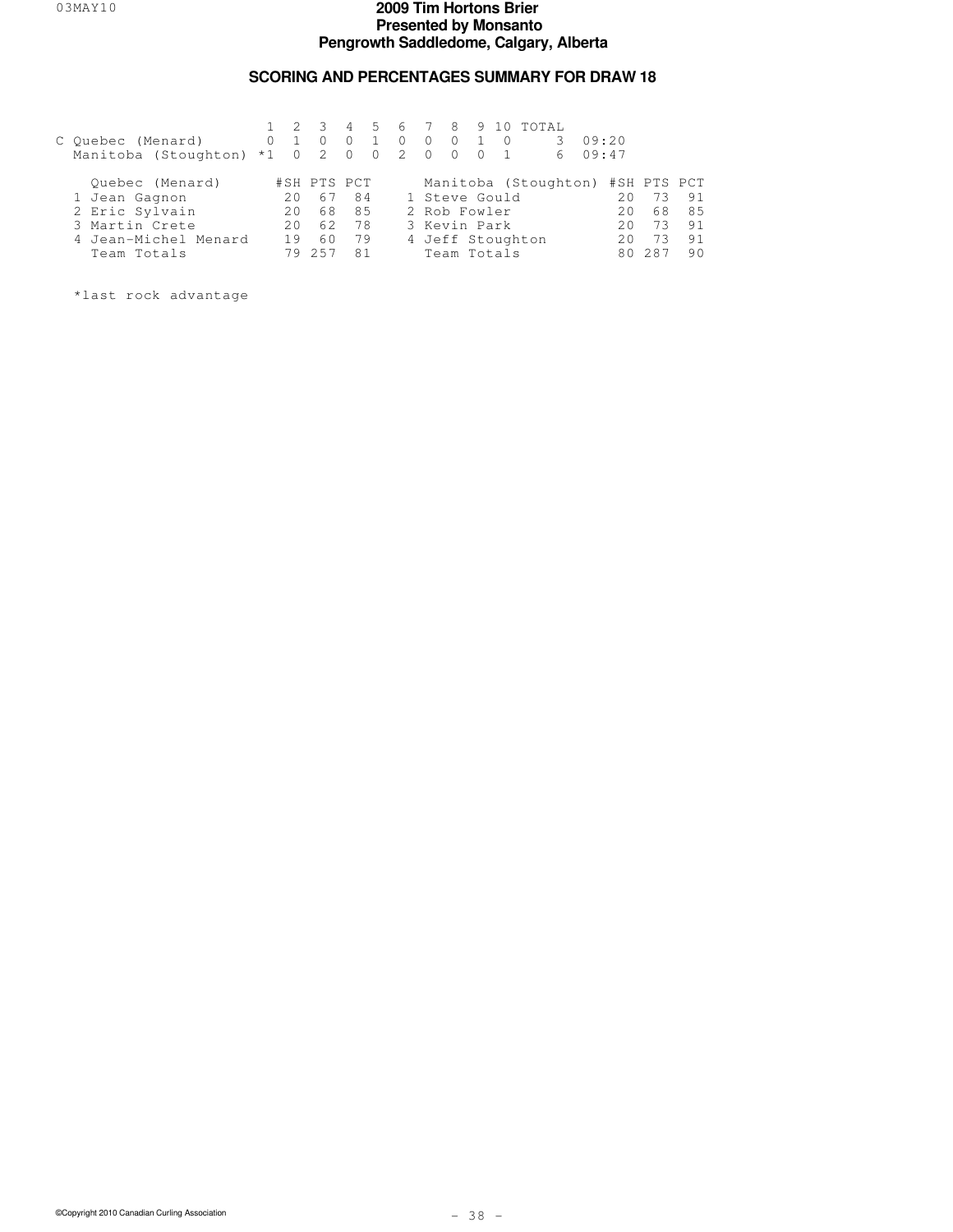### **SCORING AND PERCENTAGES SUMMARY FOR DRAW 19**

|                |                    |       |                  |             | $\overline{4}$ |            |                |          |  |                 | 5 6 7 8 9 10 11 TOTAL |        |             |     |
|----------------|--------------------|-------|------------------|-------------|----------------|------------|----------------|----------|--|-----------------|-----------------------|--------|-------------|-----|
|                | C Alberta (Martin) | $*$ 0 |                  |             | 2              | $\bigcirc$ | $\overline{1}$ | $\Omega$ |  | $0 \t2 \t0 \t1$ | 7                     | 02:42  |             |     |
|                | Ontario (G.Howard) |       |                  |             | $\bigcap$      |            | 0 0 1 0 1 0    |          |  |                 |                       | 600:51 |             |     |
|                | Alberta (Martin)   |       |                  | #SH PTS PCT |                |            |                |          |  |                 | Ontario (G.Howard)    |        | #SH PTS PCT |     |
| 1 Ben Hebert   |                    |       | 2.2 <sub>1</sub> | 75 85       |                |            |                |          |  | 1 Craig Savill  |                       | 2.2.   | 80          | 91  |
| 2 Marc Kennedy |                    |       | 2.2              |             | 81 92          |            |                |          |  | 2 Brent Laing   |                       | 2.2.   | 71          | 81  |
| 3 John Morris  |                    |       | 2.2              | 73          | 83             |            |                |          |  | 3 Richard Hart  |                       | 2.2.   | 75          | 85  |
| 4 Kevin Martin |                    |       | 2.2 <sub>1</sub> | 75          | 85             |            |                |          |  | 4 Glenn Howard  |                       | 21     | 71          | 8.5 |
| Team Totals    |                    |       |                  | 88 304      | 86             |            |                |          |  | Team Totals     |                       |        | 297         | 85  |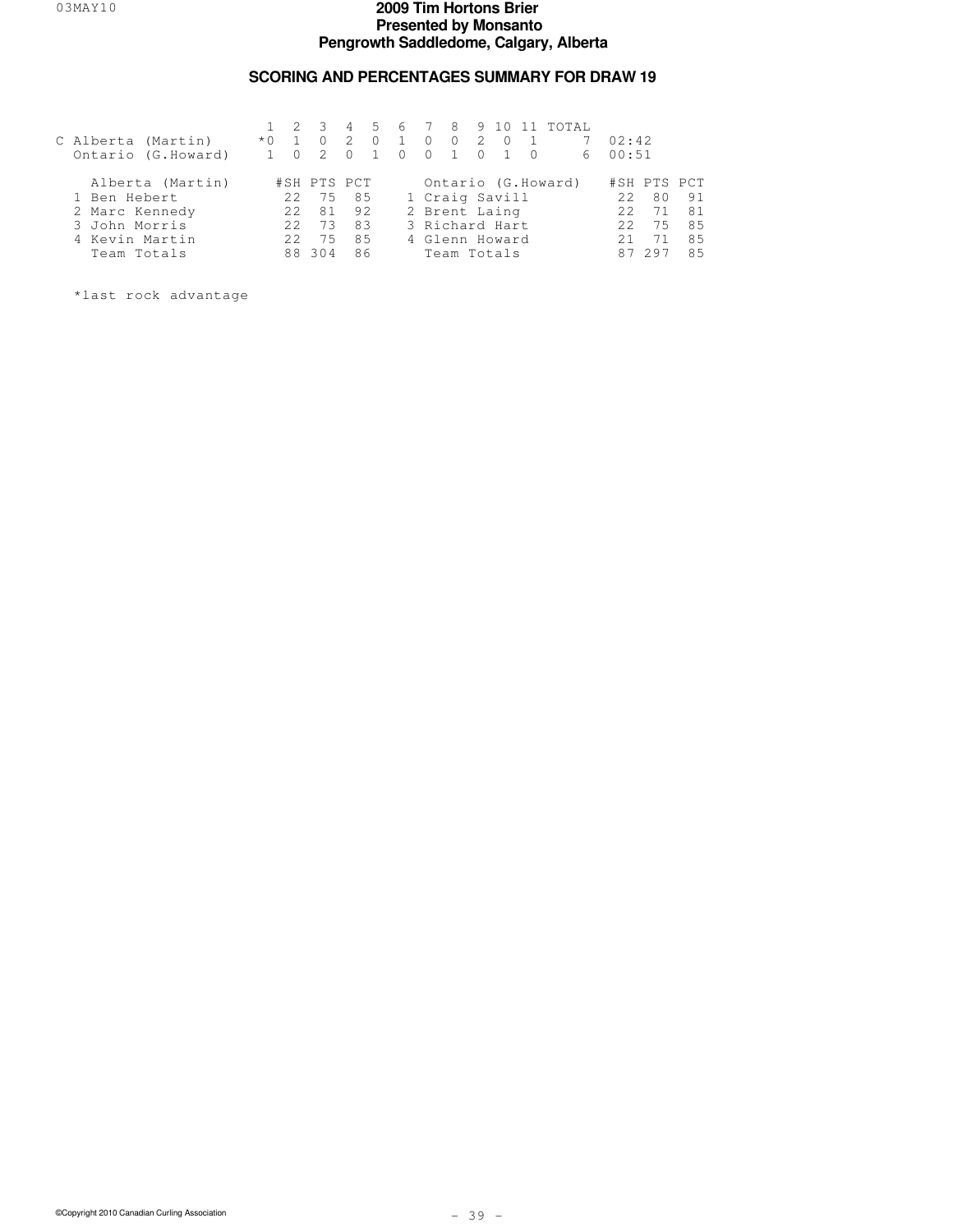## **SCORING AND PERCENTAGES SUMMARY FOR DRAW 20**

| C NL (Gushue)<br>Manitoba (Stoughton) 0 2 0 2 0 | $*1$ | $\Omega$ | $1 \t2 \t3$ | $\Omega$ | $0\quad 2$<br>2 0 | $\overline{1}$<br>$0 \quad 0 \quad 2$ |               | 4 5 6 7 8 9 10 TOTAL<br>8        | 00:09<br>00:38 |    |    |
|-------------------------------------------------|------|----------|-------------|----------|-------------------|---------------------------------------|---------------|----------------------------------|----------------|----|----|
| NL (Gushue)                                     |      |          | #SH PTS PCT |          |                   |                                       |               | Manitoba (Stoughton) #SH PTS PCT |                |    |    |
| 1 Jamie Korab                                   |      | 2.0      | 75          | 94       |                   |                                       | 1 Steve Gould |                                  | 2.0            |    | 91 |
| 2 Ryan Fry                                      |      | 20       | 58          | - 73     |                   | 2 Rob Fowler                          |               |                                  | 2.0            | 70 | 88 |
| 3 Mark Nichols                                  |      | 2.0      | 62          | 78       |                   |                                       | 3 Kevin Park  |                                  | 2.0            | 58 | 73 |
| 4 Brad Gushue                                   |      | 2.0      | 70          | 88       |                   |                                       |               | 4 Jeff Stoughton                 | 2.0            |    | 91 |
| Team Totals                                     |      | 80       | 265         | 83       |                   |                                       | Team Totals   |                                  |                |    | 86 |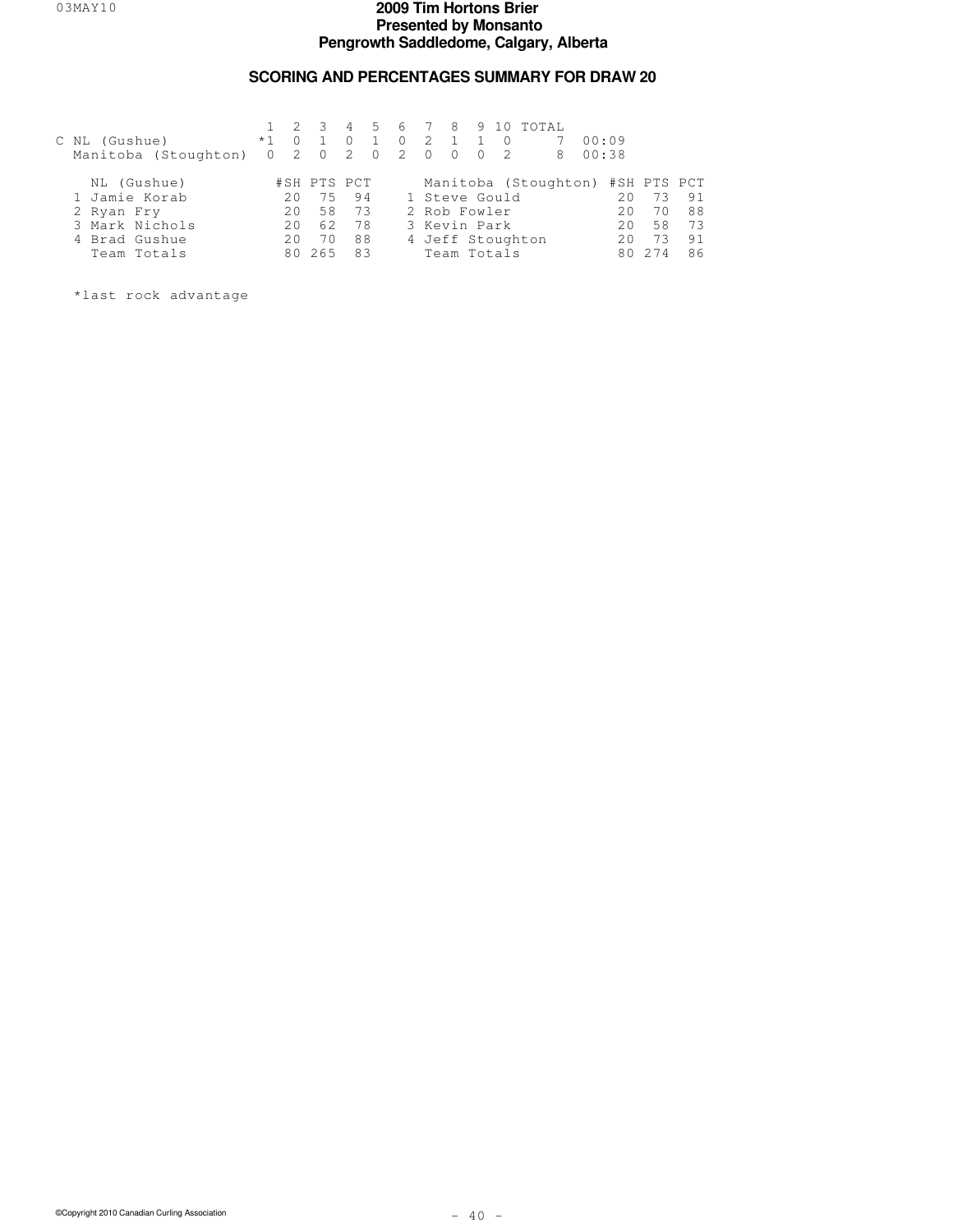### **SCORING AND PERCENTAGES SUMMARY FOR DRAW 21**

|                                       |     |                     |    |                |                   |                |                |            | 4 5 6 7 8 9 10 TOTAL |       |             |    |
|---------------------------------------|-----|---------------------|----|----------------|-------------------|----------------|----------------|------------|----------------------|-------|-------------|----|
| C Manitoba (Stoughton)                |     | $0 \quad 4 \quad 0$ |    | $\overline{0}$ | $\cdot$ 1 $\cdot$ | $\overline{0}$ | 1 0            |            | 8                    | 03:33 |             |    |
| Ontario (G.Howard) *2 0 1 0 1 0 1 0 1 |     |                     |    |                |                   |                |                | $\bigcirc$ | 6                    | 02:53 |             |    |
| Manitoba (Stoughton) #SH PTS PCT      |     |                     |    |                |                   |                |                |            | Ontario (G.Howard)   |       | #SH PTS PCT |    |
| 1 Steve Gould                         | 19  | 72                  | 95 |                |                   |                | 1 Craig Savill |            |                      | 20    | 72          | 90 |
| 2 Rob Fowler                          | 2.0 | 66.                 | 83 |                |                   |                | 2 Brent Laing  |            |                      | 20    | 66          | 83 |
| 3 Kevin Park                          | 20  | 70                  | 88 |                |                   |                | 3 Richard Hart |            |                      | 20    | 66          | 83 |
| 4 Jeff Stoughton                      | 20  | 64                  | 80 |                |                   |                | 4 Glenn Howard |            |                      | 20    | 54          | 68 |
| Team Totals                           | 79  | 2.72                | 86 |                |                   |                | Team Totals    |            |                      |       | 80 258      | 81 |